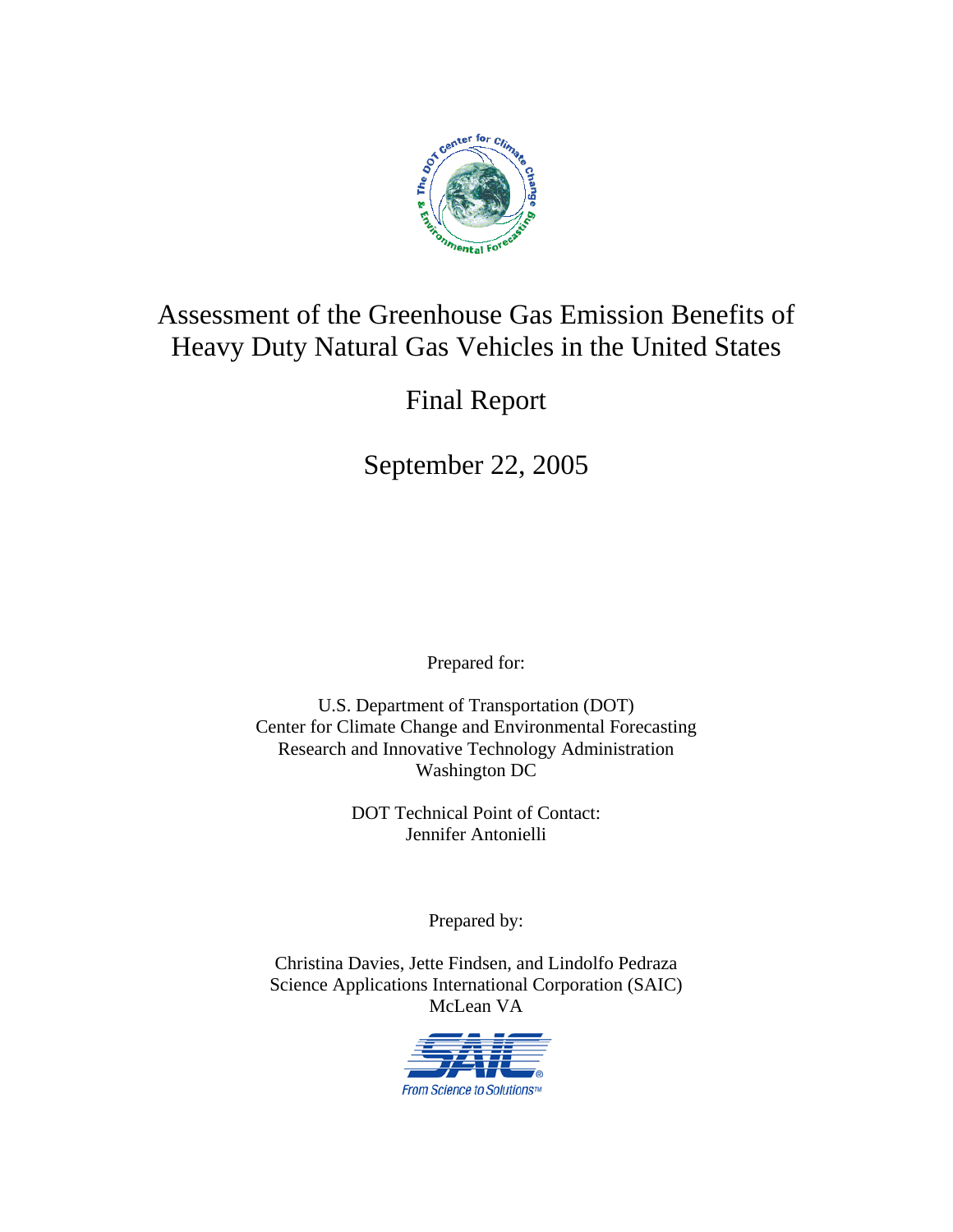## Table of Contents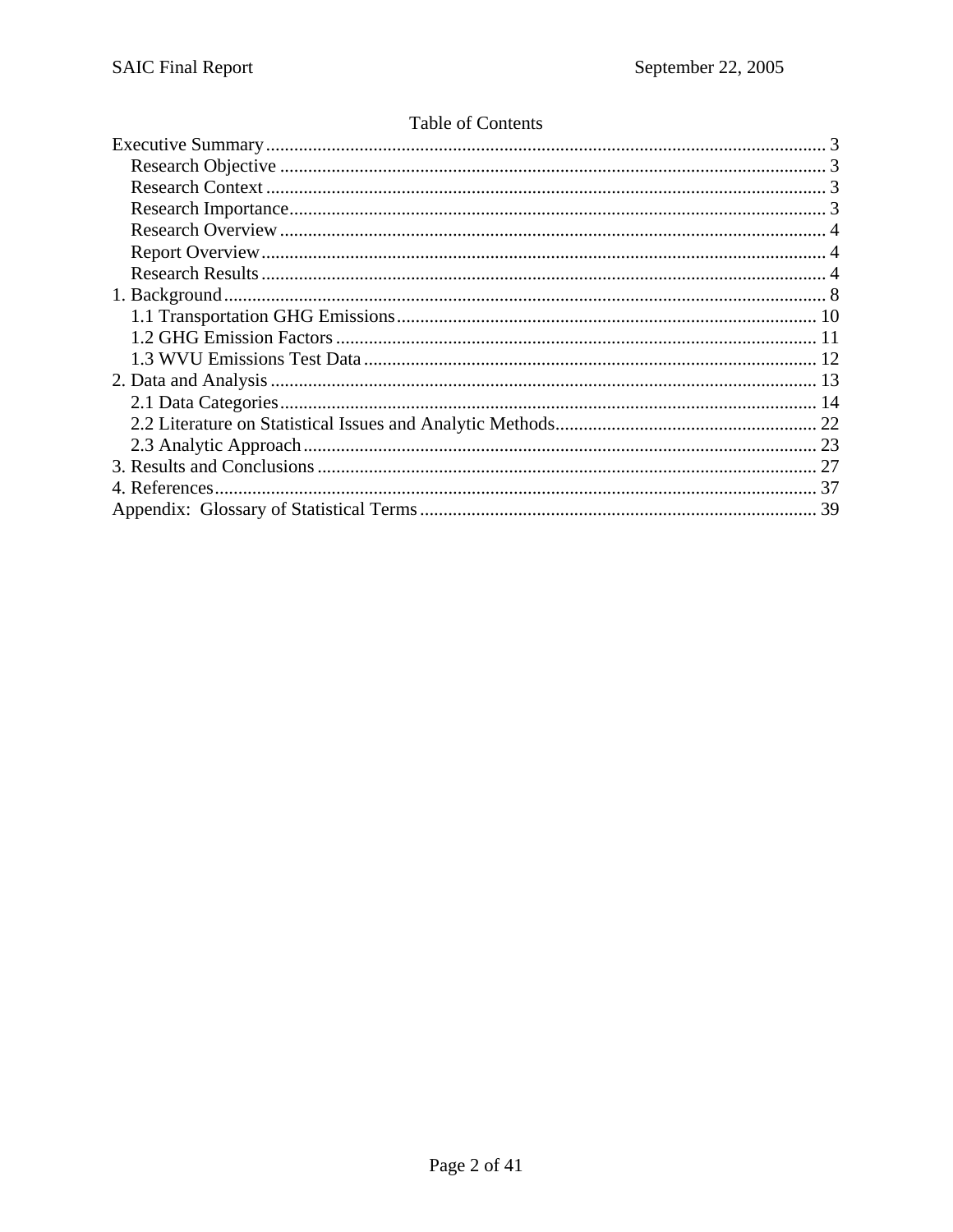# Assessment of Greenhouse Gas Emission Benefits of Heavy Duty Natural Gas Vehicles in the United States Final Report

# **EXECUTIVE SUMMARY**

## **Research Objective**

The objective of this research effort is to reduce the uncertainty associated with the greenhouse gas (GHG) benefits of heavy duty natural gas vehicles by producing new exhaust emission factors for carbon dioxide  $(CO<sub>2</sub>)$  and methane  $(CH<sub>4</sub>)$  from different heavy duty compressed natural gas (CNG) and liquefied natural gas (LNG) vehicle applications through a comprehensive analysis of existing vehicle emissions test data.

## **Research Context**

GHG emissions data and inventories associated with transportation systems are important because of the increasingly large share of overall anthropogenic GHG emissions from mobile source combustion and its relative contribution to global climate change. At 1,770.4 million metric tons of  $CO<sub>2</sub>$  equivalent in 2003, mobile sources account for approximately one third of overall U.S. GHG emissions, and heavy duty vehicles emit roughly 20 percent of mobile source emissions.<sup>[1](#page-2-0)</sup> GHG inventories and reduction strategies for the transportation sector are limited by the availability of emission factors, which are unavailable or uncertain for subclasses of natural gas-fueled heavy-duty vehicles. Vehicle emission factors provide estimates of GHGs emitted per unit of fuel consumed or distance traveled.<sup>[2](#page-2-1)</sup> Accurate emission factors are important for entities seeking strategies to reduce emissions and as inputs to air quality models and forecasts.

## **Research Importance**

 $\overline{a}$ 

Additional research on the GHG emissions from heavy-duty vehicles is necessary so that project developers, fleet decision makers, government policy makers, and industry researchers can consider the GHG consequences and risks along with the known benefits of natural gas fuel switching and advanced technology programs. More accurate emission factors for heavy duty diesel and natural gas vehicle exhaust are important because organizations are proactively implementing fuel switching projects and purchasing natural gas vehicle fleets, and claiming GHG benefits. For example, the Governor's Office of the State of Washington specifically mentions the conversion of buses from diesel power to natural gas as an option to comply with a

<span id="page-2-0"></span><sup>&</sup>lt;sup>1</sup> U.S. Environmental Protection Agency. *Inventory of U.S. Greenhouse Gas Emissions and Sinks*. (EPA 430-R-05-003), Washington, DC., 2005. Note: Alternative fuels account for less than one percent of total heavy duty vehicle emissions.

<span id="page-2-1"></span><sup>&</sup>lt;sup>2</sup> The Intergovernmental Panel on Climate Change inventory guidance states that  $CO_2$  emissions are most accurately estimated based on the carbon content of the fuel consumed, whereas CH4 emissions should be estimated based on mileage-based emission factors.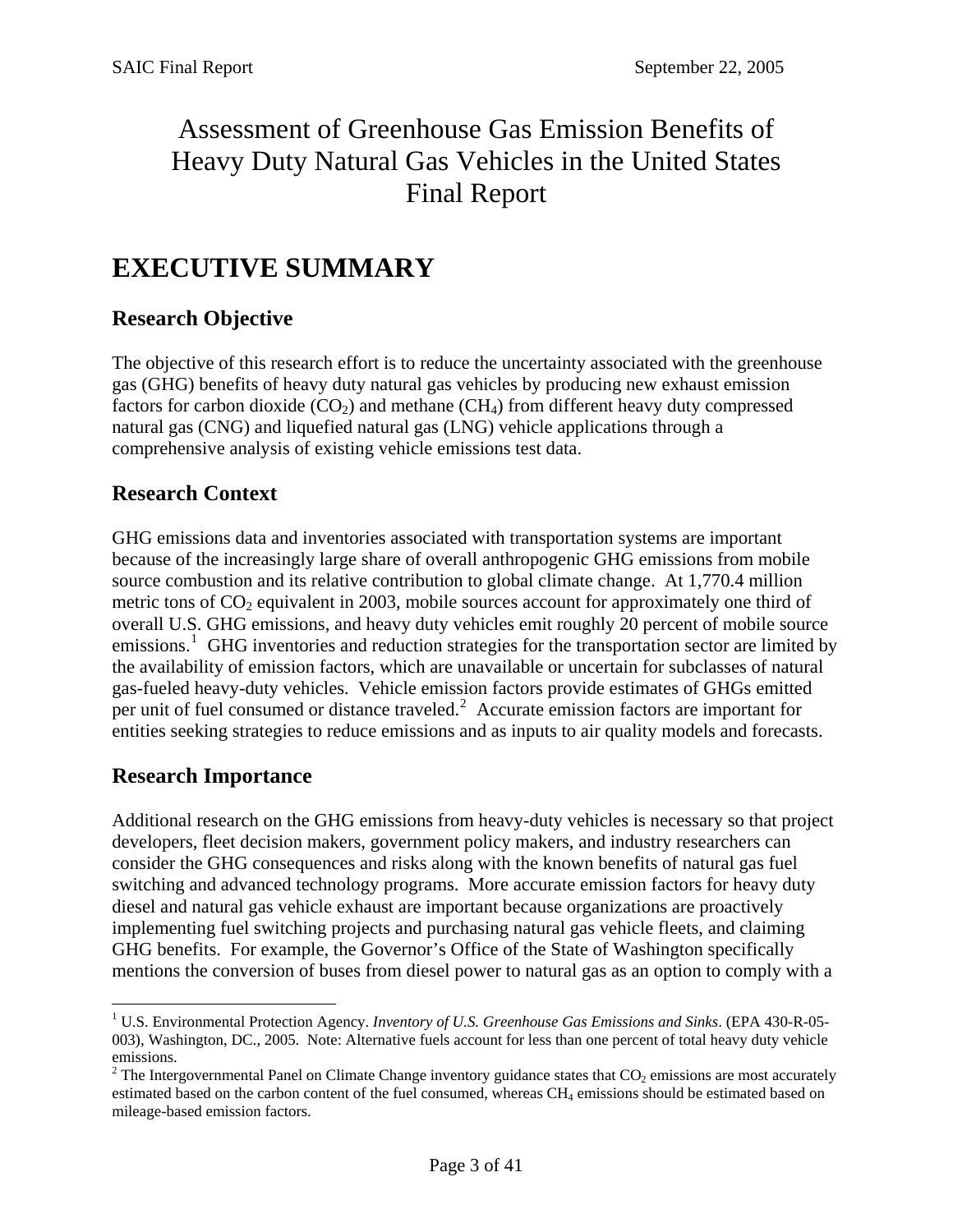<span id="page-3-0"></span>2004 law requiring power plants to offset their  $CO_2$  emissions.<sup>[3](#page-3-1)</sup> Approximately 22 percent of all new transit bus purchases are for natural gas-fueled vehicles.**[4](#page-3-2)** While the assumptions of GHG benefits of natural gas-fueled vehicles may be based on the best information publicly available today, they are highly uncertain because of a general lack of published GHG emission coefficients for heavy duty vehicles. GHG reduction estimates for fuel switching projects are often based on estimates of  $CO<sub>2</sub>$  only, without considering increases in CH<sub>4</sub> emissions from natural gas vehicles. In the case of heavy duty natural gas vehicles, this may present a problem for the crediting of GHG benefits because these vehicles may not always reduce overall GHG emissions when compared with their conventional diesel-fueled counterparts. Natural gas vehicles generally produce more CH4, which has a much higher global warming potential than  $CO<sub>2</sub>$ . Further, under certain driving conditions, a reduction in the fuel economy of natural gas vehicles relative to diesel may counteract the expected  $CO<sub>2</sub>$  benefits.

## **Research Overview**

To improve the state of knowledge about the environmental effects of different natural gas vehicle applications, Science Applications International Corporation (SAIC) and West Virginia University (WVU) examined past emission tests undertaken at WVU's mobile testing facility, extracted previously unpublished data on  $CO<sub>2</sub>$  and  $CH<sub>4</sub>$  emissions from heavy duty vehicles, analyzed emissions from different fuels, vehicle types, engine technologies, and drive cycles, and summarized the results in this Final Report. The results of SAIC's research reduce some of the uncertainty about the  $CO<sub>2</sub>$  and  $CH<sub>4</sub>$  emission benefits of diesel and natural gas-fueled vehicles by providing emission factors.

## **Report Overview**

This paper presents a review of existing literature on emission factors, emission data collection techniques and analytic approaches; presents the results of SAIC's analysis of available  $CO<sub>2</sub>$  and CH4 GHG emission data from chassis dynamometer tests of heavy-duty vehicle exhaust; identifies sources of emission factor uncertainty; and provides suggestions for further reducing this uncertainty. The summary includes the background, methodology, results, and conclusions. The research focused on emissions data from diesel-, LNG- and CNG-fueled heavy-duty vehicles, but the some of the paper's findings about statistical issues may be extrapolated to emission factors for different vehicle types and technologies.

## **Research Results**

 $\overline{a}$ 

The WVU data are insufficient to draw universal conclusions about natural gas relative to diesel use in heavy duty vehicles. The analysis indicates that most emission factors that could be extracted from the WVU data set are not robust enough to be representative of any population. This is attributed to the limited number of emission tests taken from a high number of different

<span id="page-3-1"></span><sup>&</sup>lt;sup>3</sup> Office of Governor Gary Locke. "Gov. Gary Locke Signs Bills Strengthening Environmental Protection Policies," State of Washington, For Immediate Release – March 31, 2004. [http://www.governor.wa.gov/press/press-](http://www.governor.wa.gov/press/press-view.asp?pressRelease=1573&newsType=1)

<span id="page-3-2"></span>[view.asp?pressRelease=1573&newsType=1.](http://www.governor.wa.gov/press/press-view.asp?pressRelease=1573&newsType=1) Accessed 2 April 200[4](http://www.governor.wa.gov/press/press-view.asp?pressRelease=1573&newsType=1).<br><sup>4</sup> The Natural Gas Vehicle Coalition. NGVC.org - About Natural Gas Vehicles – Fast Facts. http://www.ngvc.org/ngv/ngvc.nsf/bytitle/fastfacts.htm. Accessed 19 March 2004.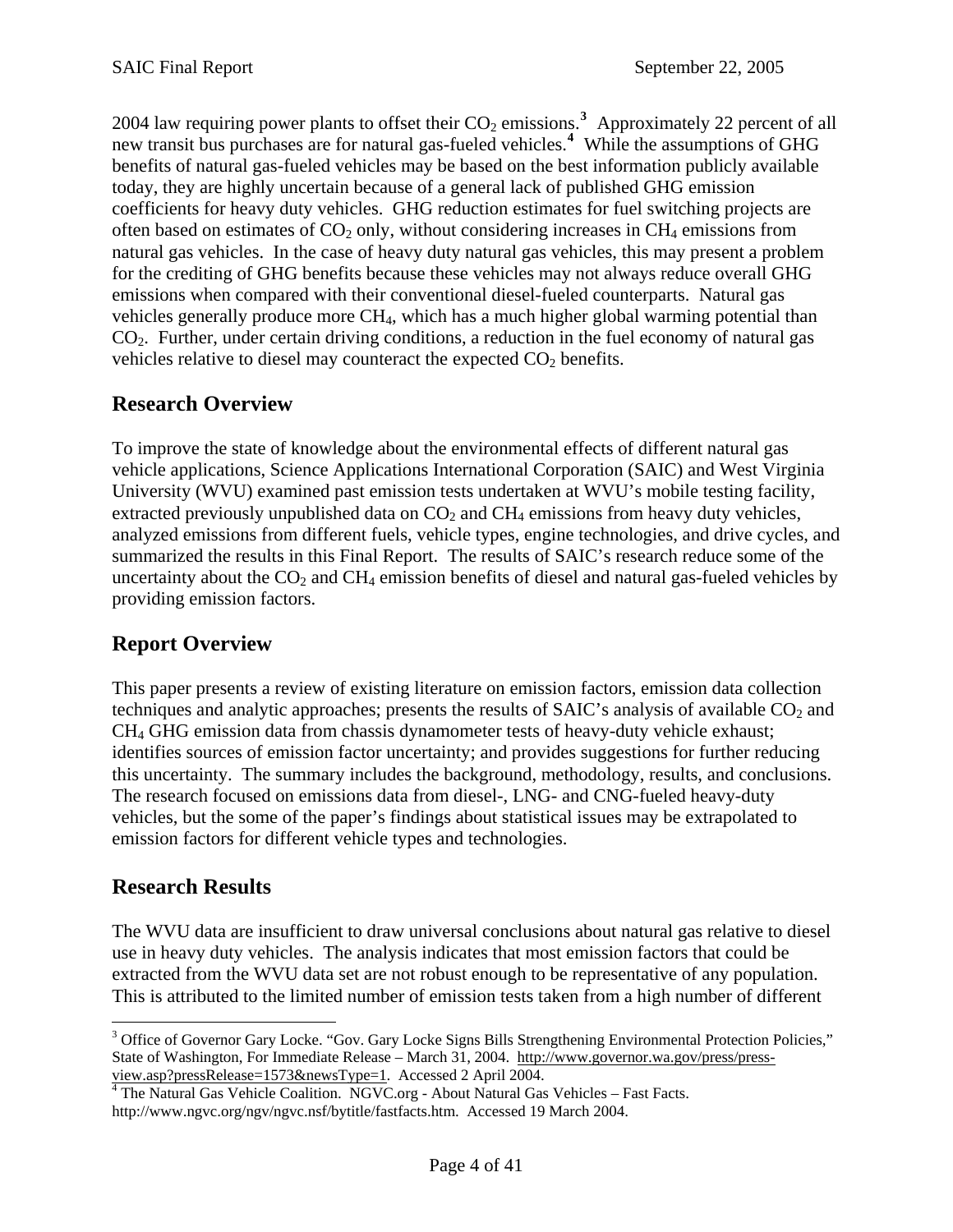vehicle types and driving cycles. The mean emission values reported in the tables reflect emissions from vehicles that span a wide range in model year and weight categories, which contributes to the lack of statistical certainty, but may be useful for estimating aggregate emissions from a large, heterogeneous population of heavy duty vehicles. Owing to the few tests relative to the high number of variables, the emission factors could not be developed for certain useful subcategories of data, such as vehicle weight, number of axles, number of cylinders, or model year. The results are identified by the variables of fuel type, vehicle type, and drive cycle, but could not be subdivided further. To address this limitation, further research is needed to identify additional unpublished heavy duty vehicle emissions data sets and additional emissions testing based on statistical samples. Despite the limitations of the data, some useful results were observed.

Major findings are illustrated in Tables ES1 through ES5. Although the resulting emission factors were not found to be statistically significant, the available data shown in Tables ES1 and ES2 suggest that for refuse trucks and school buses operating in conditions similar to the central business district driving cycle, total GHG emissions from natural gas-fueled vehicles may be equivalent or greater than diesel-fueled vehicles. Another important result was that the  $CO<sub>2</sub>$  and CH4 data results for CNG buses tested by WVU are generally consistent with the results of recent emission tests on some of the same vehicle types, fuel types, and drive cycles, as shown in Table ES3. Table ES3 also emphasizes the strong impact of the operating conditions, as indicated by the drive cycle, on both  $CO<sub>2</sub>$  and  $CH<sub>4</sub>$  emissions from heavy duty vehicles. Table ES4 presents selected results of the analysis of WVU's heavy duty vehicle emission test data. Table ES5 compares selected results of the analysis of heavy duty vehicle emission test data to other published emission factors.

|               | I GMIY EVTI VVIIINGI IVVII VI TVJIGUV TI GUIL EIIIIVVIVIIV VII V <i>ed v</i> tviv |        |                      |                         |  |  |  |  |  |  |
|---------------|-----------------------------------------------------------------------------------|--------|----------------------|-------------------------|--|--|--|--|--|--|
|               | $CO2$ Mean<br>Number of                                                           |        | CH <sub>4</sub> Mean | <b>GWP</b> - Weighted   |  |  |  |  |  |  |
| Fuel          | <b>Samples</b>                                                                    | (g/mi) | (g/mi)               | Emissions $CO2E$ (g/mi) |  |  |  |  |  |  |
| <b>CNG</b>    | 165                                                                               | 2,844  | 14.6                 | 3.180                   |  |  |  |  |  |  |
| <b>Diesel</b> | 153                                                                               | 3,223  | Not tested           | 3.223                   |  |  |  |  |  |  |
| <b>LNG</b>    |                                                                                   | 2,919  | Not tested           | Not available           |  |  |  |  |  |  |

#### **Table ES1. Comparison of Refuse Truck Emissions on CBD Cycle**

#### **Table ES2. Comparison of School Bus Emissions on CBD Cycle**

| Fuel       | Number of<br>Samples | $CO2$ Mean<br>(q/mi) | CH <sub>4</sub> Mean<br>(g/mi) | <b>GWP</b> -Weighted<br>Emissions $CO2E$ (g/mi) |
|------------|----------------------|----------------------|--------------------------------|-------------------------------------------------|
| <b>CNG</b> | 68                   | 2.008                | 18.5                           | 2.434                                           |
| Diesel     | 18                   | 2.001                | Not tested                     | 2.001                                           |

#### **Table ES3. Impact of Drive Cycle: Consistent Results for CNG Bus on CBD and NYBUS Cycles**

| Fuel<br><b>Type</b> | Vehicle<br><b>Type/Control</b><br>Technology | Drive Cycle   | Source      | Mean CH <sub>4</sub> Emissions<br>(q/mi) | Mean $CO2$<br>Emissions (g/mi) |
|---------------------|----------------------------------------------|---------------|-------------|------------------------------------------|--------------------------------|
|                     | Transit Bus                                  | <b>CBD</b>    | This study  | 16.8                                     | 2,502                          |
|                     |                                              |               | ERMD (2001) | 16.4                                     | 2,287                          |
| <b>CNG</b>          |                                              | <b>NY BUS</b> | This study  | 53.6                                     | 6,077                          |
|                     |                                              |               | ERMD (2001) | 54.5                                     | 5,609                          |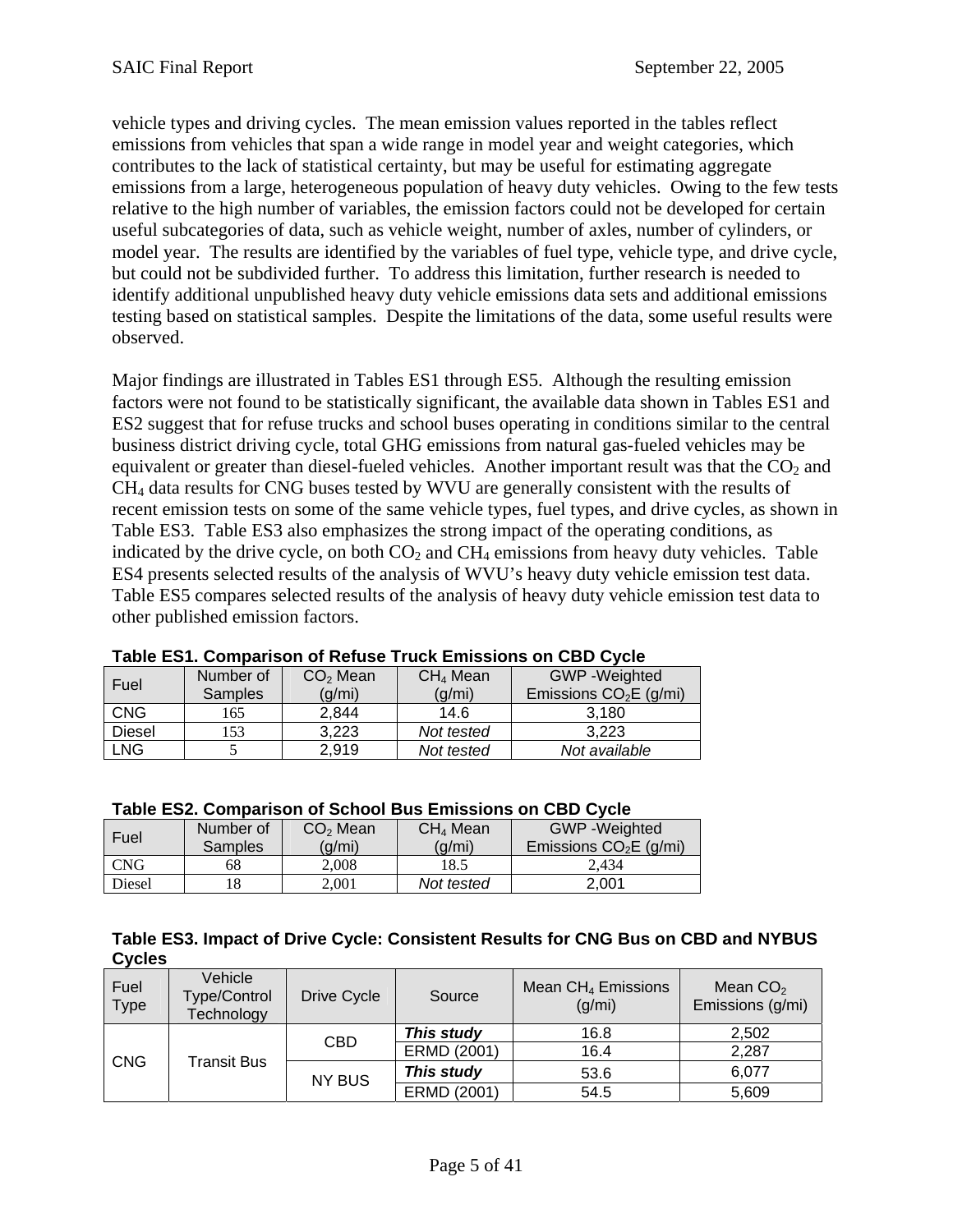| venicles, and Corresponding CH4 Emission Rates from Same venicle Samples |                                                     |                                           |                                          |                                                                    |                                                   |  |  |  |
|--------------------------------------------------------------------------|-----------------------------------------------------|-------------------------------------------|------------------------------------------|--------------------------------------------------------------------|---------------------------------------------------|--|--|--|
| <b>Fuel</b><br><b>Type</b>                                               | <b>Vehicle</b><br><b>Type/Control</b><br>Technology | <b>Drive Cycle</b>                        | Mean $CO2$<br><b>Emissions</b><br>(g/mi) | <b>Mean CH<sub>4</sub> Emissions</b><br>from Same Sample<br>(g/mi) | <b>GWP-Weighted</b><br>Emissions $CO2E$<br>(g/mi) |  |  |  |
| <b>LNG</b>                                                               | <b>Transit Bus</b>                                  | <b>CBD Cycle</b>                          | 2,374                                    | 11.3                                                               | 2,634                                             |  |  |  |
|                                                                          | <b>Chassis Bus</b>                                  | <b>Arterial Cycle</b>                     | 1,937                                    | 10.4                                                               | 2,177                                             |  |  |  |
|                                                                          | Refuse Truck                                        | <b>CBD Cycle</b>                          | 2,844                                    | 14.6                                                               | 3,179                                             |  |  |  |
|                                                                          | <b>Refuse Truck</b>                                 | New York<br>Garbage<br><b>Truck Cycle</b> | 6,810                                    | 48.3                                                               | 7,922                                             |  |  |  |
|                                                                          | <b>School Bus</b>                                   | <b>CBD Cycle</b>                          | 2,008                                    | 18.5                                                               | 2,434                                             |  |  |  |
| <b>CNG</b>                                                               | <b>Street</b><br>Sweeper                            | <b>NYC Street</b><br>Sweeper<br>Cycle     | 4,079                                    | 26.2                                                               | 4,681                                             |  |  |  |
|                                                                          | <b>Tractor Truck</b>                                | City<br>Suburban<br>Route                 | 2,018                                    | 41.7                                                               | 2,977                                             |  |  |  |
|                                                                          | <b>Transit Bus</b>                                  | Triple Length<br><b>CBD</b>               | 2,495                                    | 9.5                                                                | 2,713                                             |  |  |  |
| Diesel                                                                   | Refuse Truck                                        | WHM Cycle                                 | 3,314                                    | Not tested                                                         | 3,314                                             |  |  |  |

#### Table ES4. Mean CO<sub>2</sub> Emissions from Heavy-Duty, CNG-, LNG-, and Diesel-Fueled **Vehicles, and Corresponding CH4 Emission Rates from Same Vehicle Samples**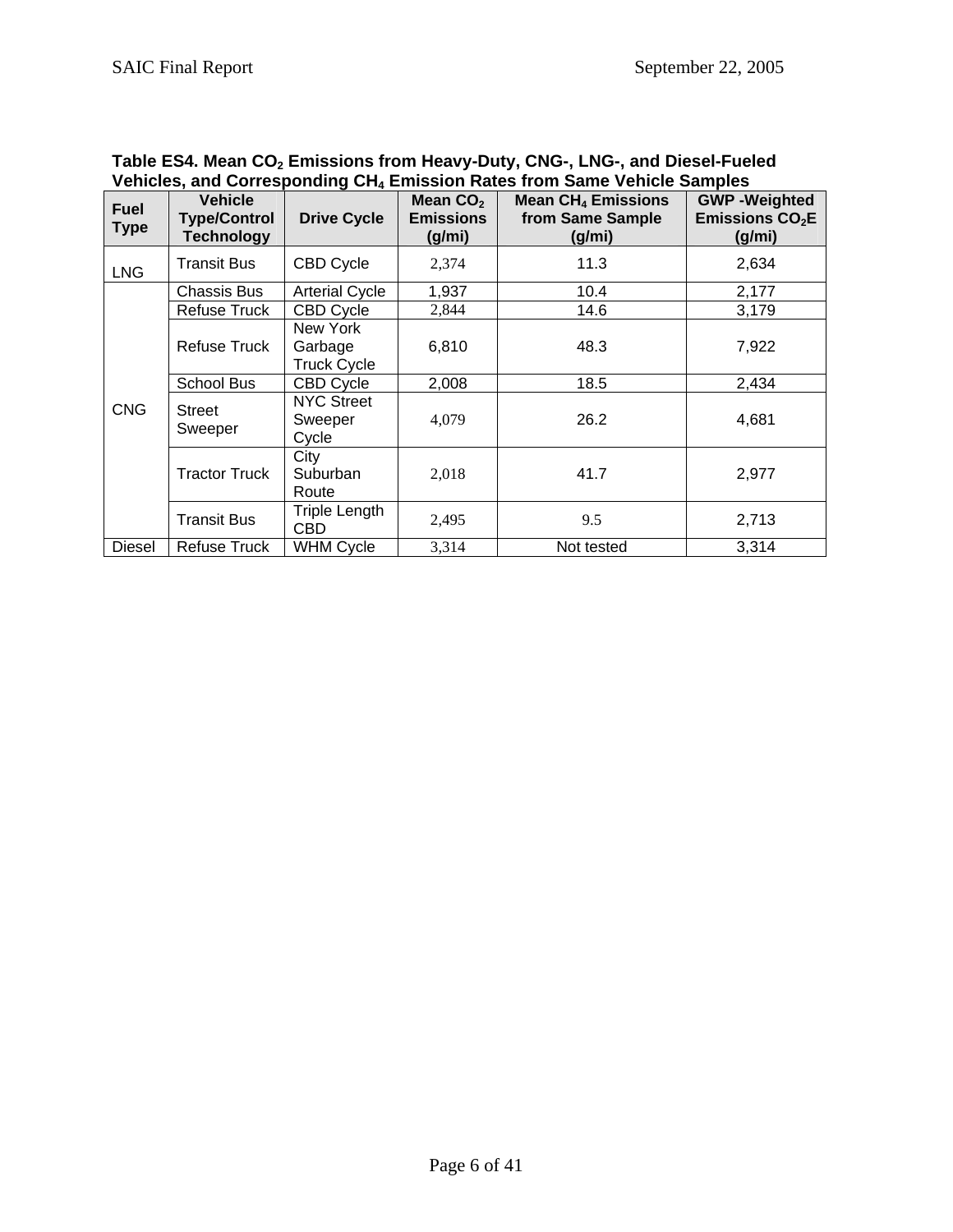|                | Table ES5. Comparison of Reported Emission Rates for CH <sub>4</sub> from Heavy-Duty, CNG-, LNG-, |  |  |  |
|----------------|---------------------------------------------------------------------------------------------------|--|--|--|
|                | and Diesel-Fueled Vehicles, and Corresponding $CO2$ Emission Rates from Same Vehicle              |  |  |  |
| <b>Samples</b> |                                                                                                   |  |  |  |
|                |                                                                                                   |  |  |  |

| <b>Fuel</b><br><b>Type</b> | <b>Vehicle</b><br><b>Type/Control</b><br><b>Technology</b> | <b>Drive Cycle</b>          | <b>Source</b>             | Mean $CH4$<br><b>Emissions</b><br>(g/mi) | Mean $CO2$<br><b>Emissions</b><br>from Same<br>Sample (g/mi) | GWP-<br>Weighted<br><b>Emissions</b><br>$CO2E$ (g/mi) |
|----------------------------|------------------------------------------------------------|-----------------------------|---------------------------|------------------------------------------|--------------------------------------------------------------|-------------------------------------------------------|
| <b>LNG</b>                 | Heavy-duty (HD)<br>vehicles                                | Not specified               | EPA (2004)                | 6.9                                      | Not reported                                                 | Not available                                         |
|                            | <b>Transit Bus</b>                                         | Arterial cycle              | This study                | 11.8                                     | 1,717                                                        | 1,988                                                 |
|                            | Garbage Truck                                              | AQMD<br>Compactor<br>cycle  | This study                | 9.9                                      | 1,689                                                        | 1,917                                                 |
|                            | Transit Bus                                                | Triple Length<br><b>CBD</b> | This study                | 9.5                                      | 2,495                                                        | 2,714                                                 |
| <b>CNG</b>                 | <b>Buses (1999</b><br>DDC Series 50G)                      | CBD cycle                   | ERMD (2001)<br>16.4       |                                          | 2,287                                                        | 2,664                                                 |
|                            | <b>Buses (1999</b><br>DDC Series 50G)                      | NY BUS cycle<br>ERMD (2001) |                           | 54.5                                     | 5,609                                                        | 6,863                                                 |
|                            | <b>Buses</b>                                               | Not specified               | EPA (2004)                | 12.4                                     | Not reported                                                 | Not<br>available                                      |
|                            | HD vehicles                                                | Not specified               | EPA (2004)                | 9.6                                      | Not reported                                                 | Not<br>available                                      |
|                            | Advanced HD<br>vehicles                                    | FTP cycle                   | <b>Browning</b><br>(2004) | 0.004                                    | 1,588                                                        | 1,588                                                 |
| <b>Diesel</b>              | Moderate HD<br>vehicles                                    | FTP cycle                   | <b>Browning</b><br>(2004) | 0.004                                    | 1,627                                                        | 1,627                                                 |
|                            | Uncontrolled HD<br>vehicles                                | FTP cycle                   | <b>Browning</b><br>(2004) | 0.004                                    | 1,765                                                        | 1,765                                                 |

The conclusions, based on the review of literature and detailed data analysis, describes sources of uncertainty in emission factors and suggests the use of more detailed survey work and data collection. In particular, additional emissions data testing is recommended. This testing would be most effective if it is based on surveys of vehicle use and conditions across the country. These surveys can be used to clearly define emission tests that represent not only a vehicle's type and fuel but also regional driving patterns.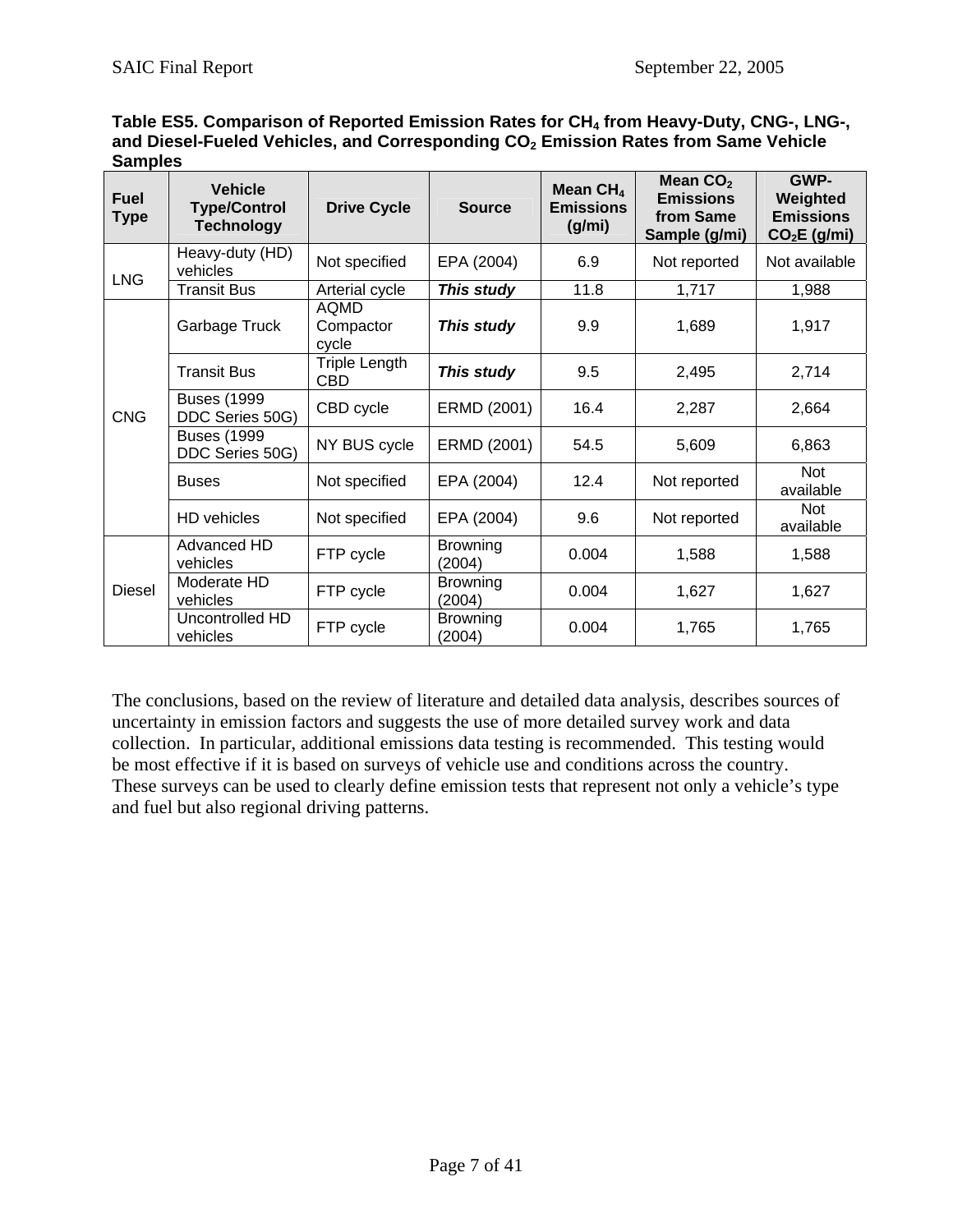# **1. BACKGROUND**

 $\overline{a}$ 

Extensive research on the comparative greenhouse gas (GHG) emissions from different *lightduty vehicles* has been conducted in the past and has resulted in a large body of emissions test data and models demonstrating the GHG emission benefits of switching from certain conventional fuels to natural gas. However, only few studies have been undertaken to examine the GHG benefits of various fuel options in different classes of *heavy duty vehicles.* Among these studies, not all emission tests have shown a uniform reduction in GHG emissions from natural gas vehicles, particularly when compared to similar diesel-fueled vehicles. This is because the high methane content of natural gas and the reduction in vehicle fuel economy of some heavy duty natural gas vehicles sometimes leads to higher *overall* GHG emissions than similar heavy duty diesel vehicles. This study attempts to improve the state of knowledge about the GHG emissions from heavy duty natural gas and diesel vehicles by examining previously unpublished carbon dioxide  $(CO<sub>2</sub>)$  and methane  $(CH<sub>4</sub>)$  emissions test data recorded by West Virginia University (WVU). WVU operates a mobile emissions testing laboratory which has been used for testing criteria pollutants from hundreds of heavy duty vehicles. During many of these tests, data on  $CO<sub>2</sub>$  and  $CH<sub>4</sub>$  emissions were also recorded by WVU, but were never analyzed or published, owing to the absence of regulatory control of GHGs. The DOT Center for Climate Change and Environmental Forecasting funded this study to determine whether the unpublished test results recorded by WVU could be used to develop representative or statistically meaningful CO2 and CH4 emission factors for different classes of heavy duty diesel and natural gas vehicles.

Improved data on GHG emissions from heavy duty natural gas vehicles would be useful for project developers, fleet decision makers, government policy makers, and industry researchers as they consider the GHG consequences along with other environmental benefits of natural gas fuel switching. Currently, GHG inventories and reduction strategies for the transportation sector are limited by the availability of emission factors, which at present are unavailable or uncertain for subclasses of natural gas heavy duty vehicles. Updated emission factors will allow for increased accuracy of emission inventories, GHG offset project benefits, and may improve current assumptions about the benefits of some heavy duty natural gas vehicle applications. More accurate emission factors are important because organizations already are implementing fuel switching projects and purchasing natural gas vehicle fleets, and claiming GHG benefits. For example, the Governor's Office of the State of Washington specifically mentioned the conversion of buses from diesel power to natural gas as an option to comply with the 2004 law requiring power plants to offset their  $CO_2$  emissions.<sup>[5](#page-7-0)</sup> Approximately 22 percent of all new transit bus purchases are for natural gas-fueled vehicles.**[6](#page-7-1)** While the assumptions of GHG benefits of natural gas-fueled vehicles may be based on the best information publicly available today, they are highly uncertain because of a general lack of published GHG emission coefficients for heavy duty vehicles.

<span id="page-7-0"></span><sup>&</sup>lt;sup>5</sup> Office of Governor Gary Locke. "Gov. Gary Locke Signs Bills Strengthening Environmental Protection Policies," State of Washington, For Immediate Release – March 31, 2004. [http://www.governor.wa.gov/press/press-](http://www.governor.wa.gov/press/press-view.asp?pressRelease=1573&newsType=1)

<span id="page-7-1"></span>[view.asp?pressRelease=1573&newsType=1.](http://www.governor.wa.gov/press/press-view.asp?pressRelease=1573&newsType=1) Accessed 2 April 2004.<br><sup>[6](http://www.governor.wa.gov/press/press-view.asp?pressRelease=1573&newsType=1)</sup> The Natural Gas Vehicle Coalition. NGVC.org - About Natural Gas Vehicles – Fast Facts. http://www.ngvc.org/ngv/ngvc.nsf/bytitle/fastfacts.htm. Accessed 19 March 2004.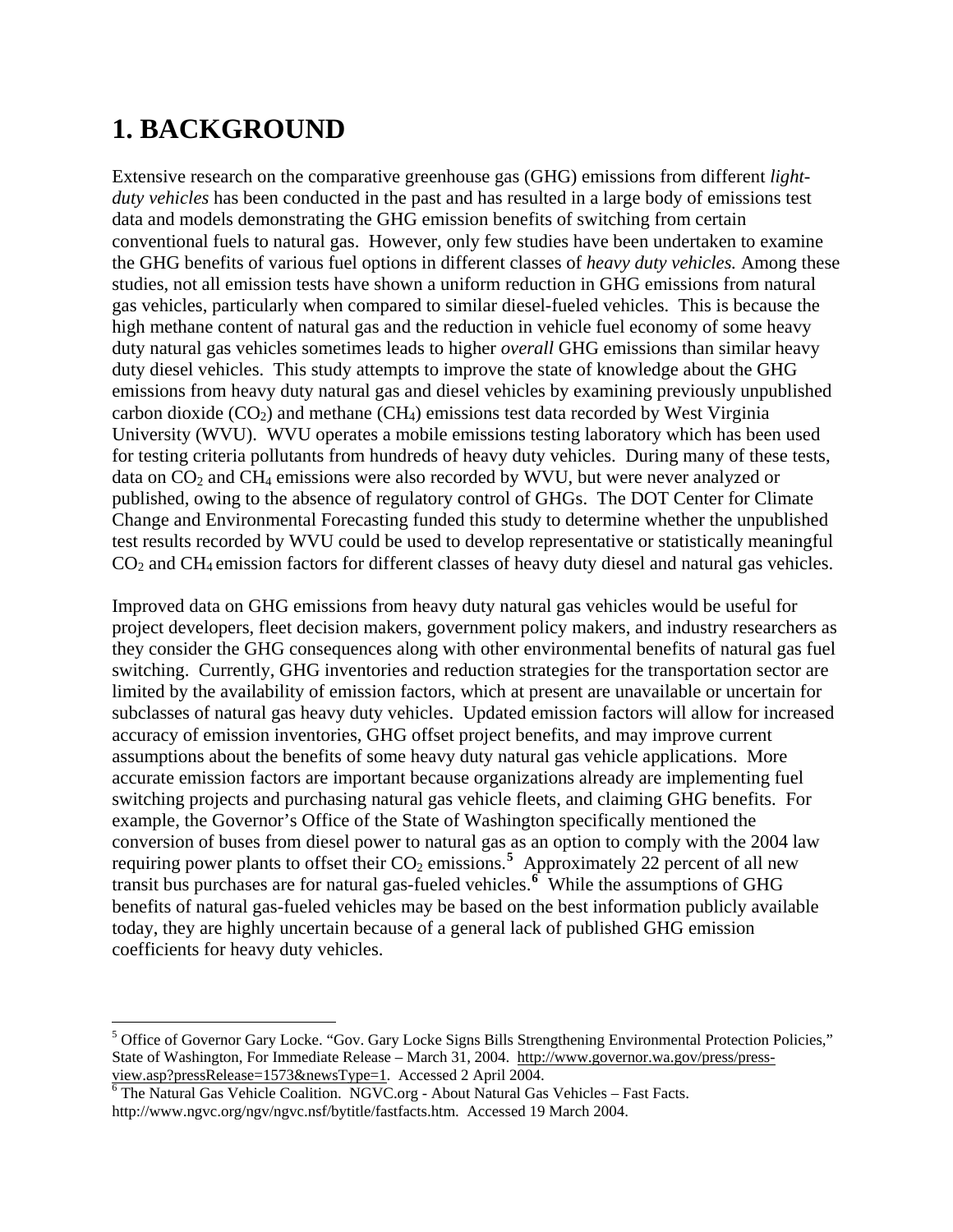Natural gas vehicles have often been highlighted for their potential to reduce GHG emissions from transportation. This is primarily based on studies indicating that natural gas, including liquefied natural gas (LNG) and compressed natural gas (CNG), in light duty spark ignition engines may reduce GHG emissions by up to 20 percent when compared with similar gasoline engines.<sup>[7](#page-8-0)</sup> However, the estimated GHG benefits of replacing diesel with natural gas in heavy duty vehicles are much more uncertain and available test data do not always show an improvement in total GHG emissions from natural gas vehicles when compared with similar conventional diesel vehicles.

Most published results of heavy duty vehicle emission tests have focused on local air pollutants, such as particulate matter (PM), nitrogen oxides (NOx), and carbon monoxide (CO), and rarely include a discussion of the GHG emissions of the vehicles examined. The few studies that addressed GHG emissions from heavy duty vehicles have focused on  $CO<sub>2</sub>$  emissions and excluded other potential GHGs, such as  $\overrightarrow{CH}_4$  and nitrous oxide  $(N_2O)$ .<sup>[8](#page-8-1)</sup> In the few cases where all potential GHG emissions have been discussed the conclusions are conflicting or limited.<sup>[9](#page-8-2)</sup> As a result, GHG inventory and reporting programs have little information to use as they develop emission estimates and accounting guidance for entities reporting on the emission impacts of fuel switching in their heavy duty vehicle fleets. In 2004, EPA attempted to identify emissions factors for alternative fuel heavy duty vehicles, and concluded that "limited data exists on  $N_2O$ and CH4 emission factors for alternative fuel vehicles, and most of this data is for older emission control technologies."[10](#page-8-3) Similarly, the General Reporting Protocol for the California Climate Change Registry (CCAR) provides  $CH_4$  and  $N_2$ 0 emission factors for different weight classes of gasoline- and diesel-fueled heavy duty vehicles, but does not provide emission factors for heavy duty natural gas and other alternative fuel vehicles.<sup>[11](#page-8-4)</sup>

Partly owing to the limited data availability regarding the potential GHG emissions benefits from heavy-duty natural gas vehicles, some of the widely used accounting protocols for estimating and reporting GHG emissions at the corporate and/or project level assume that heavy duty natural gas vehicles lead to lower emissions. This is because some protocols focus on reporting of  $CO<sub>2</sub>$  only and do not require an examination of other GHGs. For example, the World Resources Institute/World Business Council for Sustainable Development (WRI/WBCSD) GHG Reporting Protocol, which has become a worldwide standard for the reporting of GHG emissions at the entity level, includes procedures for estimating  $CO<sub>2</sub>$  emissions from vehicle fuel switching

<span id="page-8-0"></span> $\overline{a}$ 7 Wang, M., *Regulated Emissions and Energy Use in Transportation (GREET)*, Argonne National Laboratory, <http://www.transportation.anl.gov/ttrdc/greet>

<span id="page-8-1"></span><sup>&</sup>lt;sup>8</sup> Northeast Advanced Vehicle Consortium. Hybrid-Electric Drive Heavy-Duty Vehicle Testing Project—Final Emissions Report. February 15, 2000; and Environmental Technology Centre Emissions Research and Measurement Division, Environment Canada. Diesel and Natural Gas Urban Transit Bus Evaluation—Regulated and Speciated Emissions. ERMD Report #01-34.

<span id="page-8-2"></span><sup>&</sup>lt;sup>9</sup> Gaines, Linda et. al.. Life-Cycle Analysis for Heavy Vehicles. June 1998; Verstegen, Peter. Natural Gas Vehicles and their Impact on Global Warming. European Natural Gas Vehicle Association – Issue Paper. March 1996; and Beer, Tom et. al. Fuel-Cycle Greenhouse Gas Emissions from Alternative Fuels in Australian Heavy Vehicles.

<span id="page-8-3"></span>*Atmospheric Environment* 36 (2000) 753-763. 10 U.S. Environmental Protection Agency. *2003 Inventory of U.S. Greenhouse Gas Emissions and Sinks: 1990- <sup>2001</sup>*, EPA430-R-03-004. 2003. 11 California Climate Action Registry, General Reporting Protocol, Version 2.0, October 2003

<span id="page-8-4"></span>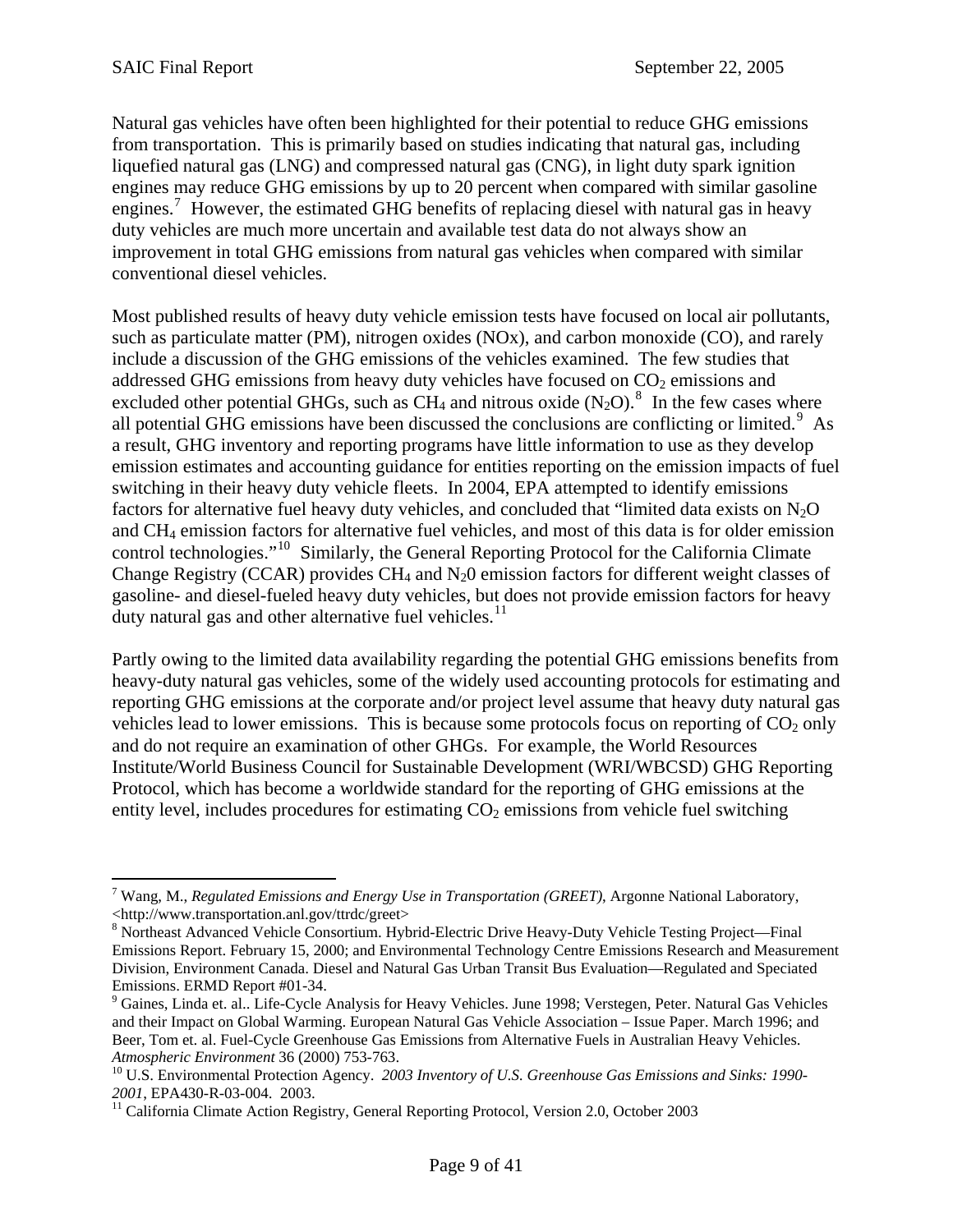projects, but does not address  $CH_4$ .<sup>[12](#page-9-0)</sup> As a result, reporters using the WRI/WBCSD GHG Protocol for estimating the emission benefits of switching from diesel to natural gas heavy-duty vehicles may end up reporting higher estimated GHG emission reductions than actually achieved. Increased availability of test results and emission factors could help guide policy makers as they consider relevant options for reducing GHG emissions from the transportation sector and could serve as useful background information for improving the accuracy of existing GHG reporting and accounting tools.

## **1.1 Transportation GHG Emissions**

GHG emissions data and inventories associated with transportation systems are important because of the increasingly large share of overall anthropogenic GHG emissions from mobile source combustion and its relative contribution to global climate change. At 1,770.4 million metric tons of  $CO<sub>2</sub>$  equivalent in 2003, mobile sources account for approximately one third of overall U.S. GHG emissions, and heavy duty vehicles emit roughly 20 percent of mobile source emissions (Figure 1). $^{13}$  $^{13}$  $^{13}$ 

The GHGs most closely identified w ith the transportation sector include CO 2, largest share of these GHG emissions, lifecycle emissions from conventional gasoline light-duty vehicles and about of light-duty natural gas vehicles. $15$  $N_2O$  and  $CH_4$ .<sup>[14](#page-9-2)</sup>  $CO_2$  contributes the typically resulting in 85 percent of two thirds of total lifecycle emissions

 $\overline{a}$ 



 $CO<sub>2</sub>$  emissions are easy to estimate, because  $CO<sub>2</sub>$  is directly related to the carbon content of each [fuel and thus the quantity of fuel consumed. Most fleet operators already track fuel consumption](#page-9-3)  [as part of their financial operations and can therefore quickly apply this data to existing fuel](#page-9-3)specific emission factors to estimate  $CO<sub>2</sub>$  emissions.

Combustion emissions of  $CH_4$  and  $N_2O$  are less directly related to fuel composition as they also depend on the combustion dynamics and emission control technologies of the vehicle.  $CH<sub>4</sub>$  and N<sub>2</sub>O emissions can therefore not be easily derived and instead must be determined through use of published emission factors for each combination of fuel, end-use technology, combustion

<span id="page-9-0"></span><sup>&</sup>lt;sup>12</sup> World Resources Institute (WRI)/World Business Council for Sustainable Development (WBCSD). "Calculating CO2 Emissions from Mobile Sources—Guidance to Calculation Worksheets" from the GHG Protocol – Mobile Guide. July 15, 2002.

<span id="page-9-1"></span><sup>13</sup> U.S. Environmental Protection Agency. *Inventory of U.S. Greenhouse Gas Emissions and Sinks*. (EPA 430-R-05- 003), Washington, DC., 2005. Note: Alternative fuels account for less than one percent of total heavy duty vehicle emissions.

<span id="page-9-2"></span> $14$  Mobile emission sources include not only GHGs, but also significant quantities of other local, regulated air pollutants, such as PM, NOx, and CO. Most published results of heavy duty vehicle emission tests have focused on these local air pollutants. This study addresses this gap in published literature by focusing on GHG emissions, which are less well understood than the local air pollutants.

<span id="page-9-3"></span><sup>&</sup>lt;sup>15</sup> Timothy Lipman and Mark A. Delucchi, "Emissions of Nitrous Oxide and Methane form Conventional and Alternative Fuel Motor Vehicles," *Climatic Change*, 53: 477-516, 2002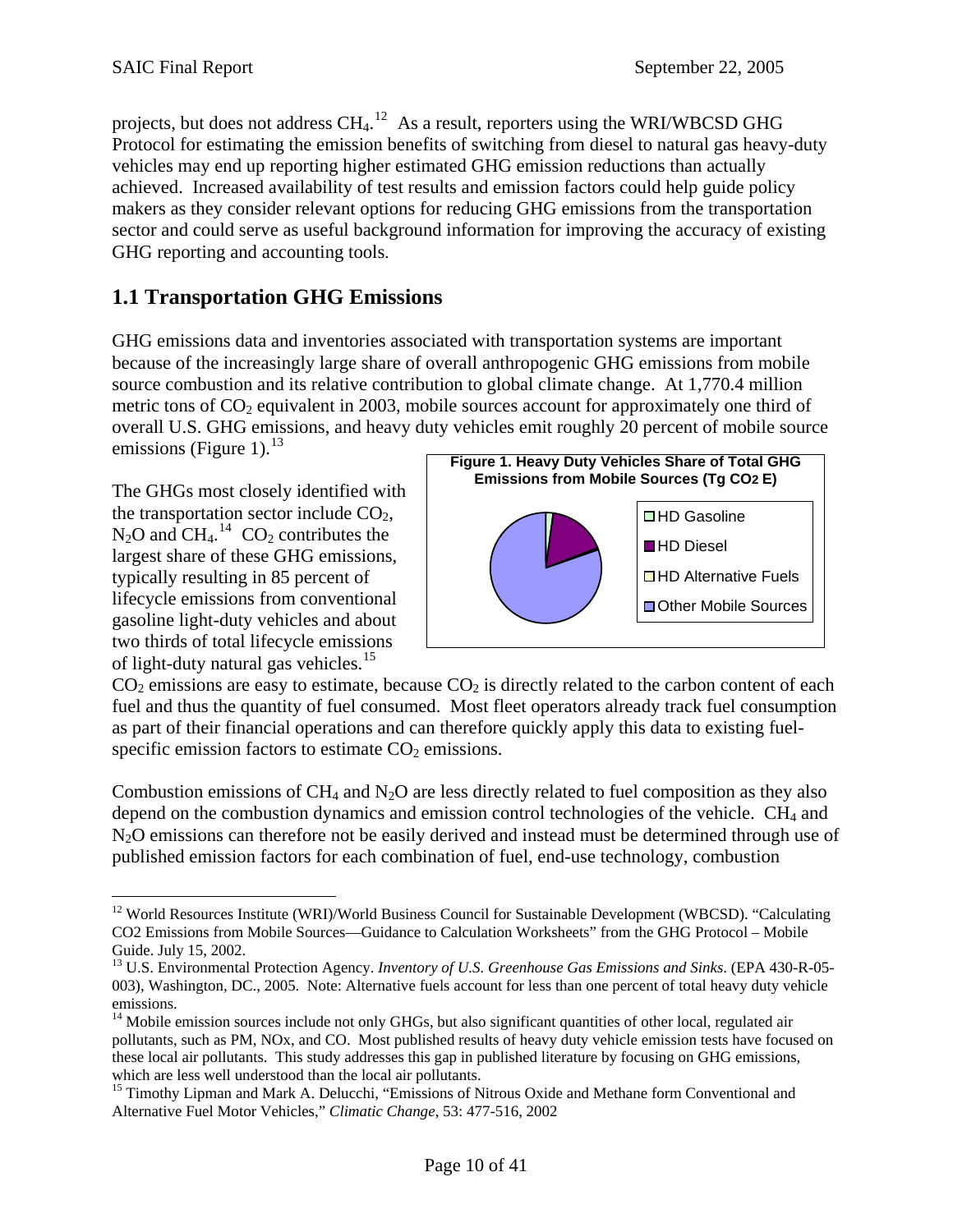conditions, and emissions control system. For this reason,  $CH_4$  and  $N_2O$  emission factors are typically expressed in terms of mass of compound emitted per distance traveled, and the preferred method of calculating these emissions is based on mileage.

Per unit of energy, natural gas contains less carbon than either motor gasoline or diesel fuel.<sup>[16](#page-10-0)</sup> and therefore is often assumed to produce fewer  $CO<sub>2</sub>$  emissions per vehicle distance traveled. Although this is generally the case when natural gas vehicles are compared with gasoline vehicles, this is not always true when compared with diesel, which is the most widely used fuel for heavy duty vehicles. While natural gas-fueled engines offer significant reductions in regulated emissions (i.e.,  $SO_2$ , PM), they tend to show reduced efficiency and greater equivalent fuel consumption when compared to diesel engines. Due to engine throttling losses under part load operation and greater vehicle weight, heavy duty natural gas vehicles often have a poorer fuel economy on urban driving cycles, canceling out some of the  $CO<sub>2</sub>$  benefits gained from using a low carbon content fuel.<sup>17</sup> As a result, depending on the drive cycle, using natural gas instead of diesel in heavy duty vehicles may not provide substantial GHG emission benefits and may even increase emissions in some instances.  $CH<sub>4</sub>$  is a potent GHG, with a global warming potential 23 times<sup>[18](#page-10-2)</sup> higher than that of  $CO<sub>2</sub>$ , and should be addressed in any study comparing the GHG emission impacts of different vehicle fuel types. This is particularly important for vehicles operating on natural gas because of the high methane content of this fuel.  $N_2O$  emissions have a higher global warming potential<sup>[19](#page-10-3)</sup> relative to  $CO_2$  and  $CH_4$  but are less important for comparing diesel and natural gas-fueled heavy duty vehicles.  $N_2O$  emissions are understood to be largely a function of the catalytic converter used for emission control, and it is expected that comparable diesel and natural gas heavy duty vehicles would have similar emissions control technologies installed.[20](#page-10-4)

## **1.2 GHG Emission Factors**

 $\overline{a}$ 

A GHG emission factor is a factor that relates activity data and absolute GHG emissions to estimate emissions from specific activities.  $CO<sub>2</sub>$  emission factors for mobile sources are typically presented in terms of grams per unit of energy consumed because this "mass-balance" method is the most accurate approach available for estimating  $CO<sub>2</sub>$  emissions. As mentioned in Section 1.1,  $CH_4$  and  $N_2O$  emission factors are presented in terms of distance traveled to capture differences caused by combustion dynamics and emission control technologies. Because CH4 and  $N<sub>2</sub>O$  have not been regulated in the past, emission test data are limited and representative emission factors are not available for all vehicle types and fuels.

<span id="page-10-0"></span><sup>16</sup> U.S. Department of Energy, Energy Information Administration, *Documentation for Emissions of Greenhouse Gases in the United States 2002, Table 6-1. DOE/EIA-0638(2002). Washington D.C., January 2004.* <sup>17</sup> The reductions in efficiency for natural gas engines are greatest under part load conditions, primarily due to

<span id="page-10-1"></span>throttling losses. Throttling at light loads with engines burning homogeneous fuel-air mixtures requires reducing the fuel flow rate. However, the 'leaning out' of the mixture results in the engine approaching its lean limit; hence, the engine misfires.

<span id="page-10-2"></span><sup>&</sup>lt;sup>18</sup> The IPCC's Third Assessment Report (TAR) identifies the GWP of CH<sub>4</sub> as 23 rather than the 21 found in the Second Assessment Report. In this study, we use 23, as reported in the TAR.<br><sup>19</sup> The Global Warming Potential (GWP) of a GHG is the ratio of global warming, or radiative forcing (both direct

<span id="page-10-3"></span>and indirect), from one unit mass of a GHG to one unit mass of  $CO_2$  over a period of time.<br><sup>20</sup> U.S. Environmental Protection Agency. *2003 Inventory of U.S. Greenhouse Gas Emissions and Sinks: 1990-*

<span id="page-10-4"></span>*<sup>2001</sup>*, EPA430-R-03-004. 2003.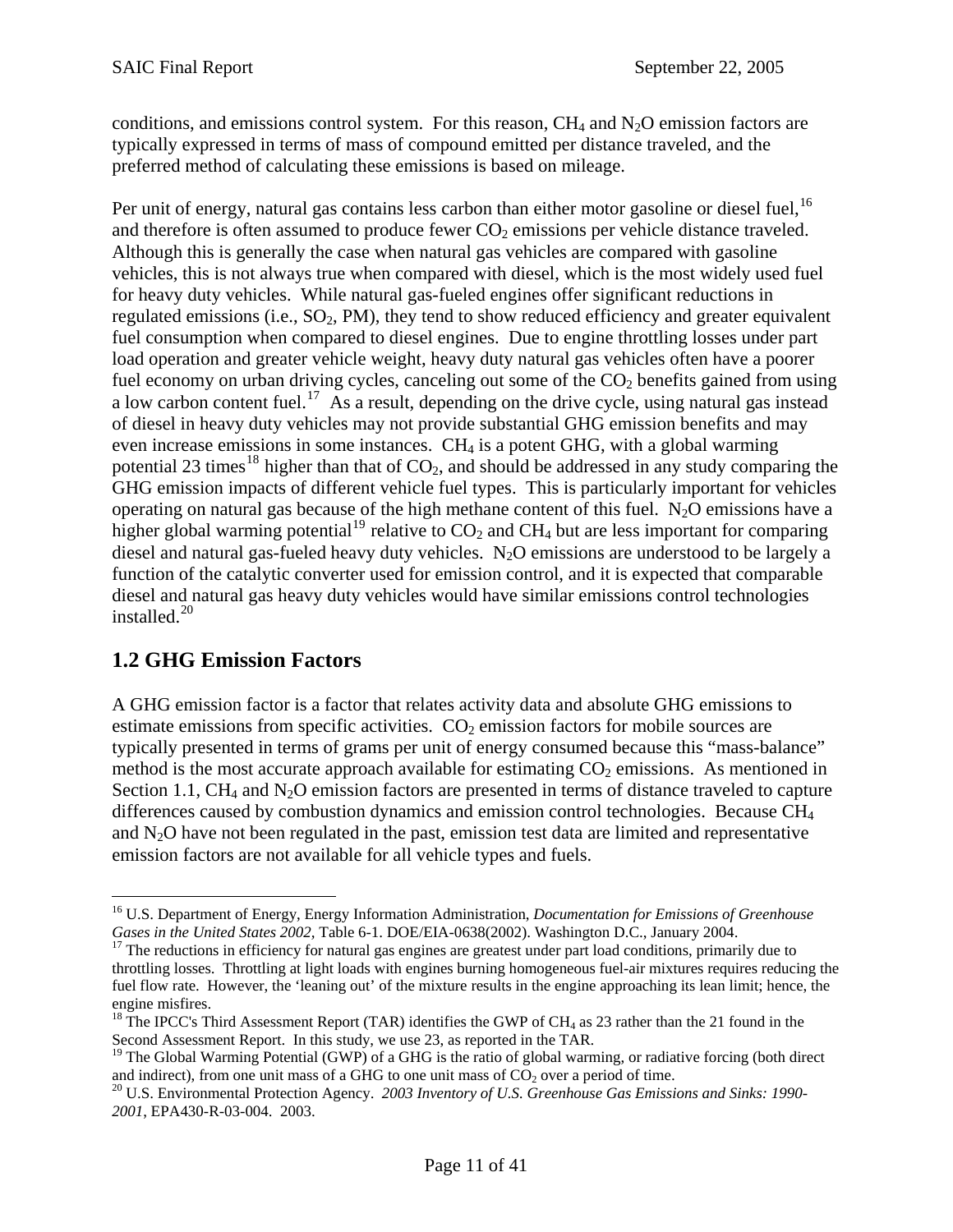For the development of national or regional GHG inventories, the Intergovernmental Panel on Climate Change (2005) recommends that emission factors per distance traveled be developed based on estimates of cold start emissions and running emissions and data on the average number of vehicle starts and distance traveled per day for a specific demographic (e.g., national average). Because emission test laboratories undertake vehicle testing in response to a variety of research objectives, which may not include the development of emission factors, they do not always perform cold start emission testing. The resulting inconsistencies in emission factor development may impede comparison of emission factors across vehicle fuels and technology type.

## **1.3 WVU Emissions Test Data**

To improve the understanding of the potential emissions impact of heavy duty natural gas and diesel vehicles, SAIC and WVU extracted, organized, and evaluated emissions data recorded by WVU over the past 14 years during the testing of hundreds of heavy duty vehicles over thousands of test runs at the university's mobile emissions testing laboratories. The existing WVU tests were undertaken mainly to examine mass emission rates of local air pollutants, such as PM, NOx, CO, and total hydrocarbons (THC), and to make the results of these tests publicly available. Although typically not analyzed or published, many of WVU's heavy duty vehicle emission tests also measured emissions of  $CO<sub>2</sub>$  and  $CH<sub>4</sub>$ .

Some records in the database contain data on both  $CO<sub>2</sub>$  and  $CH<sub>4</sub>$ ; other records contain only  $CO<sub>2</sub>$ data. Although the test dates go back as far as March 1992,  $CH<sub>4</sub>$  data were not collected until July 1996 for natural gas-fueled vehicles. WVU did not measure or record data on CH4 emissions from any heavy duty diesel vehicles because such vehicles emit CH<sub>4</sub> in minimal quantities.<sup>[21](#page-11-0)</sup> N<sub>2</sub>O data were not collected by the WVU mobile emissions lab, so no N<sub>2</sub>O emissions data are available for this analysis.

The WVU emissions database contained  $CO<sub>2</sub>$  and  $CH<sub>4</sub>$  emissions data in units of grams per mile and grams per cycle. The tests were based on laboratory test values for heavy duty vehicle running emissions over specific transient drive cycles that include accelerations and decelerations, but not cold starts. For light duty vehicles, chassis dynamometer tests are normally conducted for regulatory purposes (i.e., certification) and therefore include both hot and cold start testing. However, in the case of heavy duty vehicles, chassis dynamometer testing is not done for regulatory purposes, and therefore typically does not include cold start testing unless specifically requested by the user.

WVU recorded 4,351 emissions tests performed on 1,095 heavy duty vehicles, using the following variables to describe each emission value:

- 1. Identification Variables
	- a. Test identification number
	- b. Test run identification number

<span id="page-11-0"></span> $\overline{a}$ <sup>21</sup> Studies of heavy-duty vehicles have shown CH<sub>4</sub> emissions to generally be below 10 mg/mi, and near background levels compared with total hydrocarbons (THC). Source: Durbin (2004).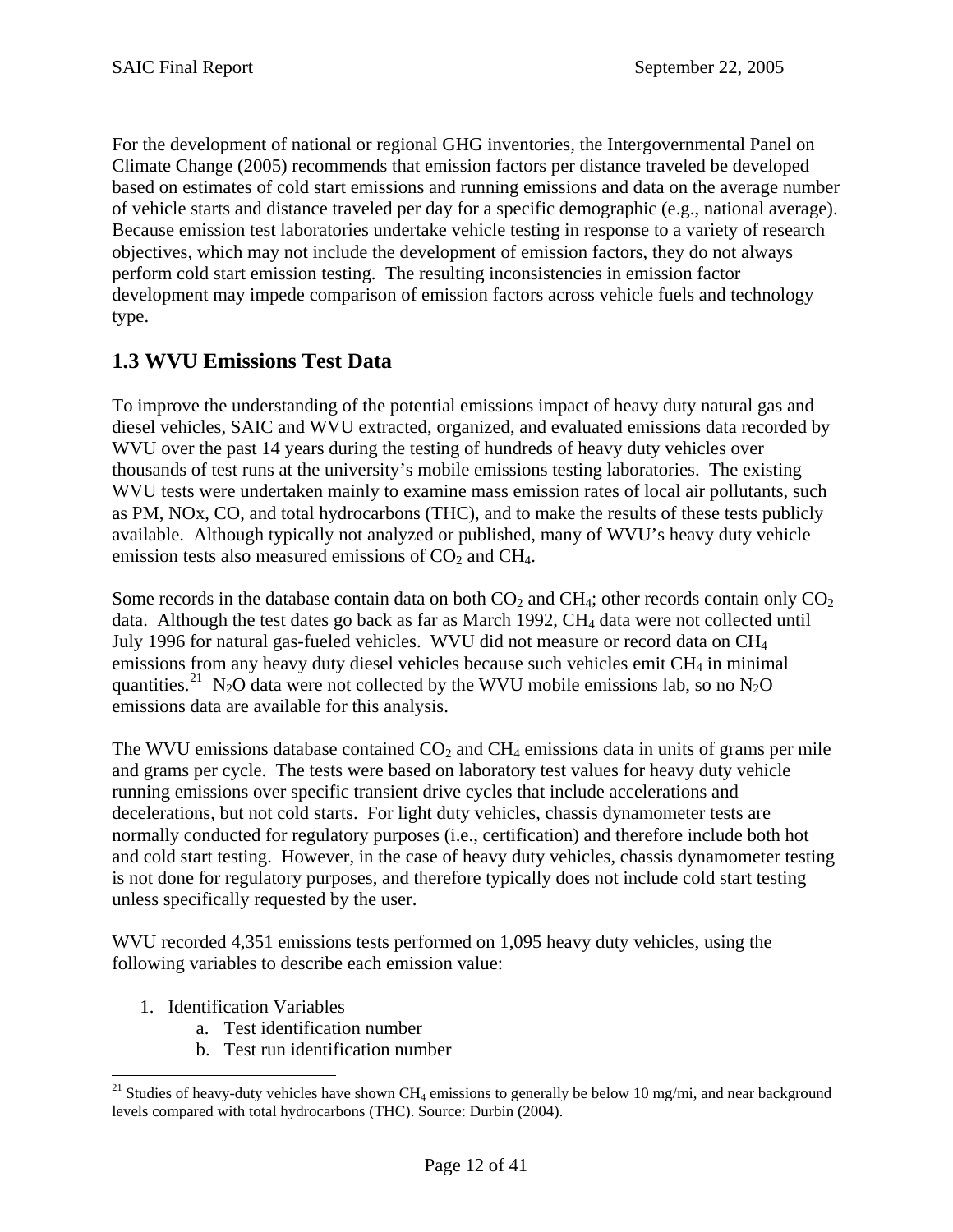- <span id="page-12-0"></span>2. Classification Variables
	- a. Cycle full name
	- b. Vehicle Type
	- c. Primary Fuel
	- d. Catalytic Converter Model
	- e. Engine Displacement
	- f. Engine Model Year
	- g. Odometer Reading (mi)
	- h. Gross Vehicle Weight (lb)
	- i. Number Of Axles
	- j. Number Of Cylinders
	- k. Vehicle Model Year
	- l. Vehicle Transmission Configuration
	- m. Vehicle Transmission Type
	- n. Turbo
- 3. Data Values
	- a.  $CO<sub>2</sub>$  (g/cycle)
	- b.  $CO<sub>2</sub>(g/mi)$
	- c.  $CH_4$  (g/cycle)
	- d.  $CH_4(g/ml)$

The data analyzed cover a broad selection of heavy duty vehicle types and engine technologies, ranging from urban trucks, school buses, and tractor trailers. The fuel types tested include two grades of on- and off-road diesel fuel (D1 and D2), CNG, and LNG. No other transportation fuel types, such as LPG, were tested for heavy duty vehicles.

# **2. DATA AND ANALYSIS**

SAIC reviewed a broad scope of literature to develop the analytic approach to the research. The review included past studies of emissions from road vehicles and sources of emission factor uncertainty, such as differences in data collection procedures, tested vehicles, and engine technologies. The review included the following studies:

- Austin, et al  $(1997)$
- Bishop, Stedman, and Ashbaugh (1996)
- Browning  $(2004)$
- Durbin  $(2004)$
- EPA (1997)
- EPA  $(2004)$
- ERMD (2001)
- Frey, Zheng, and Unal (1999)
- Gillenwater (2004)
- Holmén and Niemeier (1998)
- IPCC/UNEP/OECD/IEA (1997)
- Knepper, et al  $(1993)$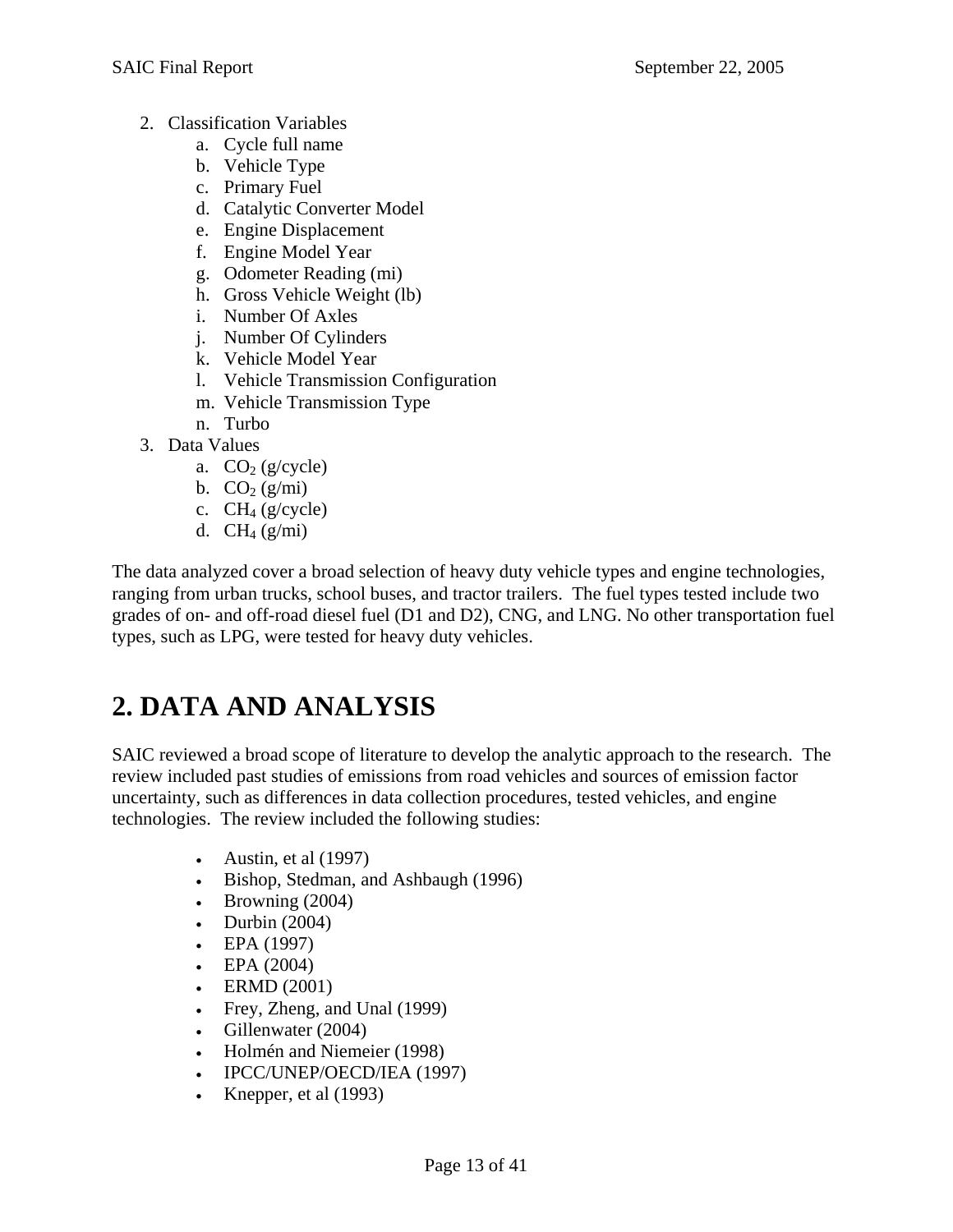- Lawson, et al  $(1990)$
- Lipman and Delucchi (2002)
- McClintock (1999)
- Singer and Harley (1996)
- Stedman, et al (1997
- Wenzel, Singer, and Slott (2000)
- Zhang, Bishop, and Stedman (1994)

The literature review focused on two aspects:

- (1) The specific data categories that would be useful for grouping and analyzing the heavy-duty vehicles emissions data, and
- (2) Statistical issues and analytic methods associated with vehicle emissions data.

After completing the literature review, a research strategy was developed to analyze the emission test data collected at WVU's mobile testing facility. The results of the literature review are summarized below.

## **2.1 Data Categories**

This research required us to determine for which data categories there would be enough data to develop statistically robust results and meaningful emission factors. The development of data classes began by identifying the broadest subsets of heavy-duty vehicles, starting with fuel type. We then evaluated each fuel type subset, vehicle type, and drive cycle. The following paragraphs review past findings regarding each of these data groupings and summarize how WVU's database reflects each category.

### **Fuel type**

 $CO<sub>2</sub>$  emissions from vehicles are primarily dependent on the carbon content of the fuel consumed,  $^{22}$  and CO<sub>2</sub> emissions per mile are a function of the same factors that influence fuel and age of the engine; the type, condition, and age of emissions control technology; and the drive economy (e.g., fuel type, engine design, condition, and load, vehicle weight, drive cycle). For  $CH<sub>4</sub>$ , some of the factors that influence emission rates are different from those that affect  $CO<sub>2</sub>$ .  $CH<sub>4</sub>$  emissions from motor vehicles are a function of the type of fuel used; the type, condition,  $cycle.<sup>23</sup>$  $cycle.<sup>23</sup>$  $cycle.<sup>23</sup>$ 

Because of these differences across fuels, the IPCC recommends that national inventories of estimates sorted according to fuel type. If additional data are available, emissions should also be emissions from mobile sources be developed, at a minimum, based on fuel consumption estimated based on vehicle and control technology type.<sup>[24](#page-13-1)</sup>

 $\overline{a}$ 22 IPCC/UNEP/OECD/IEA (1997).

<span id="page-13-0"></span> $23$  Lipman and Delucchi (2002); Gillenwater (2004).

<span id="page-13-1"></span> $24$  IPCC/UNEP/OECD/IEA (1997).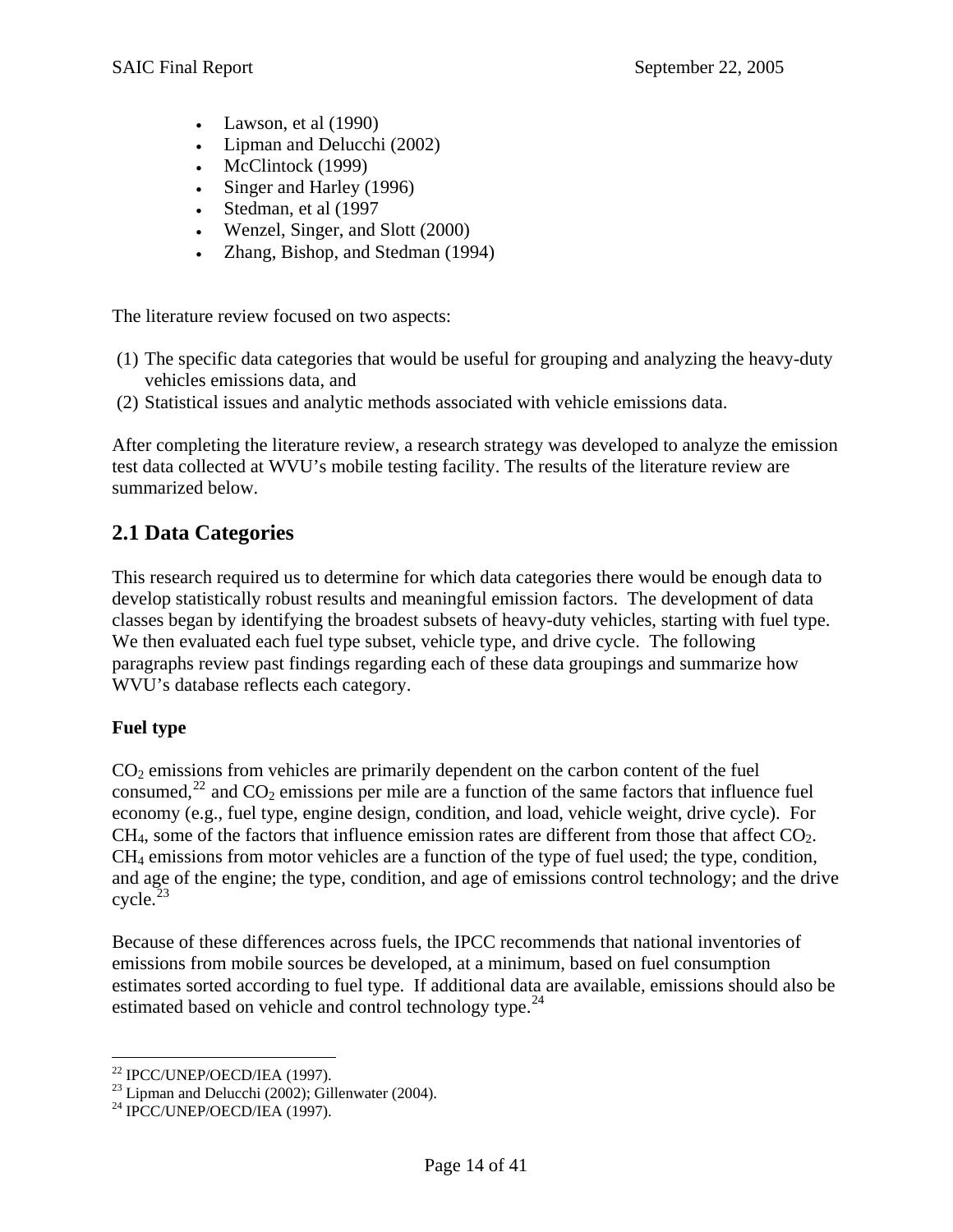Following this guidance, the WVU data was grouped as follows:<sup>[25](#page-13-1)</sup>

- CNG
- LNG
- Diesel (D1 and D2)

Of the 1,095 vehicles tested, 601 used CNG or LNG as primary fuel, and 494 used diesel fuel. Of the emissions tests, WVU conducted 2,283 on natural gas-fueled (CNG or LNG) vehicles and 2,068 on diesel-fueled (D1 or D2) vehicles. Of the 2,283 emissions data records for heavy duty vehicles using natural gas, 646 represent tests on LNG-fueled vehicles and 1,636 on CNG-fueled vehicles. Table 1 presents the range and average number of tests conducted on vehicles of each fuel type. Table 2 summarizes the emissions data that WVU collected by GHG and vehicle fuel type.

| $1800$ $\mu$ . The property control the property of the property of the property of the property of the property of the property of the property of the property of the property of the property of the property of the proper |                     |                |  |  |  |  |  |  |
|--------------------------------------------------------------------------------------------------------------------------------------------------------------------------------------------------------------------------------|---------------------|----------------|--|--|--|--|--|--|
|                                                                                                                                                                                                                                | Maximum Tests for a | Mean Tests per |  |  |  |  |  |  |
| Fuel Type                                                                                                                                                                                                                      | Given Vehicle       | Vehicle        |  |  |  |  |  |  |
| <b>CNG</b>                                                                                                                                                                                                                     | 13                  | 4.01           |  |  |  |  |  |  |
| <b>LNG</b>                                                                                                                                                                                                                     | 12                  | 3.34           |  |  |  |  |  |  |
| Diesel (D1 and D2)                                                                                                                                                                                                             | 14                  | 4.18           |  |  |  |  |  |  |

### **Table 1. Range and Average Number of Tests per Vehicle**

|  |  |  |  |  |  | Table 2. Emissions Data Type per Vehicle Fuel Type |  |
|--|--|--|--|--|--|----------------------------------------------------|--|
|  |  |  |  |  |  |                                                    |  |

| Data Collected per Emissions Test       | LNG. | CNG | <b>Diesel</b> |
|-----------------------------------------|------|-----|---------------|
| Contains $CO2$ and $CH4$ data           | 475  | 727 | $-$           |
| Contains $CO2$ data only                | 168  | 826 | 2.283         |
| Contains $CO2$ data and some $CH4$ data |      | 83  | --            |

### **Drive cycle**

The drive cycle is a testing procedure developed to compare engines and their emissions under identical preparation and operating conditions. A drive cycle (also called driving cycle) is a standardized driving pattern that specifies ambient temperature, vehicle load, and the time and distance of operation at various speeds.<sup>[26](#page-14-0)</sup> The Federal Test Procedure (FTP),<sup>[27](#page-14-1)</sup> for example, is a common drive cycle defined in the Code of Federal Regulations pursuant to the Clean Air Act Amendments of 1970 to represent combined highway and city driving in urban Los Angeles.<sup>[28](#page-14-2)</sup> Browning (2004) recently developed vehicle emission factors based on the FTP.

The drive cycle is expected to affect emissions per mile of  $CO<sub>2</sub>$  and  $CH<sub>4</sub>$ , although the effects may be quite different for each gas. Wenzel, Singer, and Slott state that "emissions of most vehicles will vary substantially with environmental and driving conditions."<sup>29</sup> Lipman and

 $\overline{a}$ 

 $25$  The WVU data set, which is the basis of this research, includes CNG-, LNG-, and diesel-fueled vehicles. Diesel is the most common fuel type in heavy duty vehicles. Although not evaluated in this analysis, other conventional and alternative fuel types, including gasoline and liquefied petroleum gas (LPG), are used in heavy duty vehicles. 26 Wenzel, Singer, and Slott (2000).

<span id="page-14-1"></span><span id="page-14-0"></span> $27$  Browning (2004).

 $28$  Wenzel, Singer, and Slott (2000).

<span id="page-14-3"></span><span id="page-14-2"></span> $29$  Wenzel, Singer, and Slott (2000).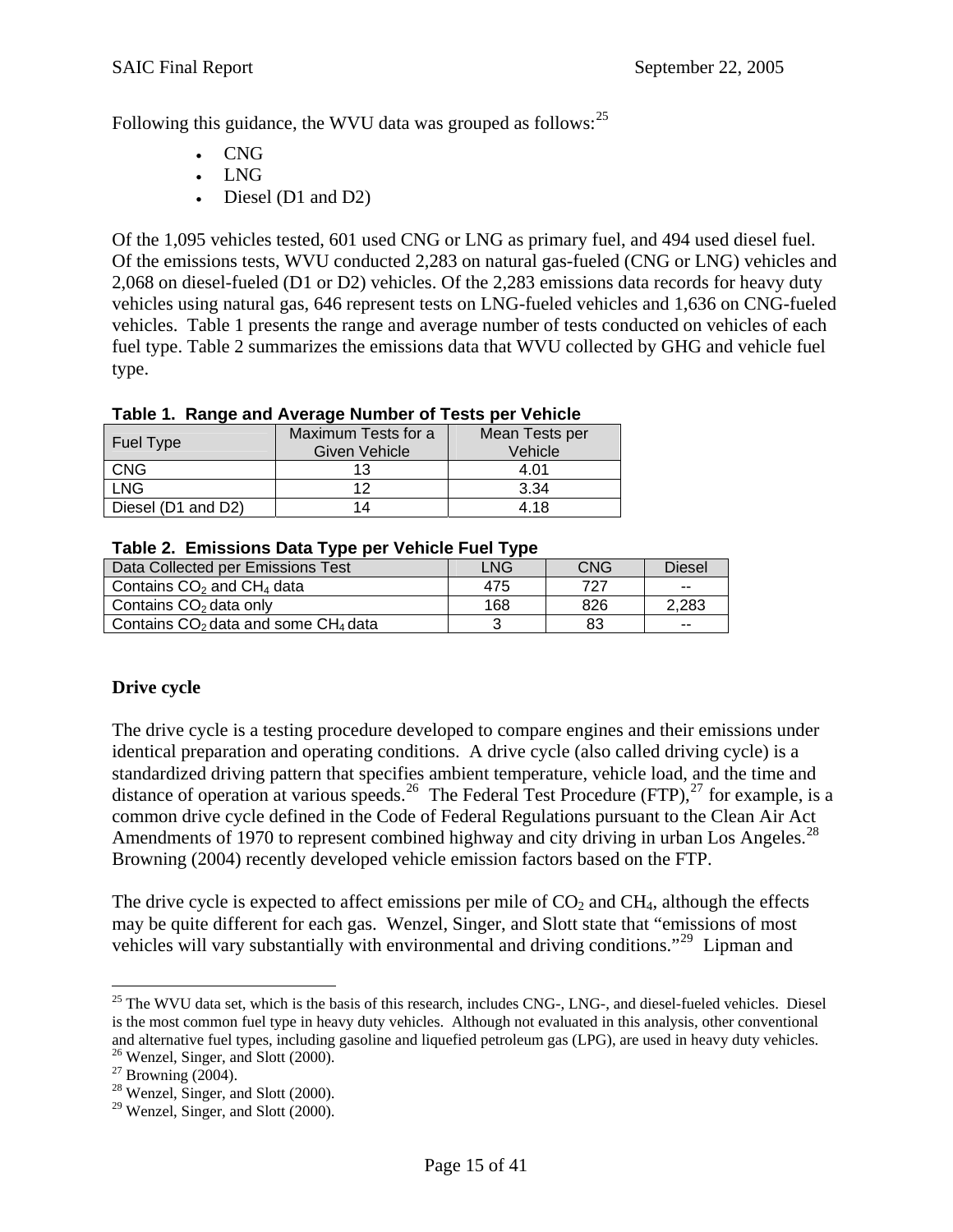Delucchi report that CH4 emissions from natural gas-fueled, light-duty vehicles depend on drive cycle. Gillenwater states that  $CH_4$  emissions from road transport are a function of many variables including driving practices. Durbin, in a peer review of Browning (2004) suggests that future research should consider the potential effects of other parameters, including driving cycle and vehicle mileage/age, on CH<sub>4</sub> and N<sub>2</sub>O<sup>[30](#page-14-3)</sup> emissions.<sup>[31](#page-15-0)</sup> As a result, all drive cycles for which WVU data were available were included in subsequent analysis in attempt to correlate emissions with test parameters.

Each WVU data record reflects emissions from a vehicle tested by a chassis dynamometer on one of 36 different driving cycles, which are listed in Table 3. The name of each driving cycle (e.g., Central Business District Cycle) generally describes the test case it is intended to simulate. driving cycle, which is intended to represent the on-road driving conditions for a certain test case measured at varied vehicle test weights, a parameter intended to simulate load. Other vehicles The laboratory dynamometer measures emissions as the vehicle is operated over a specified and allow for repeatable conditions, such as ambient temperature, acceleration, deceleration, steady state for that test case. The WVU data, summarized in Table 3, indicate that for each driving cycle, both the duration and distance were fixed. For some vehicles, emissions were were tested only once, or the vehicle test weight was held constant.

| <b>Driving Cycle</b>                   | <b>Duration</b> | <b>Driving</b><br><b>Distance</b><br>Time |                | <b>Vehicle Test Weight (lbs)</b> |             |  |  |
|----------------------------------------|-----------------|-------------------------------------------|----------------|----------------------------------|-------------|--|--|
|                                        | (Seconds)       | (Mile)                                    | <b>Minimum</b> | <b>Maximum</b>                   | <b>Mean</b> |  |  |
| 14 Peak Route                          | 568             | 2.01                                      | 33200          | 33200                            | 33200       |  |  |
| <b>AQMD Compactor Cycle</b>            | 800             | 6.83                                      | 40600          | 42000                            | 41300       |  |  |
| AQMD Refuse Truck Cycle Extended C     | 2129            | 6.79                                      | 40600          | 42000                            | 41300       |  |  |
| <b>Arterial Cycle</b>                  | 291.5           | $\overline{2}$                            | 21300          | 35210                            | 29574       |  |  |
| <b>Background Cycle</b>                | 1800            | $\Omega$                                  | 35800          | 56000                            | 45900       |  |  |
| <b>Business Arterial Cycle</b>         | 855             | 2.65                                      | 38514          | 42000                            | 40171       |  |  |
| <b>CARB HHDDT Transient Mode</b>       | 688             | 2.85                                      | 42000          | 42000                            | 42000       |  |  |
| Central Business District Cycle        | 568             | 2                                         | 11300          | 45750                            | 31715       |  |  |
| <b>Central Business District Route</b> | 568             | 2.44                                      | 33200          | 33200                            | 33200       |  |  |
| <b>City Suburban Route</b>             | 1710            | 6.67                                      | 12600          | 60400                            | 38733       |  |  |
| Cold Start Extended CBD Cycle          | 2930            | 10.06                                     | 18975          | 18975                            | 18975       |  |  |
| Cold Start William H. Martin Cycle     | 1298.1          | 3.82                                      | 42000          | 42000                            | 42000       |  |  |
| Commute Cycle                          | 329.5           | 55                                        | 31675          | 31675                            | 31675       |  |  |
| Double New York Garbage Truck Cycle    | 1170            | 0.784                                     | 40600          | 40600                            | 40600       |  |  |
| Double Test D with Warmup              | 2122.2          | 15.58                                     | 36400          | 36400                            | 36400       |  |  |
| Double WHM Cycle                       | 2596.2          | 12.49                                     | 42000          | 42000                            | 42000       |  |  |
| <b>Idle State Cycle</b>                | 900.1           | 0                                         | 12600          | 56000                            | 33933       |  |  |
| Lug Down                               | $\Omega$        | 0                                         | 60000          | 60000                            | 60000       |  |  |
| Manhattan                              | 1089.1          | 2.35                                      | 32775          | 34925                            | 34031       |  |  |
| Modified WVU Truck Cycle (Route)       | 900             | 5                                         | 17914          | 42000                            | 29935       |  |  |

### **Table 3. Driving Cycle Test Conditions**

<span id="page-15-0"></span> $\overline{a}$ <sup>30</sup> Light- and heavy-duty vehicles emit N<sub>2</sub>O in addition to other GHGs (i.e., CH<sub>4</sub> and CO<sub>2</sub>) and local air pollutants (e.g., CO, NOx, and PM). N2O emissions data were not collected by WVU and therefore were not available in the data set for analysis.

 $31$  Durbin (2004).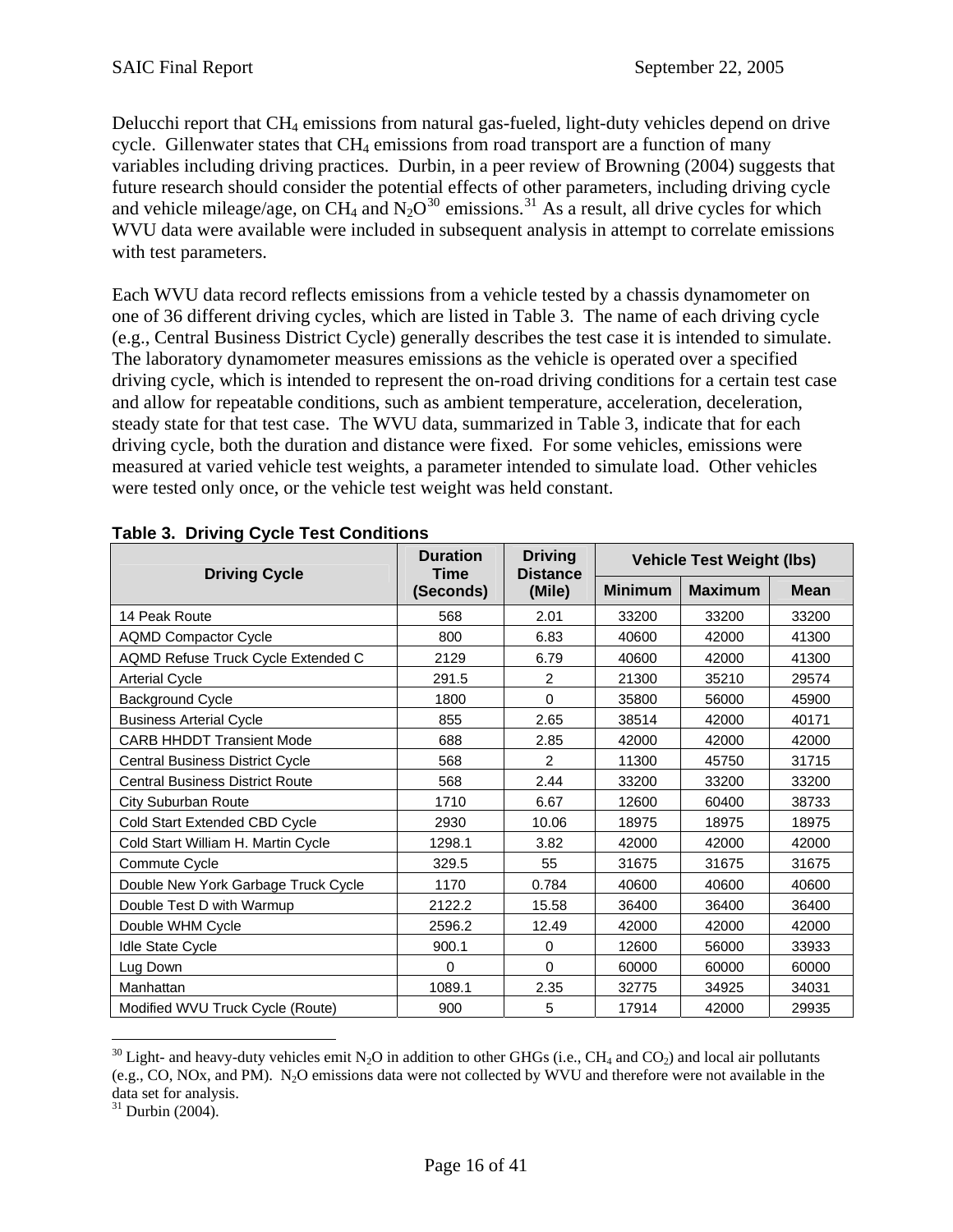| Morgantown On-road Cycle           | 2806.1 | 20.33    | 60400 | 60400 | 60400 |
|------------------------------------|--------|----------|-------|-------|-------|
| NYC Street Sweeper Cycle           | 1800   | 3.38     | 25320 | 26886 | 26103 |
| New York Bus Cycle                 | 600    | 0.615    | 22325 | 37495 | 31553 |
| New York Composite Cycle           | 1029   | 2.52     | 19500 | 37495 | 30275 |
| New York Garbage Truck Cycle       | 585    | 0.374    | 42000 | 42000 | 42000 |
| New York Truck Cycle               | 1016   | 2.14     | 13946 | 19280 | 16613 |
| Orange County Transit Authority Bu | 1950   | 6.54     | 32775 | 34775 | 33775 |
| Orange County Transit Authority Cy | 3859.6 | 14       | 26670 | 26670 | 26670 |
| Quadruple CBD                      | 0      | $\Omega$ | 35800 | 35800 | 35800 |
| Route <sub>22</sub>                | 530    | 2.05     | 22325 | 37495 | 32885 |
| Route77                            | 860    | 4        | 35820 | 35899 | 35860 |
| Steady State Cycle - 20MPH         | 900.1  | 5        | 17914 | 33200 | 25557 |
| Steady State Cycle - 30MPH         | 900.1  | 7.5      | 17914 | 17914 | 17914 |
| Steady State Cycle - 40MPH         | 900.1  | 10       | 37495 | 42000 | 39748 |
| Triple Length CBD                  | 1136   | 6.03     | 18975 | 42000 | 33413 |
| <b>UDDS</b>                        | 1060   | 5.54     | 28531 | 56000 | 37689 |
| Unknown                            |        |          | 25000 | 60000 | 40462 |
| Viking Freight Adhoc Cycle         | 1888.6 | 19.09    | 36400 | 36400 | 36400 |
| <b>WHM Cycle</b>                   | 1298.1 | 6.17     | 42000 | 42000 | 42000 |
| WVU Truck Cycle (5 Peak)           | 900.2  | 5        | 18000 | 42000 | 32347 |
| Washington DC Metro Transit Bus Cy | 1839   | 4.25     | 34700 | 36450 | 35763 |

Each of the more than 4,000 WVU data records reflects emissions from a vehicle tested on one of 36 different driving cycles. Preliminary data analysis based on fuel type groupings without consideration of drive cycle indicate a very large range in emissions from any given fuel type and large deviations from the mean. However, when specific drive cycles are isolated, meaningful trends were observed. For example, transit bus emissions data collected by WVU show that  $CO<sub>2</sub>$  emissions are higher for diesel fueled- than for natural gas-fueled engines on the Central Business District (CBD) cycle (refer to Figures 2 and 3). This is because the rapid accelerations from idle to 20 mph, as demanded by the cycle, result in high loads on the engine, which result in better fuel economy for the natural gas engine. However, in tests using the WV U Truck Cycle, which is characterized by lighter loads and lower accelerations, the diesel engine provides better fuel economy, that is, lower CO<sub>2</sub> emissions.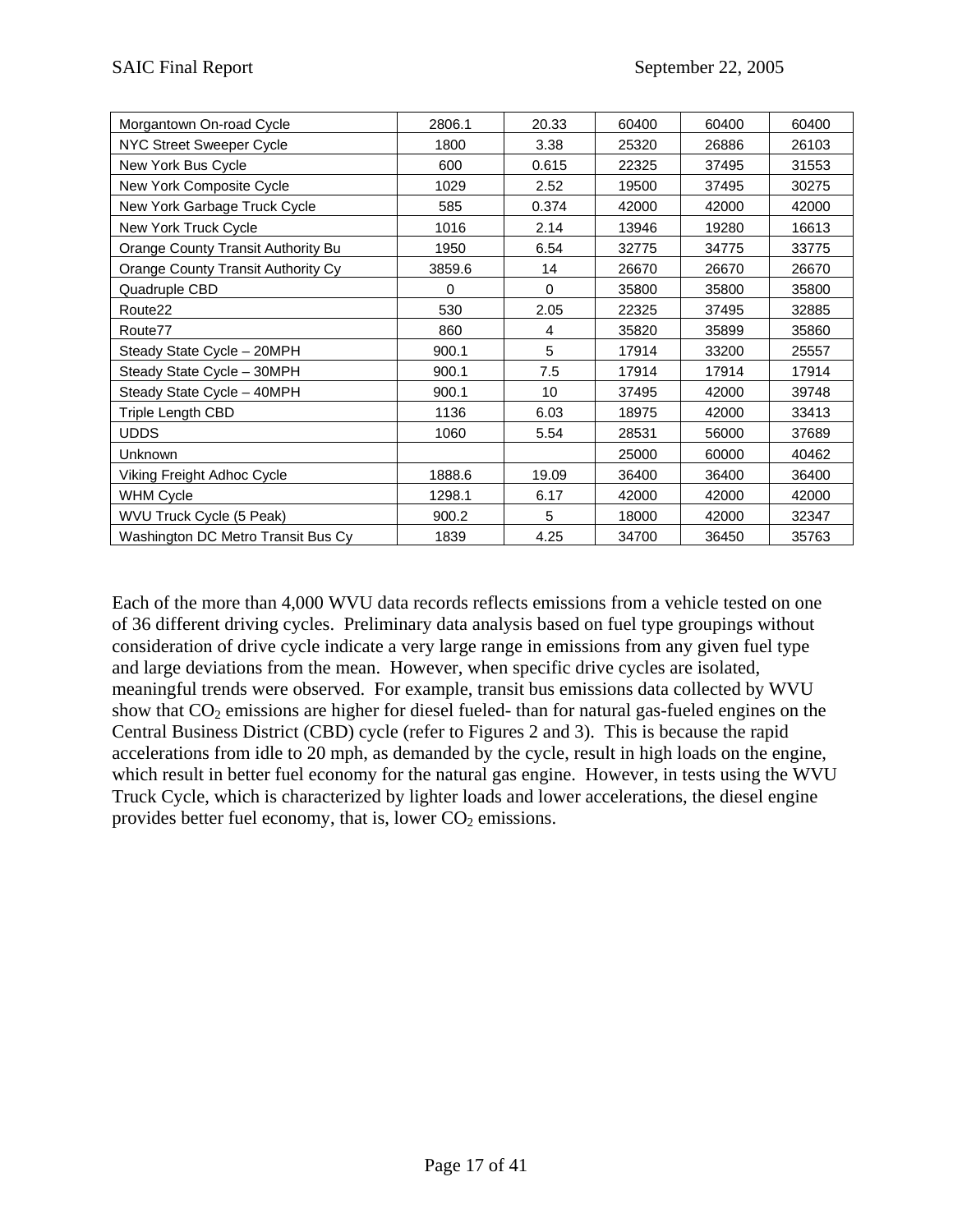

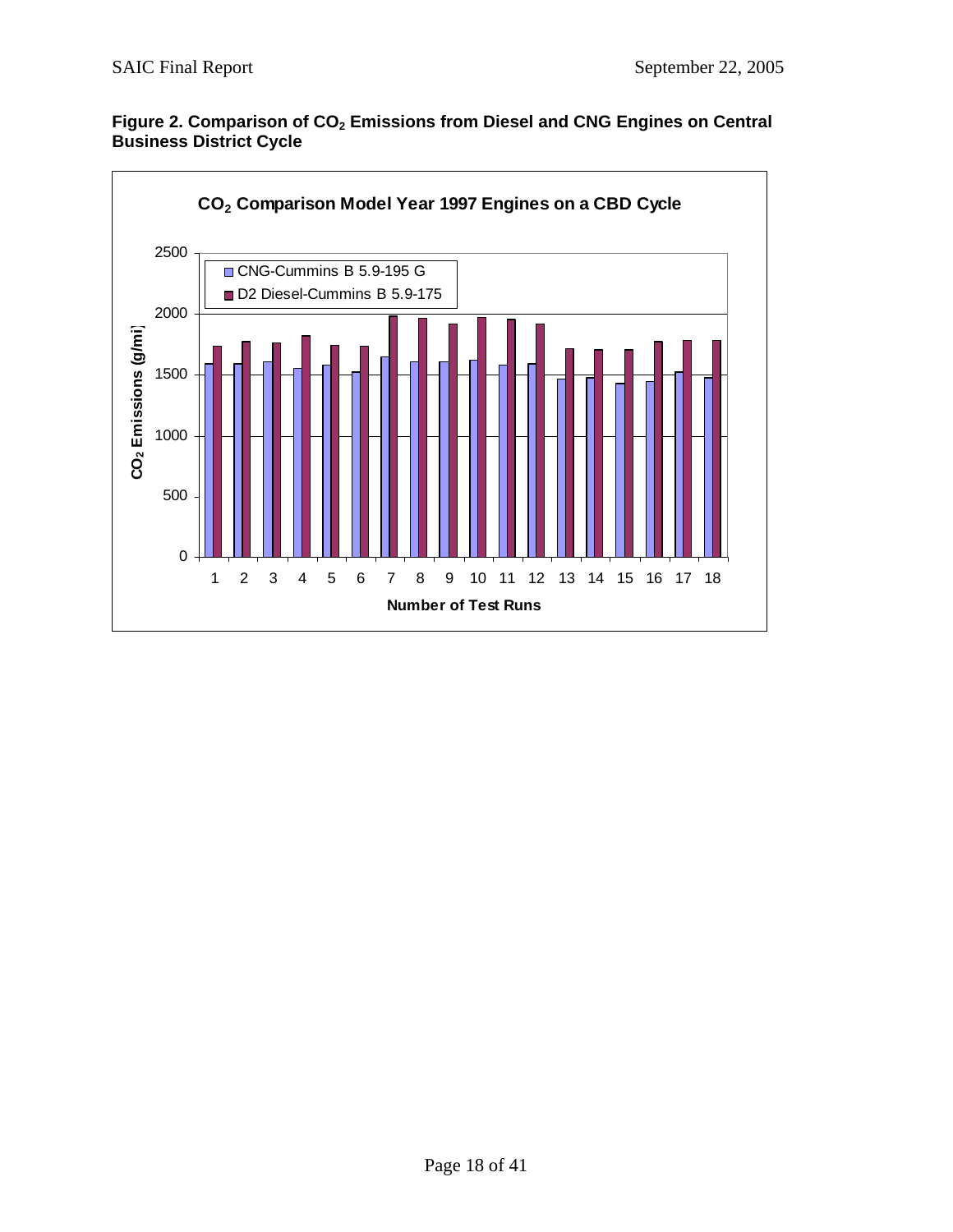

Figure 3. Comparison of CO<sub>2</sub> Emissions from Diesel and CNG Engines on WVU Truck **Cycle** 

The WVU database contains emissions data from tests using several drive cycles representing the unique street network and traffic conditions of New York City (e.g., Manhattan; New York Bus Cycle; NYC Street Sweeper Cycle), in addition to other drive cycles. Emissions from vehicles tested on the New York drive cycles are typically greater than those from vehicles tested on a drive cycle developed to represent less severe driving conditions, such as in Morgantown, West Virginia.

The WVU database also includes emissions data based on an "unknown" cycle, and other drive cycles that appear to produce data outliers. For example, some emissions data based on the "Background Cycle" are orders of magnitude larger than other emissions. Rather than a drive cycle, the Background Cycle was found to be a "dummy" cycle used to operate all of the necessary emissions measurement equipment to gather background emissions data prior to and following a set of tests. To ensure impartial analysis, we used a systematic approach to objectively evaluate these and other potential outliers.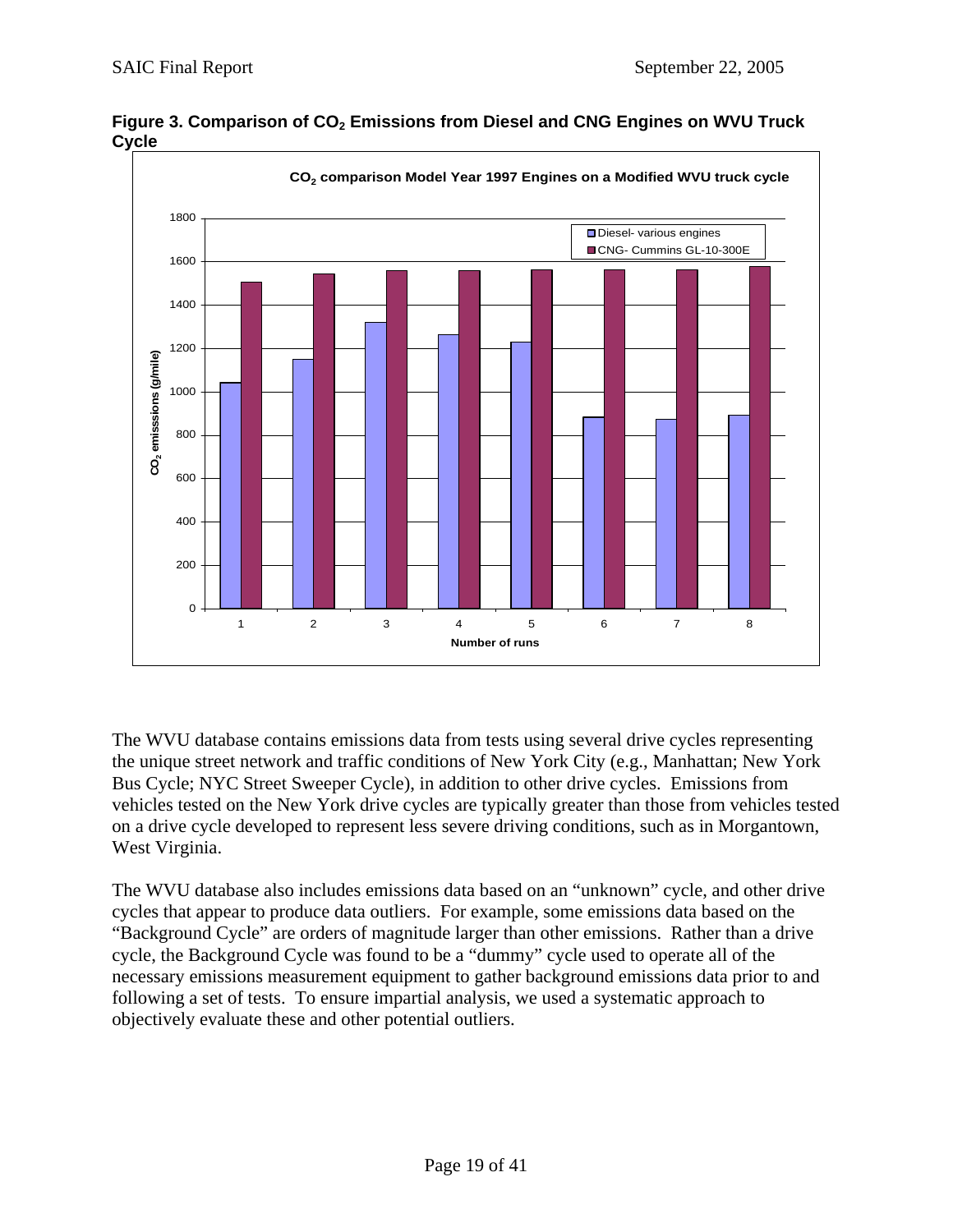## **Vehicle Type**

Vehicle weight and operating conditions, which can characterize a vehicle type, are expected to affect  $CH_4$  and  $CO_2$  emissions per mile. Emission factors disaggregated by vehicle type are therefore beneficial to developers of GHG emission inventories and mitigation projects. For example, in the first step in the methodology for estimating  $CH_4$  and  $N_2O$  emissions from mobile combustion, EPA determines vehicle miles traveled by vehicle type, fuel type, and model year (used as a proxy for control technology type).<sup>[32](#page-19-0)</sup> The IPCC guidelines also recommend that national inventories of emissions from mobile sources be developed based on fuel consumption estimates by fuel type at a minimum and by vehicle and control technology type if data are available.<sup>[33](#page-19-1)</sup> However, it is important to note that very few emissions tests were performed on certain vehicle types, particularly heavy duty vehicles, and IPCC recommendations therefore represent the *preferred* option in most cases, but not necessarily the most *practical* option.

Table 4 presents sample frequency of data for each fuel and vehicle type tested by WVU This table shows that only three vehicle types, specifically transit bus, tractor truck, and trash truck, were sampled using all fuel types – diesel, CNG, and LNG.

| <b>Vehicle Type</b>             | <b>Fuel Type</b> | <b>Count</b>   |
|---------------------------------|------------------|----------------|
|                                 | D1               | 36             |
| <b>Articulating Transit Bus</b> | D <sub>2</sub>   | $\overline{4}$ |
| <b>Bus</b>                      | <b>CNG</b>       | 34             |
| Chassis Bus                     | <b>CNG</b>       | 118            |
| <b>Experimental Transit Bus</b> | <b>CNG</b>       | 37             |
| <b>Hybrid Bus</b>               | <b>CNG</b>       | 6              |
|                                 | <b>CNG</b>       | 149            |
| <b>School Bus</b>               | D <sub>2</sub>   | 21             |
| <b>Tour Bus</b>                 | <b>CNG</b>       | 8              |
|                                 | <b>CNG</b>       | 732            |
| <b>Transit Bus</b>              | D <sub>1</sub>   | 484            |
|                                 | D <sub>2</sub>   | 780            |
|                                 | <b>LNG</b>       | 288            |
| <b>Trolley Bus</b>              | <b>CNG</b>       | 25             |
|                                 | D <sub>2</sub>   | 4              |
| <b>Box Truck</b>                | D <sub>2</sub>   | 3              |
| Dump Truck                      | D1               | 10             |
|                                 | D <sub>2</sub>   | 4              |
| Garbage Truck                   | <b>CNG</b>       | 70             |
|                                 | <b>LNG</b>       | 151            |
| Parcel Delivery Truck           | <b>CNG</b>       | 12             |
| Pick-up Truck                   | D <sub>2</sub>   | 1              |
| <b>Refuse Truck</b>             | <b>CNG</b>       | 362            |

| Table 4. Sample Frequency and Relative Frequency of Data |
|----------------------------------------------------------|
| for Each Fuel Type per Vehicle Type                      |

 $\overline{a}$  $32$  EPA (2004).

<span id="page-19-1"></span><span id="page-19-0"></span>33 IPCC/UNEP/OECD/IEA (1997).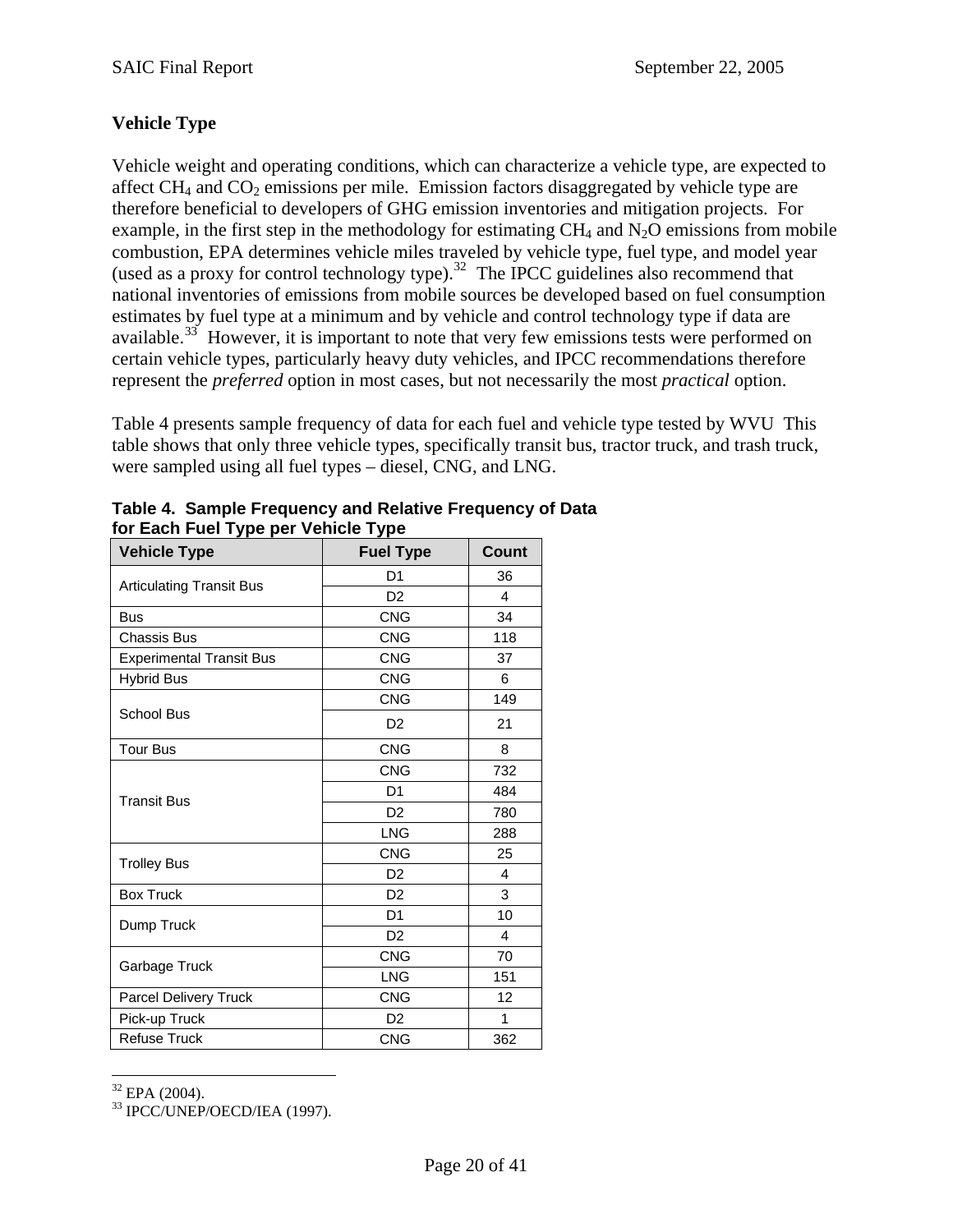|                        | D <sub>1</sub> | 87  |
|------------------------|----------------|-----|
|                        | D <sub>2</sub> | 109 |
|                        | <b>LNG</b>     | 80  |
| <b>Snow Plow Truck</b> | D <sub>1</sub> | 28  |
|                        | D <sub>2</sub> | 6   |
|                        | <b>CNG</b>     | 6   |
| <b>Street Sweeper</b>  | D <sub>2</sub> | 6   |
| Suburban               | D <sub>2</sub> | 55  |
| <b>Tanker Truck</b>    | D <sub>1</sub> | 9   |
|                        | D <sub>2</sub> | 7   |
|                        | <b>CNG</b>     | 11  |
| <b>Tire Truck</b>      | D <sub>1</sub> | 9   |
|                        | D <sub>2</sub> | 22  |
| Tractor                | <b>CNG</b>     | 22  |
|                        | <b>CNG</b>     | 45  |
| <b>Tractor Truck</b>   | D <sub>1</sub> | 13  |
|                        | D <sub>2</sub> | 370 |
|                        | LNG            | 127 |

### **Model Year**

Emissions control technologies, which can be assumed based on vehicle model year, are known to influence  $CH_4$  emissions from light- and heavy-duty gasoline- and diesel-fueled vehicles.<sup>[34](#page-20-0)</sup> However, in this study, it was not possible to group and analyze  $CH_4$  emissions data based on vehicle model year because of the limited number of data for each vehicle type/drive cycle/fuel type category.

#### **Data Cleaning**

The procedure to clean and prepare the data included a combination of initial exploration using standard spreadsheet software and further review using statistical software. A simple point and click approach was used to explore and clean the data. Data cleaning resulted in a reduction of data points from 4,351 to 3,602 tests. The cases in which data were deleted are outlined as follows:

- 1. Deleted observations with blank odometer readings;
- 2. All buses are grouped as transit buses except for school buses;
- 3. Deleted background cycle tests; and
- 4. Deleted unknown driving cycle tests.

The remaining 3,602 observations include diesel-, CNG-, and LNG-fueled vehicles of many types, ages, and technologies, and many different drive cycles. Because of the high number of variables in the database, the number of tests for any given vehicle, technology type, fuel type

<span id="page-20-0"></span> $\overline{a}$ <sup>34</sup> IPCC/UNEP/OECD/IEA (1997); Lipman and Delucchi (2002); EPA (2004); Gillenwater (2004).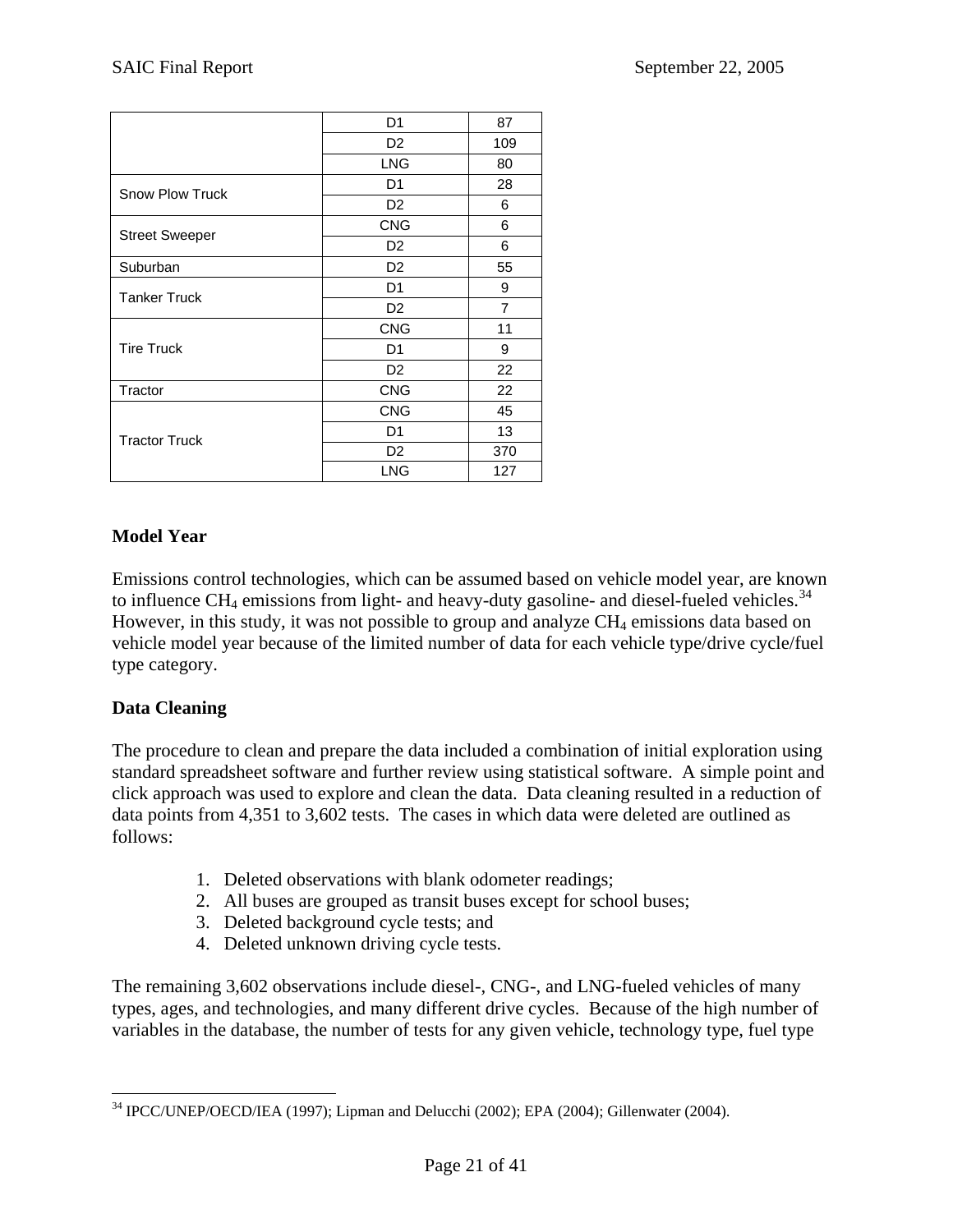and drive cycle were very limited. However, the existing data provides interesting insight on what prompts considerable change on the absolute value of emission factors.

## **2.2 Literature on Statistical Issues and Analytic Methods**

A literature review was conducted to identify statistical issues and analytical methods associated with the development of emission factors for mobile sources. However, past statistical analyses of GHG emissions from mobile sources are limited. Wenzel, et al (2000), identifies a potential source of bias that stems from how, why and by whom data are collected. Sample bias could be reflected by a normal distribution. Wenzel, et al suggest that normally distributed vehicle emission test samples are "normal" because they lack any real-world variability. Bishop, et al (1996); Wenzel, et al (2000); Zhang, et al (1994); and Frey, et al (1999) note that emission test result samples typically are highly skewed and show high kurtosis values, hinting chi distributions. This means that there is typically a lack of symmetry in the distribution of the emission data analyzed and that observations for each sub-category are skewed in one direction. Skewed data make it difficult to derive statistically meaningful emission factors. Additionally, Bishop, et al (1996) concludes that most volatility, or the degree of fluctuation in each variable analyzed, is attributable to the vehicle type, its condition and driving conditions, such as use and the general environment, and not to the testing method.

Bishop, et al (1996) indicates that there are two types of outliers in vehicle emissions data specifically related to high emitters and suggests a test that can be used to identify outlier observations in emissions data sets. According to Bishop, et al, random-shock high emitters are those vehicles that emit considerably different pollutant values, randomly increased or decreased, within alternative tests undertaken on the same driving cycle. In most cases, this is due to undetected malfunctions in the vehicle. Another category of outliers can be attributed to vehicles with increasingly higher emissions over time, which indicates "trend plus drift" processes. Such high emitters signal the natural decay of a vehicle. Older vehicles have a tendency to produce more pollutants due to vehicle engine and emissions system degradation over time. Moreover, newer, cleaner technologies are more susceptible to random-shock high emitter behavior due to their inherited reliance on additional equipment. The latter of the two outlier types can be detected by monitoring control variables such as odometer readings and any supplemental information from the sponsor (e.g., vehicle care). Bishop, et al, outlines a test to detect the former by analyzing consecutive emissions data for the same vehicle under the same drive cycle (characteristics).

The analytical approach was developed with consideration of the findings of the literature review. Specifically, the statistical analysis focused on reviewing the sample selection processes to identify potential test selection bias, and identifying the skewness and volatility in the dataset to determine which WVU's emission test results can be used to develop statistically meaningful emission factors for each subcategory outlined in Section 2.1. This was accomplished by analyzing the variance in vehicle emissions data and by selecting and reviewing alternative sample subgroups of the database. Skewness and kurtosis measures were analyzed to identify potentially useful sub-groups, and the results are presented in scatter plots of kurtosis versus skewness. An outlier analysis was conducted and the skewness and kurtosis measures were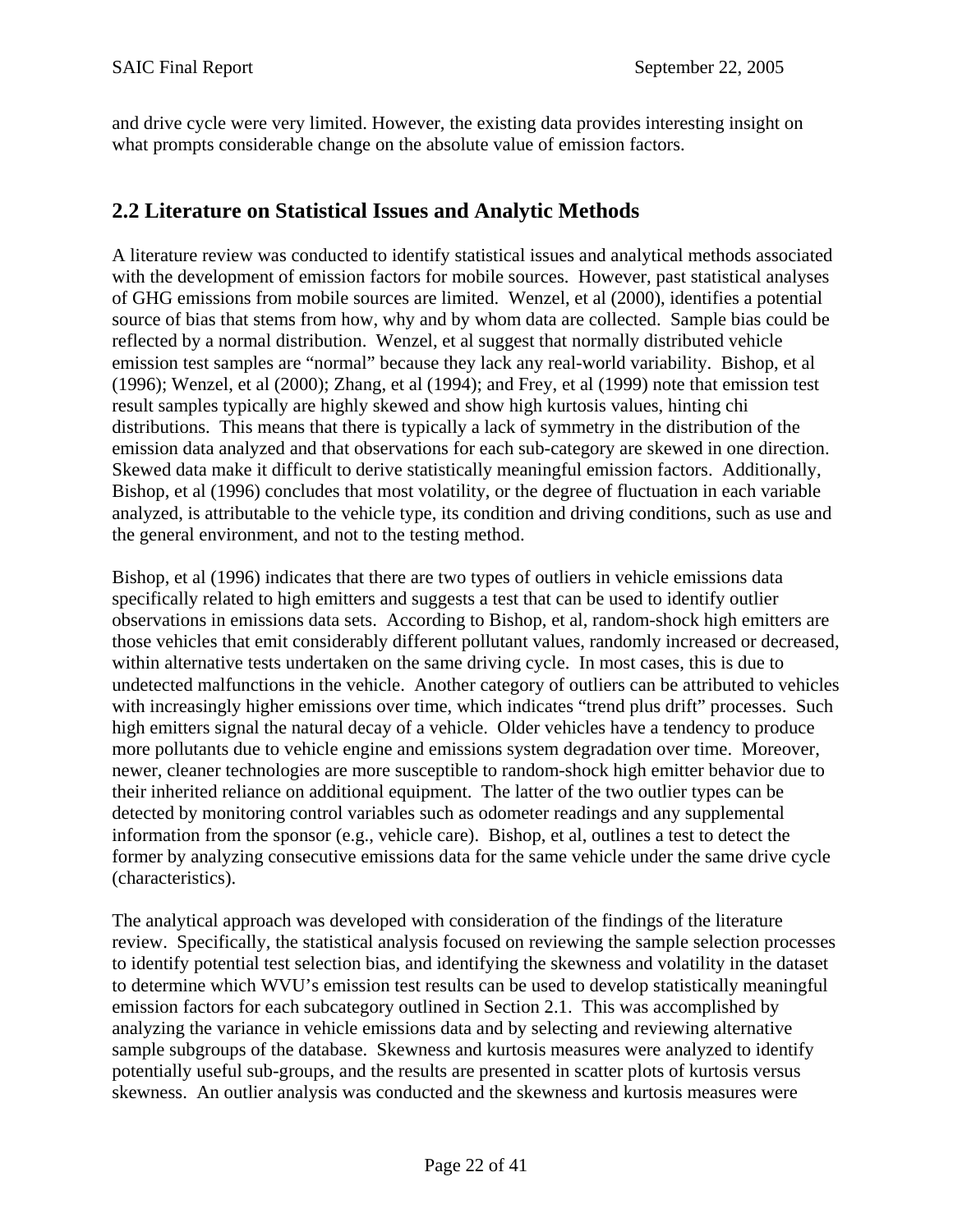<span id="page-22-0"></span>reanalyzed. Further discussion of the analytic approach is below, followed by a presentation of the estimated emission factors derived from the dataset and a discussion of which of these are statistically meaningful.

## **2.3 Analytical Approach**

Univariate analysis of potential data classes, as suggested by Browning (2004), was used to estimate candidate emission factors.<sup>[35](#page-22-1)</sup> Univariate analysis is a data analysis methodology that considers only one factor or variable at a time - the analysis of single variables as distinct from relationships among variables. The univariate analysis tools were applied to subsets of measured data to see if different data subsets generate significantly different emission factors. Control variables such as fuel type were used to define such subsets. The potential identification of significantly different emission factors would inform us about two important characteristics of the variance in emissions tests:

- Information about the chosen control variables can explain the volatility in emission factors, and;
- As a result, multivariate analysis tools could be used to parameterize (measure) how control variables influence emission factors.

In other words, the univariate analysis was used to determine if enough information is available to describe how emission factors change when variables, such as vehicle type, are considered.

Additional analytical methods were also used to evaluate WVU's emissions data, such as interactive outlier analysis to review estimate robustness. If certain outliers were determined to be indicative of an error or an anomaly not representative of the population, they were eliminated and estimates recomputed.

### **Emission Factor Volatility and the Source of Bias**

The analysis included an investigation of emission factor intra- and inter-temporal volatility and the source of bias. Average emission results of a subject test (a vehicle) can show two forms of volatility; random and a mean with drift. Several potential sources of bias in vehicle emissions tests can lead to volatility, including the vehicles and the vehicle survey process. The vehicle selection process could create so much bias in an observed emission factor that it could be deemed useless for representing real-world emissions. Outlier detection processes suggested by Bishop, et al (1996) were used to refine possible emission factors.

To evaluate potential test selection bias, understand the context of the tests, and interpret any possible bias, the WVU test sponsors objectives and purpose for the emissions testing were reviewed, including the mix of sponsors. The potential impact of test selection bias, such as the observation of a "normal" but not representative population distribution, is suggested by Wenzel, et al (2000). The following questions were thus examined:

 $\overline{a}$ 

<span id="page-22-1"></span> $35$  Browning (2004).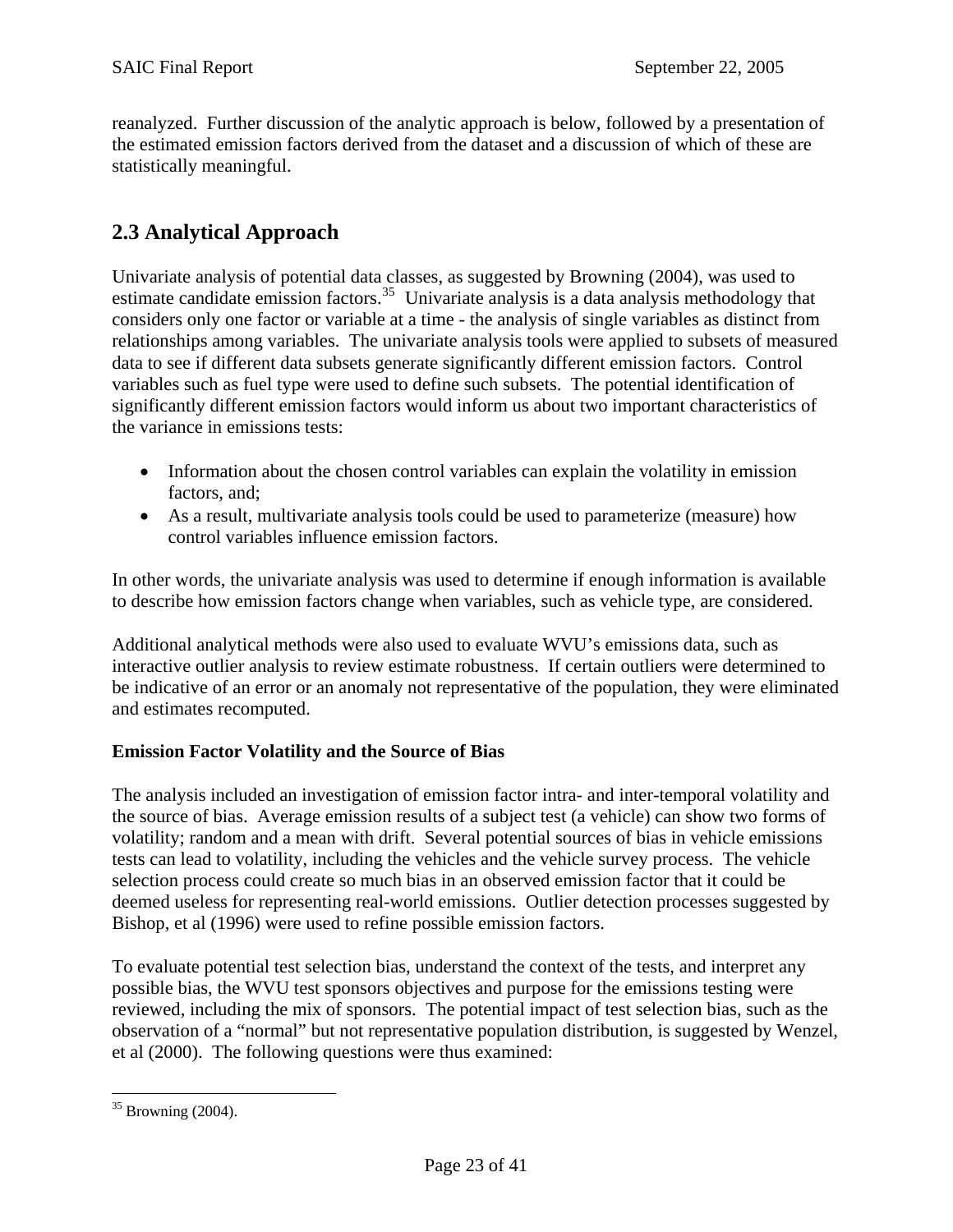- 1. Who were the public or private sponsors of the emissions tests? If proprietary, how many unique public and private sponsors are associated with the emissions data?
- 2. Was there a defined purpose of the sponsorship(s) (e.g., for academic research and learning, to improve emissions inventories, to compare emissions from different fleet vehicles, to compare emissions from different fuel types)? For example, the CRC E55/59 study had multiple sponsors (i.e., CARB, CRC, NREL, EMA, SCAQMD, and EPA) and a stated objective (i.e., to improve the on-road vehicle emissions inventory of regulated pollutants from diesel engines; generate emission factors; improve source profiles).
- 3. How were the vehicles recruited by WVU? Is it possible to connect each individual test to the appropriate data collection method? Alternatively, is it possible to use a reference proxy to establish some relationship between test groups and data collection methods?
- 4. Are there any rewards or punishments for complying or not complying? For example:
	- Did WVU or any of the tests sponsors provided some reward from having the vehicles tested?
	- Did any of the sponsors threaten test candidates if they failed to report to the test site?
	- Was there a sense, from the test candidate's perspective, that the emissions test's outcome would carry any positive or negative consequence?
- 5. Was the vehicle's condition a factor in determining if the vehicle should be tested or not, and/or was the vehicle fixed before the test was made?

WVU reported that emissions data were collected over a 15-year period from 1989 to 2004. WVU populated the database with the results of 49 separate projects sponsored by 33 unique organizations and collaboratives. WVU identified and associated each sponsor and project with one or more objective for the vehicle emissions testing conducted by WVU using their mobile emissions testing laboratory. Just a few examples of sponsoring organizations include:

- U.S. Department of Energy;
- National Renewable Energy Laboratory;
- South Coast Air Quality Management District;
- North Carolina Department of Transportation; and
- Undisclosed private sponsors

Each project had one or more of the following six objectives:

- 1. Emissions Evaluation;
- 2. Engine Technology Evaluation;
- 3. Exhaust After-treatment System Evaluation (Emissions Related);
- 4. PM Sizing;
- 5. Emissions Inventory; and/or
- 6. Repair/Maintenance Related Issues.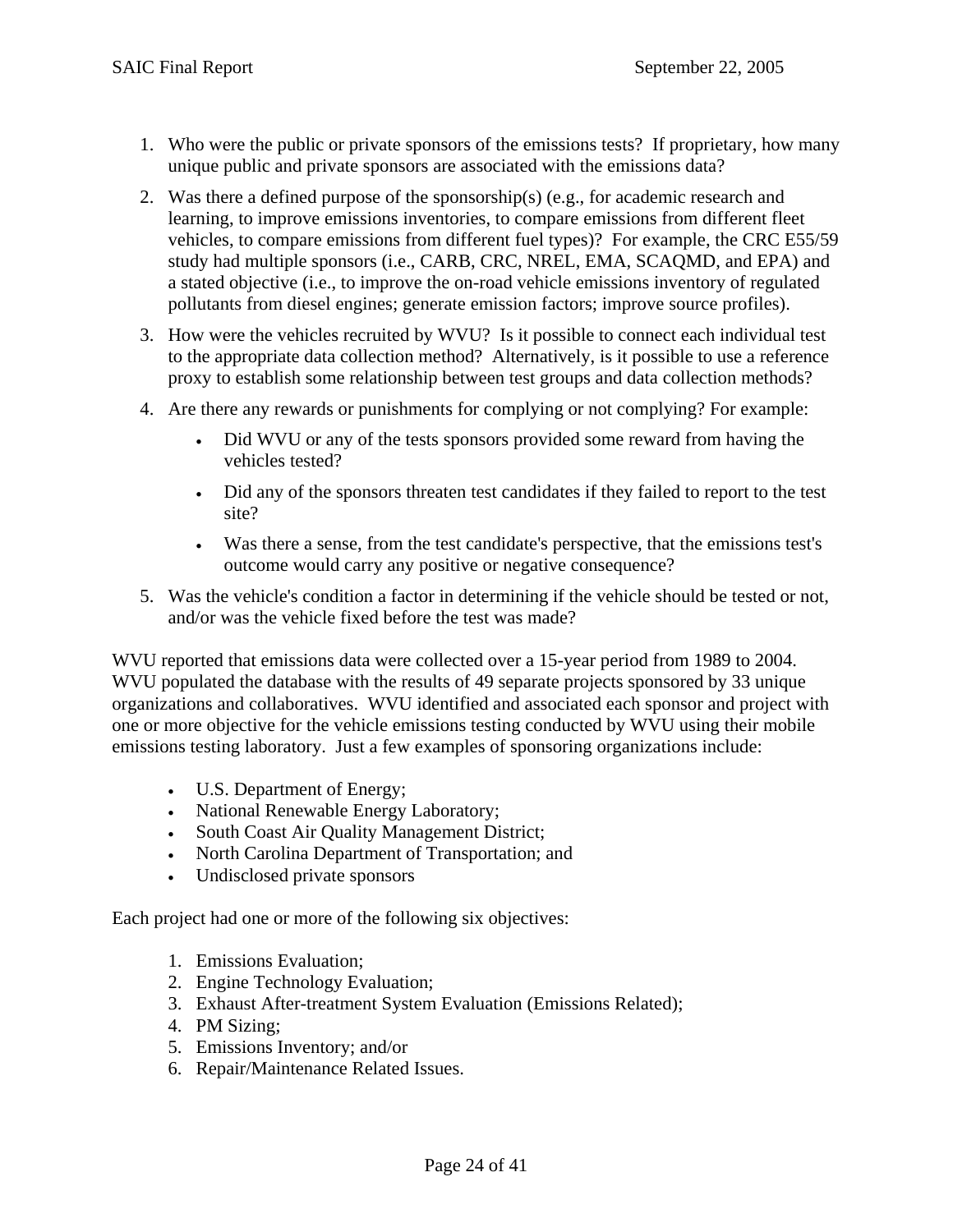The research into the sponsors' purpose for the emission tests suggests that the test results may not be representative of the U.S. vehicle population as a whole. To the extent that these tests where tailored to the sponsors' specific needs, the less representative these tests will be of the population. For example, while a test to determine the emissions inventory of a sponsor's fleet (objective 5) may provide a representative factor for that fleet, the fleet and their characteristics may not be representative of other similar vehicles on different roads, cities, and driving patterns.

Based on the analysis of test selection bias, we further tested the underlying properties of the available data. Alternative skewness and kurtosis measures were reviewed to shed light into the distribution of each vehicle population. Zhang, et al (1994) suggests simple rules of thumb to determine a population distribution:

- A normal distribution has skewness and kurtosis values of zero.<sup>[36](#page-24-0)</sup>
- An exponential distribution has skewness and kurtosis values of one.
- A chi distribution has correlated skewness and kurtosis values (i.e., same value and sign).
- Skewness and kurtosis values of different signs do not represent a distribution and they are said to represent white noise.

### **Statistical Methodology**

 $\overline{a}$ 

Alternative sample subgroups of the database were reviewed for skewness and kurtosis values. The estimated skewness and kurtosis measures for  $CO<sub>2</sub>$  and  $CH<sub>4</sub>$  emissions data are presented in Figures 4 and 5, respectively. We assume that the distribution of  $CO<sub>2</sub>$  and  $CH<sub>4</sub>$  can be expected to display the same distribution characteristics as local air pollutants studied in the literature, which is consistent with Zhang, et al. Figures 4 and 5 contain scatter plots of skewness and kurtosis measures for 76 and 40 unit random samples within the database subset as described in Zhang, et al. $37$ 

<span id="page-24-0"></span> $36$  The kurtosis for a standard normal distribution is 3, but is normalized to zero.

<span id="page-24-1"></span><sup>&</sup>lt;sup>37</sup> Zhang plots skewness and kurtosis measures for more than 60,000 emission tests and obtains 45 degree plots. Additionally, he plots skewness and kurtosis measures against time and shows how volatility augments with technology.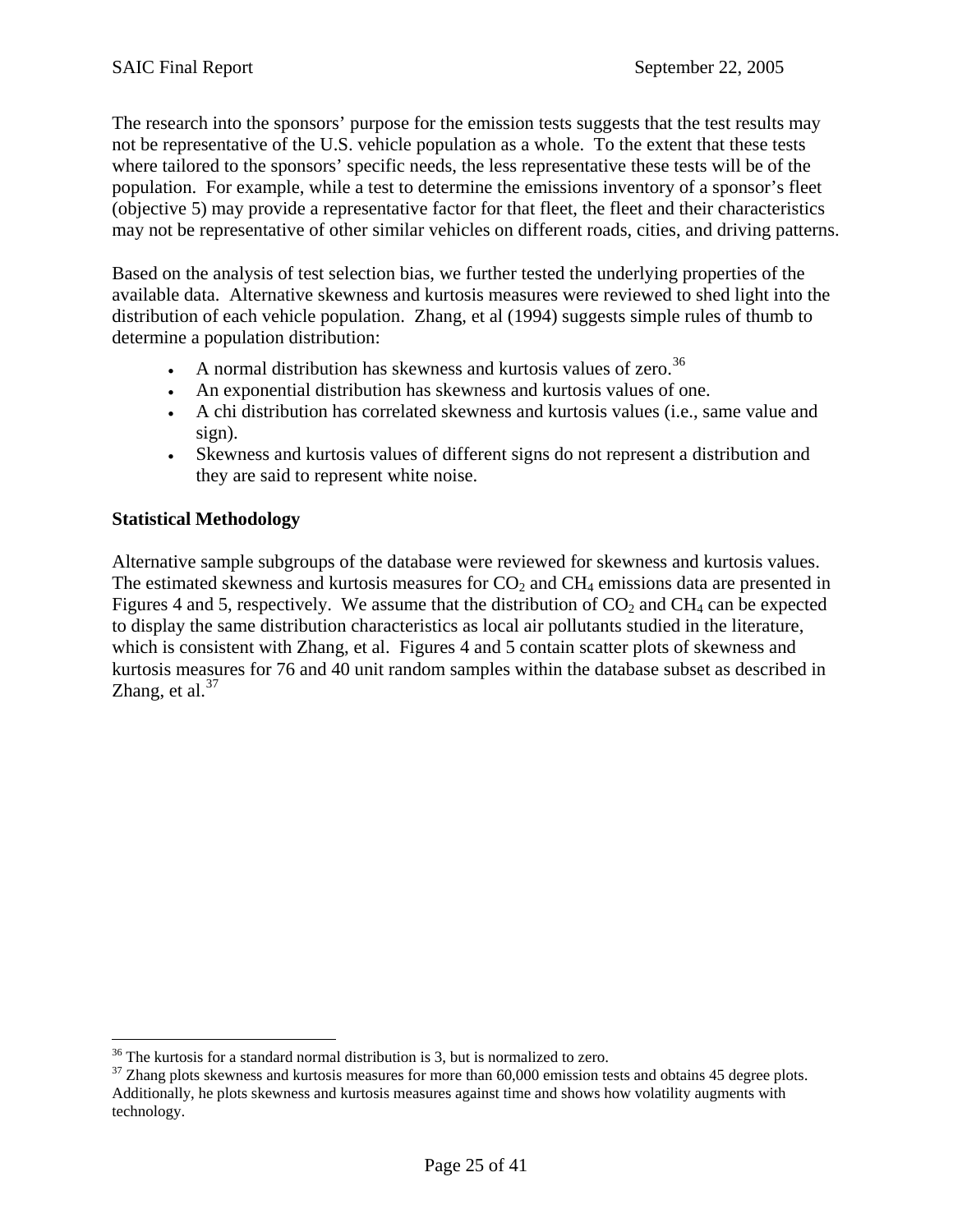



Figure 5. Kurtosis Versus Skewness of CH<sub>4</sub> Emissions Data to Test for Chi Distribution of **Vehicle Emission** 



The skewness and kurtosis tests were repeated for each variable/subcategy identified for analysis in Section 2.1, including fuel type, vehicle type, driving cycle, and vehicle model year. The figures show that the skewness and kurtosis measures are not equal since the data in the scatter plots do not fall in the 45-degree line. These results were similar for every variable identified as a focus of analysis. Moreover, plots of skewness and kurtosis measures against time show no correlation between volatility and technology.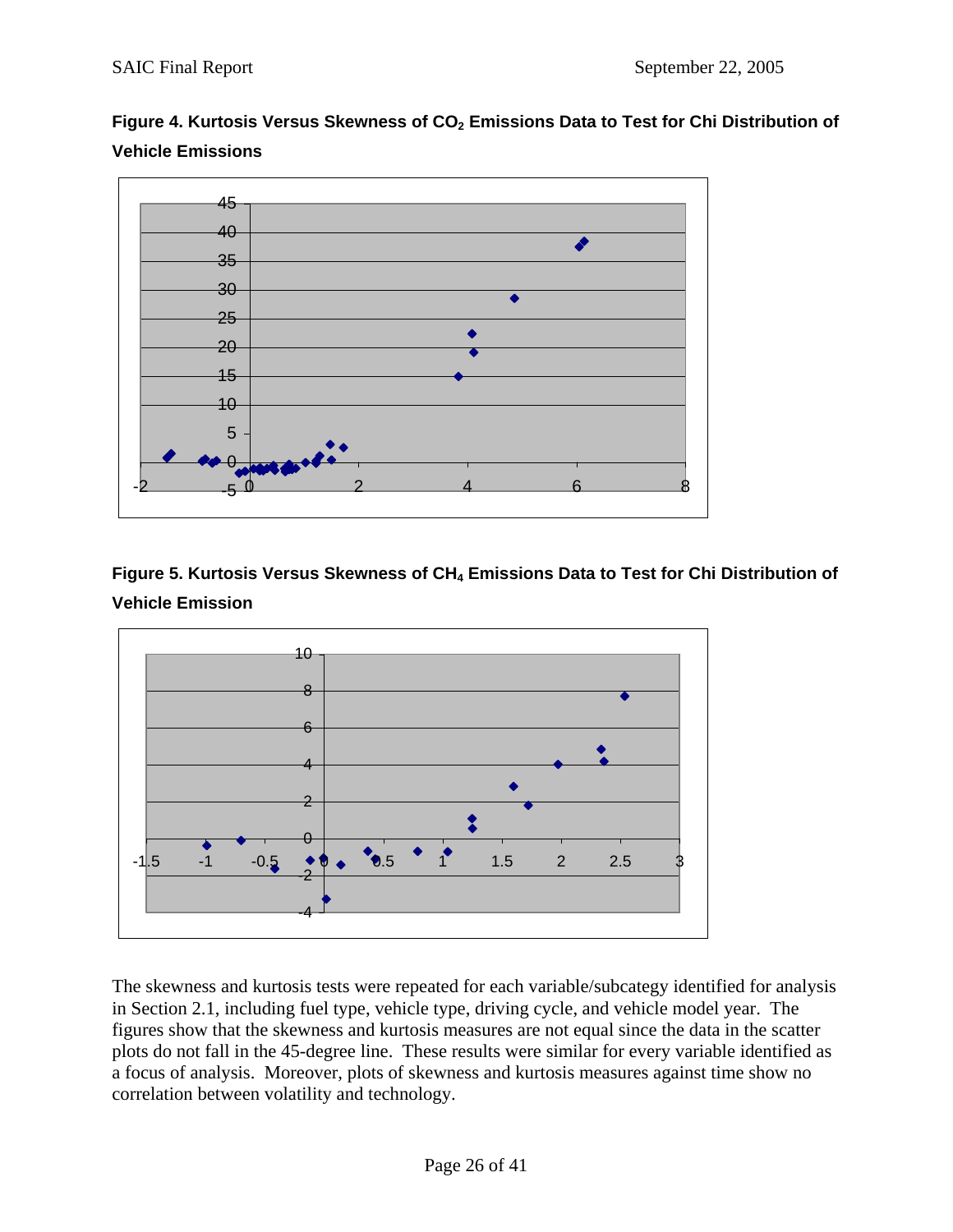## <span id="page-26-0"></span>**Outlier Analysis**

The outlier analysis test selected the  $25<sup>th</sup>$  and  $75<sup>th</sup>$  percentile of each vehicle emissions values for which four or more tests were taken. Any set of observations with at least one emission value larger or smaller than the  $25<sup>th</sup>$  or  $75<sup>th</sup>$  percentiles was deleted from the sample. Using these tools, we identified 153 outliers in the WVU data set. The outlying observations were deleted and the distribution tests for skewness and kurtosis were recomputed. However, the robustness of the resulting emission factors did not improve significantly and use of this tool to eliminate outliers did not change the underlying conclusions of this report.

# **3. RESULTS AND CONCLUSIONS**

The WVU data are insufficient to draw universal conclusions about the emission benefits of natural gas relative to diesel in heavy duty vehicles because WVU database does not have enough emission test data for similar subcategories of diesel and natural gas vehicles to enable a comparison across fuel types. Moreover, a review of the population distribution within each vehicle subcategory indicates that most emission factors that could be developed from the WVU data set are not statistically robust enough to be representative of any population. This is attributed to the limited number of emission tests taken for each subcategory of different vehicle types and driving cycles. However, the observed emission factors may still be useful for estimating emissions from certain populations of heavy duty vehicles, where more robust, less disaggregated emission factors are not available.

The mean emission values derived from the analysis and illustrated in the following data tables reflect emissions from vehicles that span a wide range in model year and weight categories. This contributes to the lack of statistical certainty of the emission factors.

Owing to the few emission tests for each vehicle subcategory relative to the high number potential variables, emission factors could not be developed for certain useful subcategories of data, such as vehicle weight, number of axles, number of cylinders, or model year. Instead, emission factors were only identified for the variables of fuel type, vehicle type, and drive cycle, but could not be subdivided further. Figures 6 through 9 provide an example of the effects of the large number of variables on emissions. Specifically, the scatter plots show the results of a linear regression analysis to determine whether engine model year or gross vehicle weight had a large enough impact on  $CO<sub>2</sub>$  emissions to outweigh the effects of the drive cycle and other variables in the database. For the regression analysis, SAIC grouped the WVU data by fuel type but did not group by any other test parameters. The  $R^2$  value indicates how well the data are correlated. A strong correlation would be indicated by a high  $R^2$  value, close to 1.0. These charts indicate  $R^2$ values close to 0, which means the data set, which includes many variables, some of which have a strong impact on emissions, do not reflect any correlation between age of the engine or vehicle weight and increased  $CO<sub>2</sub>$  emissions. This does not mean that there is no correlation, but rather that given the large number of variables, it is not possible to identify a trend in  $CO<sub>2</sub>$  emissions as a function of weight or age without normalizing for other variables. The strong impact of the drive cycle may outweigh the effect of vehicle weight and other variables in some cases (e.g., a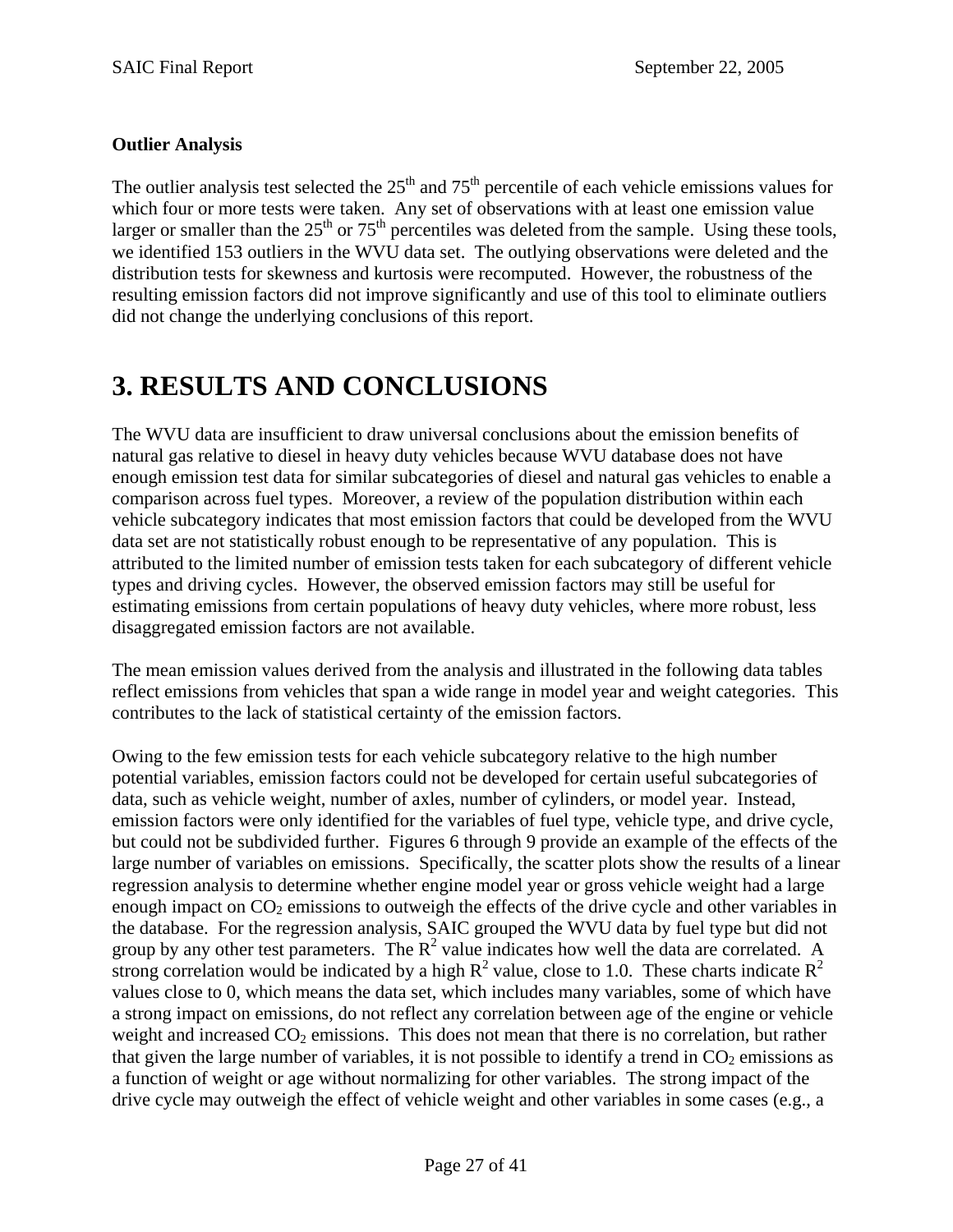2005 light heavy-duty vehicle operating on a New York drive cycle may emit more than a 1995 heavy heavy-duty vehicle operating on a West Virginia drive cycle). Later, after normalizing for drive cycle and vehicle type, it was determined that the data set contained too few data to further disaggregate beyond three levels of subcategories: fuel type, drive cycle, and vehicle type. To address these limitations of the data set, further research is recommended to identify additional unpublished heavy duty vehicle emissions data sets and additional emissions testing based on statistical samples. Despite the limitations of the data, several useful results were observed.

Figure 6. CO<sub>2</sub> Emissions (g/mi) from Diesel Vehicles by Engine Model Year



Figure 7. CO<sub>2</sub> Emissions (g/mi) from CNG Vehicles by Engine Model Year

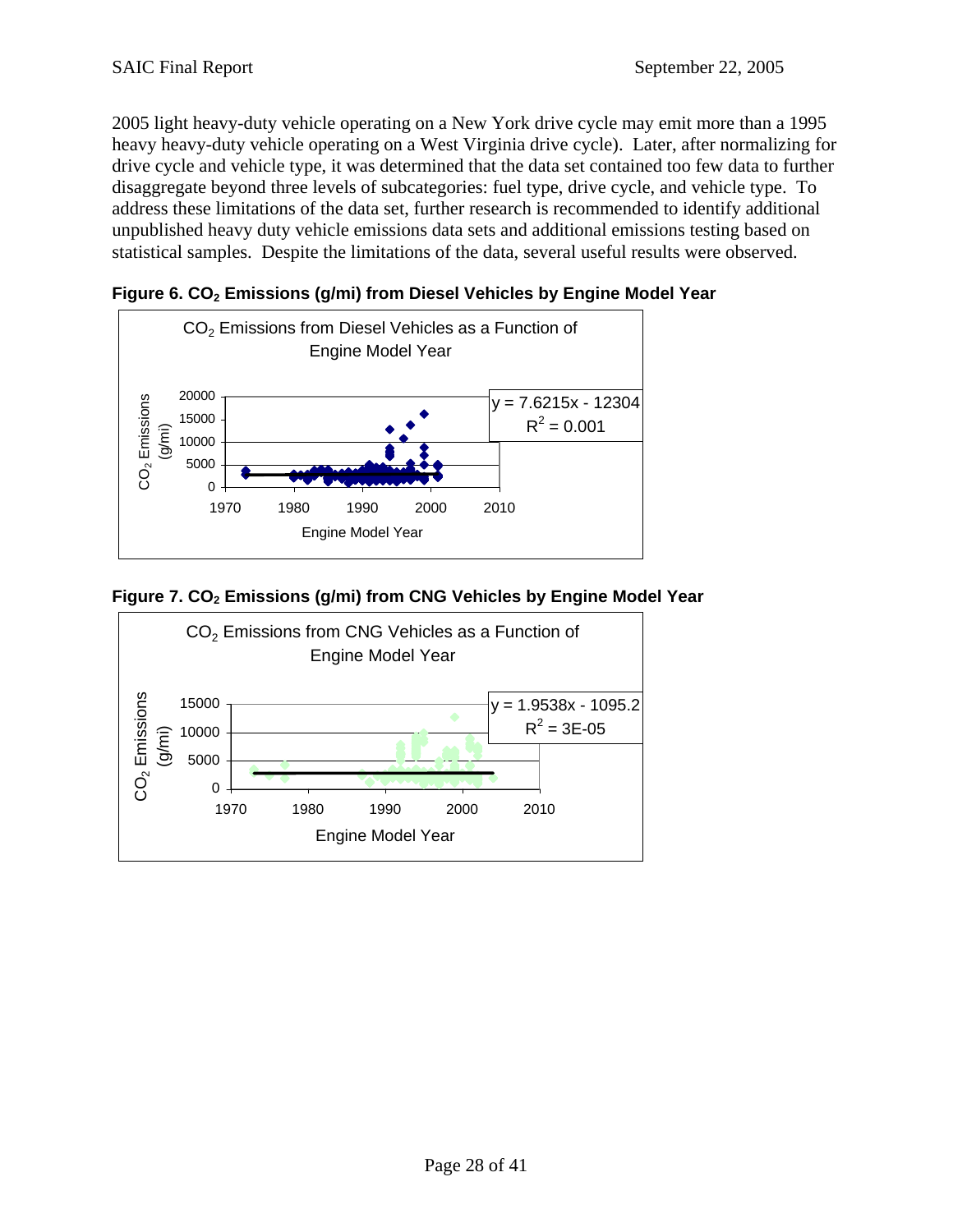$\overline{a}$ 









Major findings are illustrated in Tables 5 through 10. Although not statistically significant, the  $CO<sub>2</sub>$  and CH<sub>4</sub> data results for CNG buses tested by WVU are generally consistent with the results of recent emission tests on some of the same vehicle types, fuel types, and drive cycles,  $38$  as shown in Table 5. Table 5 also emphasizes the strong impact of the operating conditions, as indicated by the drive cycle, on both  $CO<sub>2</sub>$  and  $CH<sub>4</sub>$  emissions from heavy duty vehicles. Table 6 compares selected results of SAIC's analysis of heavy duty vehicle emission test data to other published emission factors. Table 7 presents selected results of SAIC's analysis of WVU's heavy duty vehicle emission test data.

Although the resulting emission factors were not found to be statistically significant, the available data shown in Tables 8 and 9 suggest that for refuse trucks and school buses operating

<span id="page-28-0"></span><sup>&</sup>lt;sup>38</sup> Emission testing of three New Flyer CNG buses conducted by the Emissions Research and Measurement Division (ERMD) of Environment Canada in partnership with the New York City Transit Authority (NYCTA).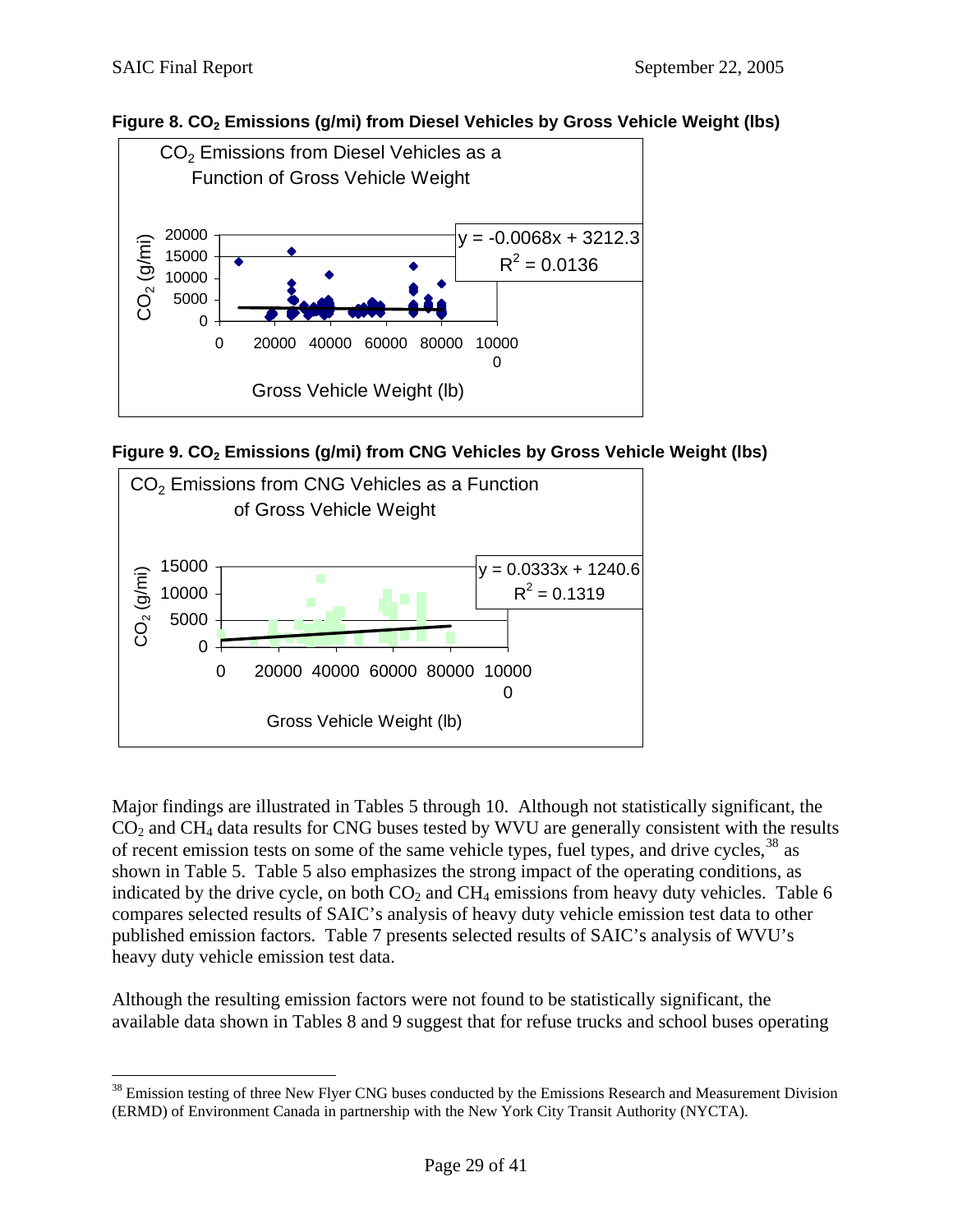in conditions similar to the central business district driving cycle, total GHG emissions from natural gas-fueled vehicles may be equivalent or greater than diesel-fueled vehicles.

The statistical analysis produced two very similar, possibly significant  $CH_4$  emission factors for CNG- fueled vehicles (refer to Table 6). It should be noted that  $CO<sub>2</sub>$  emission factors in units of distance traveled, while useful for comparing emissions across fuel types, driving cycles, or vehicle types, are not recommended for developing  $CO<sub>2</sub>$  emissions inventories.  $CO<sub>2</sub>$  emissions are most accurately estimated based on the total carbon content of the fuel consumed.<sup>[39](#page-29-0)</sup>

Emission factors from normal distributions and emission factors from chi distributions are evaluated as follows:

- ¾ **Emission factors from normal distributions**. These were tests tailored for individual sponsors. These are a source of bias in our study since they do not represent a larger population but reflect only the individual vehicles tested.
- ¾ **Emission factors from chi distributions**. Our analysis indicates that these values are relevant since the sample units seem to represent some population, albeit "noisy." However, conventional tools cannot confirm their significance since we do not have other variables to control the volatility of the vehicle emission data. The robustness of the majority of the emission factors in this category are therefore inconclusive since they represent emissions factors that were normalized to an individual's needs or interests and not to represent a major sub-group of a population.
- ¾ **Mean emission rates not representative of a population.** The statistical analysis indicates that the mean  $CO<sub>2</sub>$  and  $CH<sub>4</sub>$  emission rate for the majority of data categories is not representative of a population, and therefore inconclusive. However, although the data are insufficient to produce statistically significant emission factors, the results do provide important information about the high variability of vehicle emissions among and across fuel types, drive cycles, and vehicle types.

Table 5 compares the results of this study for CNG-fueled transit buses to a Canadian study in which in partnership with NYCTA, the ERMD of Environment Canada performed emissions testing on three 1999 New Flyer CNG bus operated without an oxidation catalyst. Exhaust emissions were measured while the buses were operated over the Central Business District (CBD) and New York Bus Cycle (NYBUS) cycle. There are two major conclusions that can be drawn from this comparison:

- $\triangleright$  Although the mean CH<sub>4</sub> and CO<sub>2</sub> emission values produced by SAIC's analysis of the WVU data on CNG transit buses for the CBD and NYBUS cycles are not statistically significant, they are meaningful since they indicate consistency with another recent study of the same vehicle type, fuel type, and drive cycle, which provides some validation of each of the studies.
- $\triangleright$  The operating condition, as indicated by the drive cycle, has a major impact on both  $CH<sub>4</sub>$  and  $CO<sub>2</sub>$  emissions, as illustrated by the huge difference between emissions from the CBD Cycle and the NYBUS Cycle.

<span id="page-29-0"></span> $\overline{a}$ 39 IPCC/UNEP/OECD/IEA (1997) and IPCC (2005).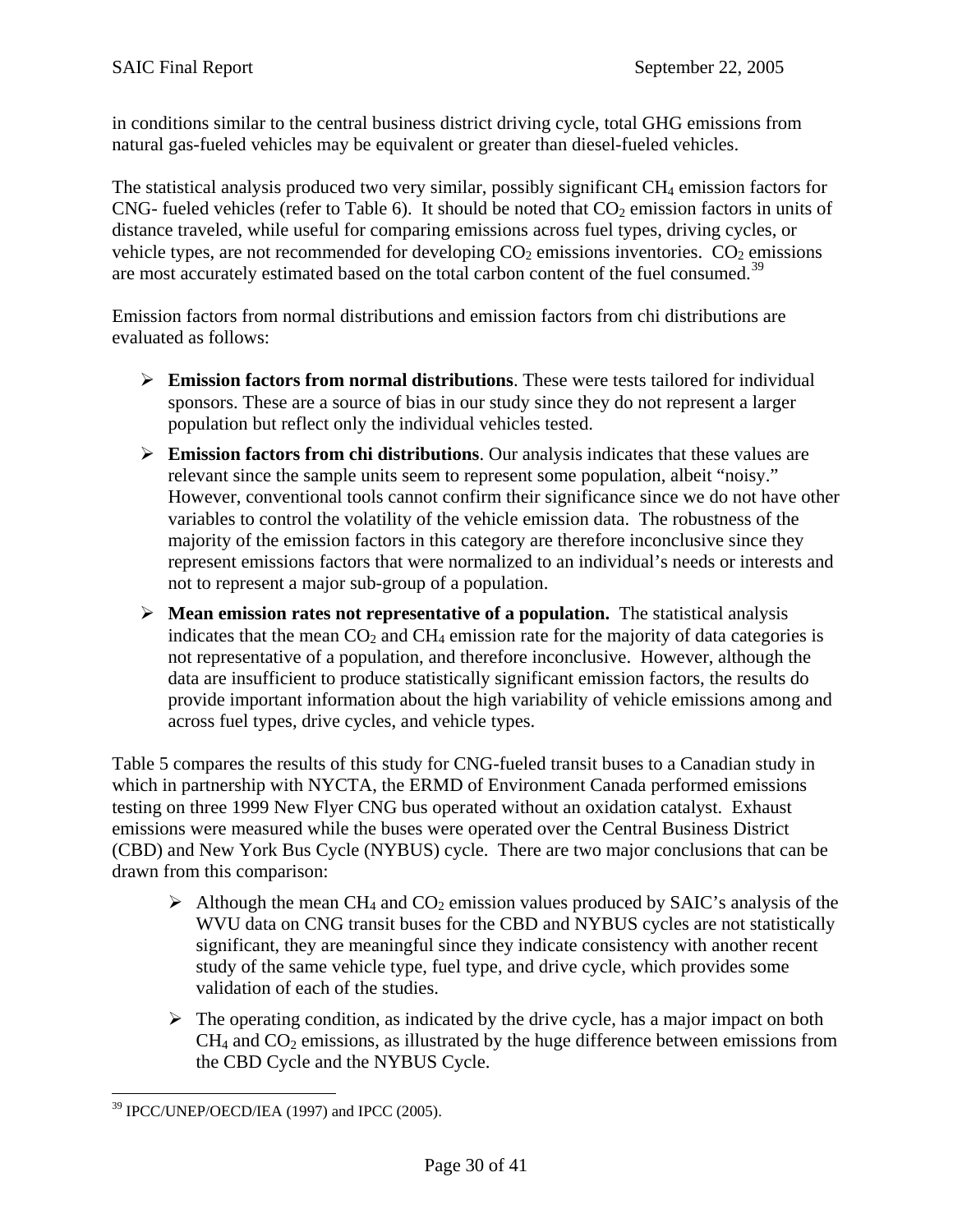| <b>CVCIES</b>                    |                                                     |                    |               |                                |                                |
|----------------------------------|-----------------------------------------------------|--------------------|---------------|--------------------------------|--------------------------------|
| <b>Fuel</b><br><b>Type</b>       | Vehicle<br><b>Type/Control</b><br><b>Technology</b> | <b>Drive Cycle</b> | <b>Source</b> | Mean $CH4$<br>Emissions (g/mi) | Mean $CO2$<br>Emissions (g/mi) |
| <b>CNG</b><br><b>Transit Bus</b> |                                                     | CBD                | This study    | 16.8                           | 2.502                          |
|                                  |                                                     | ERMD (2001)        | 16.4          | 2.287                          |                                |
|                                  | <b>NY BUS</b>                                       | This study         | 53.6          | 6,077                          |                                |
|                                  |                                                     |                    | ERMD (2001)   | 54.5                           | 5,609                          |

**Table 5. Comparison of Emission Results for CNG-Fueled Bus on CBD and NYBUS Cycles** 

**Notes:** Neither CH<sub>4</sub> nor CO<sub>2</sub> data results from this study indicate chi or normally distributed populations. SAIC calculated the  $CH<sub>4</sub>$  mean for the ERMD study as the difference between THC and NMHC. SAIC calculated the mean for the ERMD study from the reported average of samples for 3 buses. **Sources**: This study on behalf of DOT that analyzes data from WVU emissions database; and ERMD (2001): Emissions Research and Measurement Division (ERMD) of Environment Canada, in partnership with the New York City Transit Authority (NYCTA), ERMD Report #01-34

Table 6 presents the three CH<sub>4</sub> factors produced by the WVU data, the corresponding  $CO<sub>2</sub>$ emissions mean for the same sample group, and for comparison, other studies' heavy-duty vehicle  $CH_4$  and  $CO_2$  emissions factors. The three  $CH_4$  factors produced by the WVU data were found to be representative of a chi distributed population. It was determined that the  $CO<sub>2</sub>$  data were not representative of a population. Interesting observations include:

- $\triangleright$  The relative CH<sub>4</sub> emissions from various heavy-duty vehicle types, fuel types, and drive cycles are sometimes consistent and other times inconsistent with previous studies and theory. For example, EPA's recently updated emission factor for  $CH_4$  from the CNGfueled, generic heavy duty vehicle category is relatively close to the values produced in this study for transit buses and garbage trucks on different drive cycles. However, EPA's recently updated CH<sub>4</sub> factor for a CNG transit bus was higher than the WVU value for a bus. EPA's CH4 factor for a LNG-fueled unspecified heavy-duty vehicle was much lower than what this study found for transit bus emissions on the arterial cycle. Much of the differences may be attributed to differences in drive cycles. The arterial cycle is intended to represent driving conditions on arterial roads, which include state roads with relatively high mobility (i.e., greater mobility than local or collector roads, but less mobility than freeways). Greater mobility generally means higher speeds and less startstop driving patterns, which would suggest higher fuel efficiency and therefore lower  $CO<sub>2</sub>$  emissions per mile. If the EPA value was developed from vehicles tested on urban driving cycles, such as the CBD cycle, one would expect greater emissions per mile from the less efficient driving patterns.
- $\triangleright$  The statistical analysis produced very similar, possibly significant (i.e., chi distributed) CH4 emission factors for CNG-fueled heavy duty vehicles, specifically garbage trucks and transit buses, despite the tests being conducted on different drive cycles.
- $\triangleright$  There are no normal populations in the CH<sub>4</sub> data.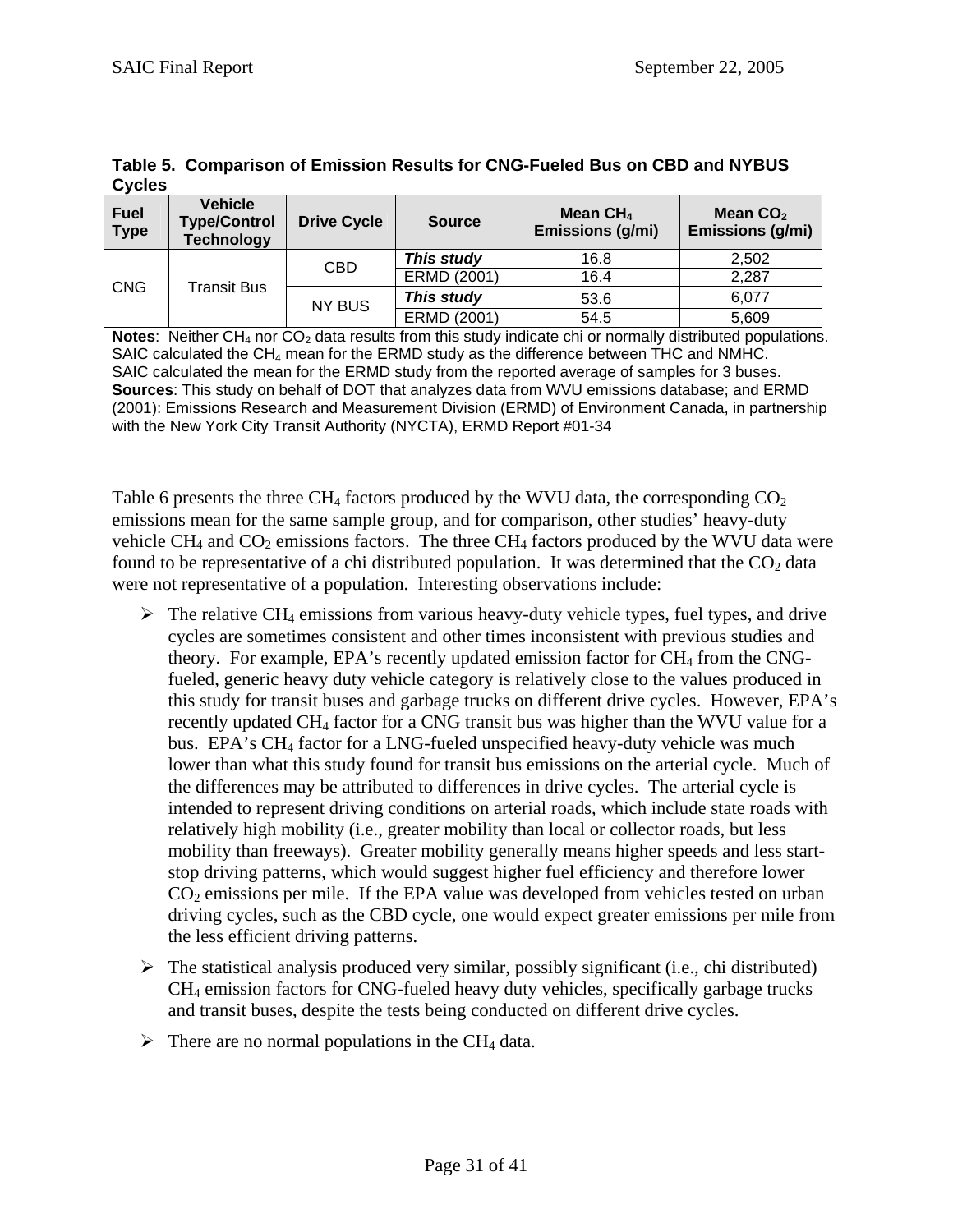| Table 6. Comparison of Reported Emission Rates for CH <sub>4</sub> from Heavy-Duty, CNG-, LNG-, |  |  |  |
|-------------------------------------------------------------------------------------------------|--|--|--|
| and Diesel-Fueled Vehicles, and Corresponding $\mathsf{CO}_2$ Emission Rates from Same Vehicle  |  |  |  |
| <b>Samples</b>                                                                                  |  |  |  |
|                                                                                                 |  |  |  |

| <b>Fuel</b><br>Type | <b>Vehicle</b><br><b>Type/Control</b><br><b>Technology</b> | <b>Drive Cycle</b>                 | <b>Source</b>             | Mean $CH4$<br><b>Emissions</b><br>(g/mi) | Mean $CO2$<br><b>Emissions</b><br>from Same<br>Sample (g/mi) | GWP <sup>d</sup><br>Weighted<br><b>Emissions</b><br>$CO2E$ (g/mi) |
|---------------------|------------------------------------------------------------|------------------------------------|---------------------------|------------------------------------------|--------------------------------------------------------------|-------------------------------------------------------------------|
| <b>LNG</b>          | Heavy-duty (HD)<br>vehicles                                | Not specified                      | EPA (2004)                | 6.857                                    | Not reported                                                 | Not available                                                     |
|                     | <b>Transit Bus</b>                                         | Arterial cycle                     | This study                | $11.8^{\overline{a}}$                    | $1,71\overline{7}^{\text{a}}$                                | 1,988                                                             |
|                     | Garbage Truck                                              | AQMD<br>Compactor<br>cycle         | This study                | 9.9 <sup>a</sup>                         | 1,689 $a$                                                    | 1,917                                                             |
|                     | <b>Transit Bus</b>                                         | <b>Triple Length</b><br><b>CBD</b> | This study                | 9.5 <sup>a</sup>                         | 2,495 $^{a}$                                                 | 2,714                                                             |
| <b>CNG</b>          | <b>Buses (1999</b><br>DDC Series 50G)                      | CBD cycle                          | ERMD (2001)               | $16.4^{b}$                               | $2,287^{\circ}$                                              | 2,664                                                             |
|                     | <b>Buses (1999</b><br>DDC Series 50G)                      | NY BUS cycle                       | ERMD (2001)               | $54.5^{b}$                               | $5,609^{\circ}$                                              | 6,863                                                             |
|                     | <b>Buses</b>                                               | Not specified                      | EPA (2004)                | 12.416                                   | Not reported                                                 | Not<br>available                                                  |
|                     | HD vehicles                                                | Not specified                      | EPA (2004)                | 9.629                                    | Not reported                                                 | <b>Not</b><br>available                                           |
|                     | Advanced HD<br>vehicles                                    | FTP cycle                          | <b>Browning</b><br>(2004) | 0.004                                    | 1,588                                                        | 1,588                                                             |
| <b>Diesel</b>       | Moderate HD<br>vehicles                                    | FTP cycle                          | <b>Browning</b><br>(2004) | 0.004                                    | 1,627                                                        | 1,627                                                             |
|                     | Uncontrolled HD<br>vehicles                                | FTP cycle                          | <b>Browning</b><br>(2004) | 0.004                                    | 1,765                                                        | 1,765                                                             |

Notes: <sup>a</sup> CH<sub>4</sub> factors represent chi distributed population. CO<sub>2</sub> data do not reflect chi nor normally distributed populations.  $b$  We calculated the CH<sub>4</sub> mean for the ERMD study as the difference between THC and NMHC.  $\degree$  We calculated the mean for the ERMD study from the reported average of samples for 3 buses.  $d$  GWP-weighted emissions in units of  $CO<sub>2</sub>$  equivalent grams per mile were estimated by weighting  $CH_4$  value by GWP value of 23 for methane and adding to  $CO_2$  value. For the GWP-weighting, diesel vehicles are assumed to produce no  $CH_4$  emissions. Diesel vehicles are known to emit relatively low levels of  $CH_4$  emissions. For this analysis,  $CH_4$  data are not available because they were not collected by WVU for diesel vehicles. Comparison does not account for differences in  $N<sub>2</sub>O$  emissions. **Sources**: WVU emissions database; EPA (2004): Inventory of U.S. Greenhouse Gas Emissions and Sinks: 1990-2002, Table 3-19; ERMD (2001): Emissions Research and Measurement Division (ERMD) of Environment Canada, in partnership with the New York City Transit Authority (NYCTA), ERMD Report #01-34; and Browning (2004): "Update of Methane and Nitrous Oxide Emission Factors for On-Highway Vehicles." For full citations, see References section.

Table 7 presents the nine CO<sub>2</sub> factors produced the WVU data that represented a chi or normal distribution, and the corresponding  $CH_4$  emissions data from the same sample group even though they do not represent a population. Observations from SAIC's analysis of  $CO<sub>2</sub>$  emissions from heavy-duty, CNG-, LNG-, and diesel-fueled vehicles provide the following important findings:

 $\triangleright$  The only observations of GWP-weighted emissions being greater for natural gas-fueled vehicles than for the single diesel-fueled vehicle group, were the two New-York based drive cycles. Based on the limited number of potentially significant results, the available data are insufficient to draw any universal conclusions about the benefits of natural gas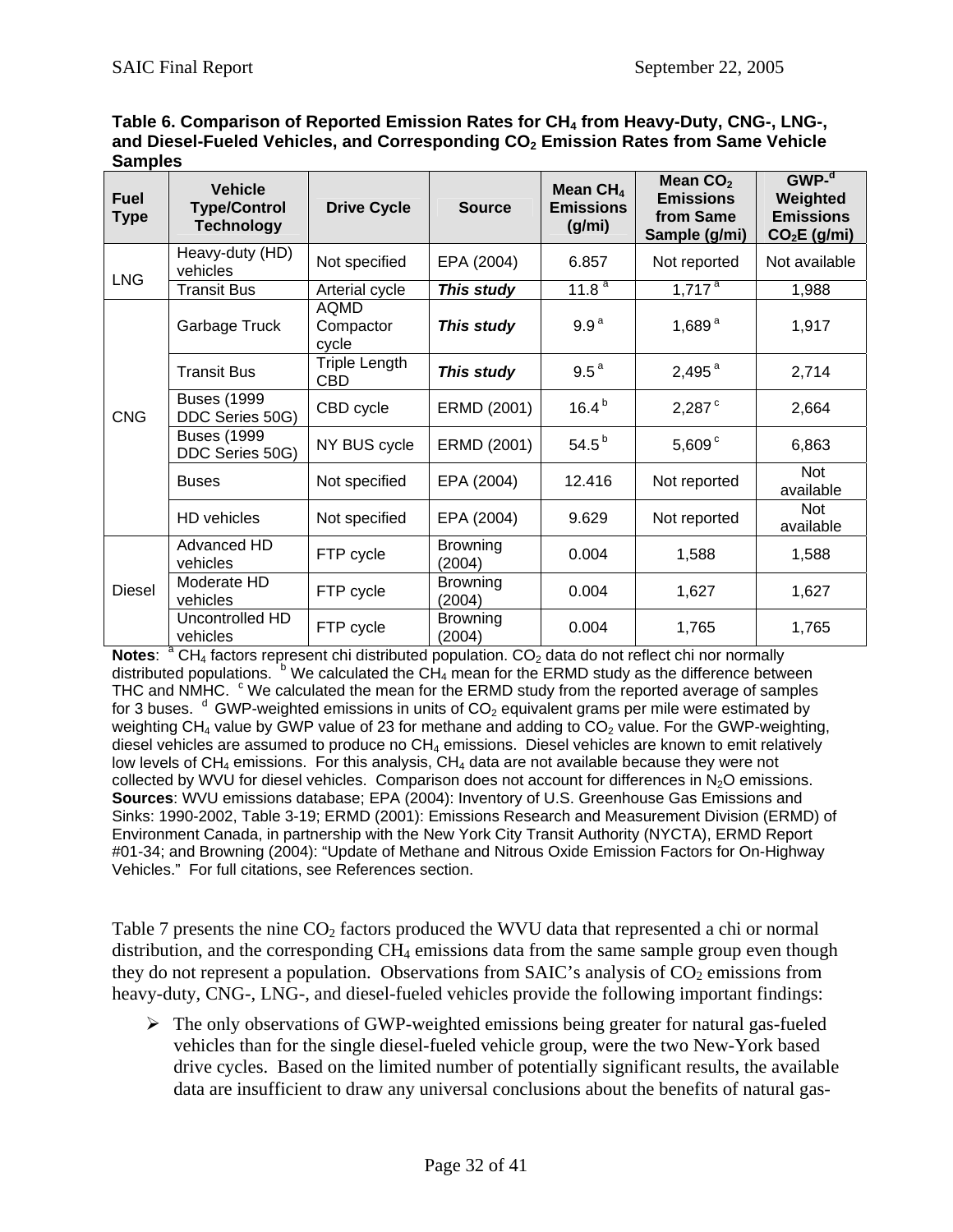fueled vehicles relative to diesel-fueled heavy-duty vehicles. Based on these results, the selection of a heavy-duty vehicle fuel type to reduce GWP-weighted GHG emissions should continue to be made on a case-by-case basis, and should consider the vehicle application and operating conditions. Still, available data do not always provide sufficient information to make these case-by-case decisions.

| Table 7. Mean CO <sub>2</sub> Emissions from Heavy-Duty, CNG-, LNG-, and Diesel-Fueled Vehicles, |
|--------------------------------------------------------------------------------------------------|
| and Corresponding CH <sub>4</sub> Emission Rates from Same Vehicle Samples                       |

| <b>Fuel</b><br><b>Type</b> | <b>Vehicle</b><br><b>Type/Control</b><br><b>Technology</b>                | <b>Drive Cycle</b>                    | Mean $CO2$<br><b>Emissions</b><br>(g/mi) | Notes on<br><b>Population</b><br><b>Distribution</b><br>of CO <sub>2</sub> Data | Mean $CH4$<br><b>Emissions</b><br>from Same<br>Sample (g/mi) | GWP -<br>Weighted<br><b>Emissions</b><br>$CO2E$ (g/mi) |
|----------------------------|---------------------------------------------------------------------------|---------------------------------------|------------------------------------------|---------------------------------------------------------------------------------|--------------------------------------------------------------|--------------------------------------------------------|
| <b>LNG</b>                 | Transit Bus                                                               | <b>CBD Cycle</b>                      | 2,374                                    | Chi                                                                             | 11.3                                                         | 2,634                                                  |
|                            | <b>Chassis Bus</b>                                                        | <b>Arterial Cycle</b>                 | 1,937                                    | Normal                                                                          | 10.4                                                         | 2,177                                                  |
|                            | <b>Refuse Truck</b>                                                       | <b>CBD Cycle</b>                      | 2,844                                    | Chi                                                                             | 14.6                                                         | 3,179                                                  |
|                            | New York<br><b>Refuse Truck</b><br>6,810<br>Garbage<br><b>Truck Cycle</b> |                                       | Normal                                   | 48.3                                                                            | 7,922                                                        |                                                        |
|                            | School Bus                                                                | <b>CBD Cycle</b>                      | 2,008                                    | Normal                                                                          | 18.5                                                         | 2,434                                                  |
| <b>CNG</b>                 | Street<br>Sweeper                                                         | <b>NYC Street</b><br>Sweeper<br>Cycle | 4,079                                    | Chi                                                                             | 26.2                                                         | 4,681                                                  |
|                            | <b>Tractor Truck</b>                                                      | City<br>Suburban<br>Route             | 2,018                                    | Chi                                                                             | 41.7                                                         | 2,977                                                  |
|                            | <b>Transit Bus</b>                                                        | Triple Length<br><b>CBD</b>           | 2,495                                    | Chi                                                                             | 9.5                                                          | 2,713                                                  |
| <b>Diesel</b>              | <b>Refuse Truck</b>                                                       | <b>WHM Cycle</b>                      | 3,314                                    | Chi                                                                             | Not tested                                                   | 3,314                                                  |

**Notes:** CH<sub>4</sub> values do not reflect chi nor normally distributed populations. GWP-weighted emission in units of  $CO<sub>2</sub>$  equivalent grams per mile were estimated by weighting  $CH<sub>4</sub>$  value by GWP value of 23 for methane and adding to  $CO<sub>2</sub>$  value. For the GWP-weighting, diesel vehicles are assumed to produce no  $CH<sub>4</sub>$  emissions. Diesel vehicles are known to emit relatively low levels of  $CH<sub>4</sub>$  emissions. For this analysis,  $CH<sub>4</sub>$  data are not available because they were not collected by WVU for diesel vehicles. **Sources**: This study on behalf of DOT that analyzes data from WVU emissions database.

### **Comparison of Emissions from Select Fuels and Vehicles on CBD Cycle**

Tables 8 through 10 provide information on comparative emissions from each fuel type from various vehicle types on the CBD drive cycle. These emission values are provided for comparative purposes only, as they were determined to be inconclusive, with few data points and high variance in the underlying data. Nevertheless, these available data suggest that for refuse trucks and school buses operating in conditions similar to those represented by the central business district driving cycle, total GHG emissions from natural gas-fueled vehicles may be equivalent or greater than diesel-fueled vehicles.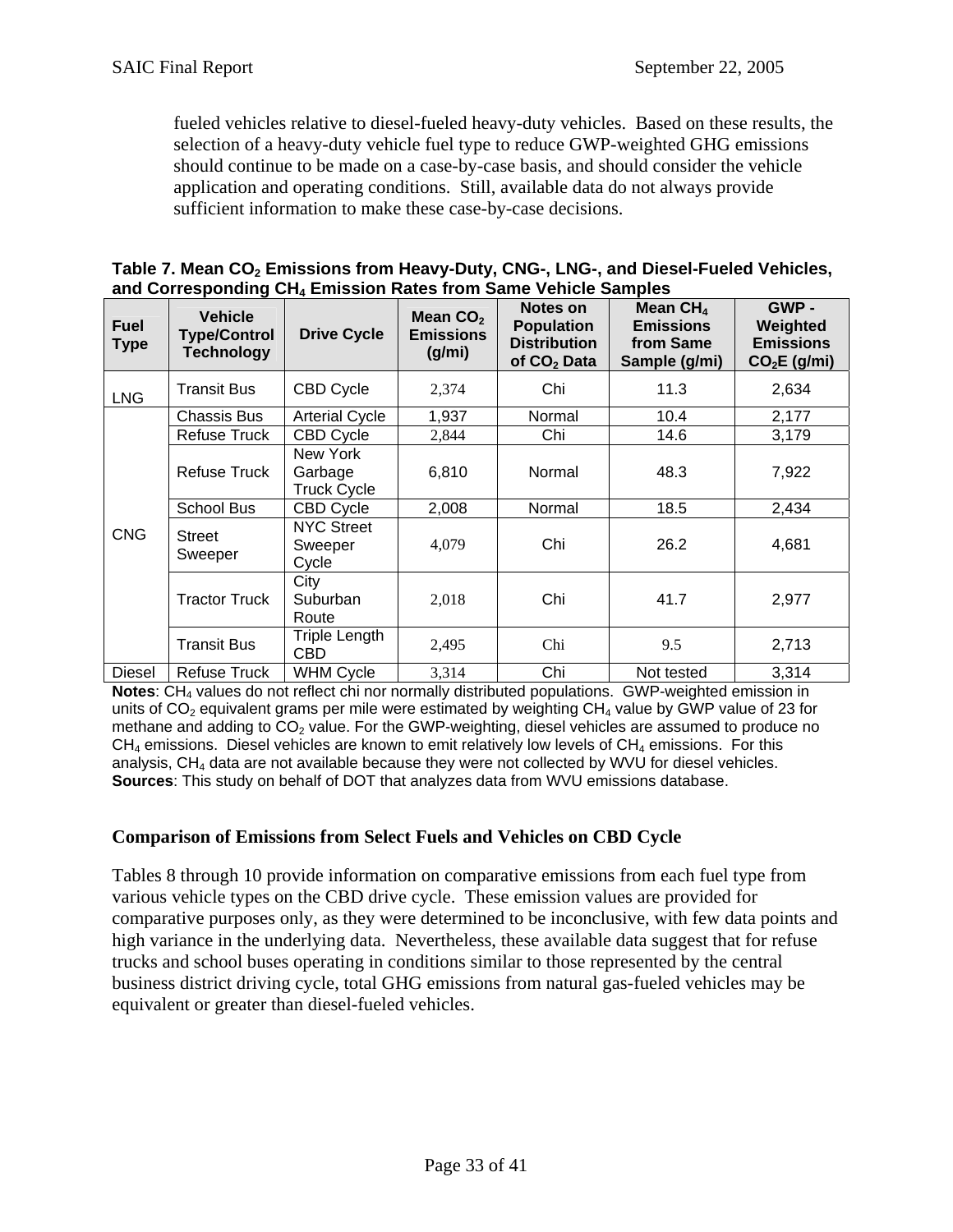| Fuel          | Number of      | CO <sub>2</sub> Mean | CH <sub>4</sub> Mean | <b>GWP</b> - Weighted   |  |  |
|---------------|----------------|----------------------|----------------------|-------------------------|--|--|
|               | <b>Samples</b> | (g/mi)               | (g/mi)               | Emissions $CO2E$ (g/mi) |  |  |
| <b>CNG</b>    | 165            | 2,844                | 14.6                 | 3.180                   |  |  |
| <b>Diesel</b> | 153            | 3,223                | Not tested           | 3.223                   |  |  |
| <b>LNG</b>    |                | 2,919                | Not tested           | Not available           |  |  |

#### **Table 8. Comparison of Refuse Truck Emissions on CBD Cycle**

Note: GWP-weighted emission in units of  $CO<sub>2</sub>$  equivalent grams per mile were estimated by weighting  $CH<sub>4</sub>$  value by GWP value of 23 for methane and adding to  $CO<sub>2</sub>$  value. For the GWP-weighting, diesel vehicles are assumed to produce no CH<sub>4</sub> emissions. Diesel vehicles are known to emit relatively low levels of  $CH_4$  emissions. For this analysis,  $CH_4$  data are not available because they were not collected by WVU for diesel vehicles.

#### **Table 9. Comparison of School Bus Emissions on CBD Cycle**

| Fuel          | Number of<br>Samples | CO <sub>2</sub> Mean<br>(g/mi) | CH <sub>4</sub> Mean<br>(g/mi) | <b>GWP</b> - Weighted<br>Emissions $CO2E$ (g/mi) |
|---------------|----------------------|--------------------------------|--------------------------------|--------------------------------------------------|
| CNG           | 68                   | 2.008                          | 18.5                           | 2.434                                            |
| <b>Diesel</b> | 18                   | 2.001                          | Not tested                     | 2.001                                            |

Note: No LNG vehicle data available. GWP-weighted emission in units of  $CO<sub>2</sub>$  equivalent grams per mile were estimated by weighting  $CH_4$  value by GWP value of 23 for methane and adding to  $CO_2$  value. For the GWP-weighting, diesel vehicles are assumed to produce no  $CH<sub>4</sub>$  emissions. Diesel vehicles are known to emit relatively low levels of  $CH_4$  emissions. For this analysis,  $CH_4$  data are not available because they were not collected by WVU for diesel vehicles.

#### **Table 10. Comparison of Tractor Emissions on CBD Cycle**

| Fuel   | Number of<br>Samples | $CO2$ Mean<br>(g/mi) |
|--------|----------------------|----------------------|
| Diesel |                      | 3.449                |
| LNG.   | 16                   | 2.559                |

Notes: No CNG vehicle data available.  $CH_4$  emissions were not sampled.

#### **Suggestions for Future Research to Reduce Uncertainty**

The literature suggests two different main sources of uncertainty in emission factors. One of these sources is the data collection technology (i.e. the device); the other one is the data collection technique (i.e. surveying). To reduce uncertainty, we suggest collecting additional vehicle exhaust emissions data based on a sampling plan.

Options to further reduce uncertainty of emission factors include additional emissions testing, either using dynamometer test labs or on-board data collection systems (e.g., portable or mobile emission monitors). Most existing emission factors for GHGs and criteria pollutants are based on emission tests conducted by dynamometers based on drive cycles that simulate real-world operating conditions. In recent years, on-board emission measurement devices have been developed that collect exhaust data through tailpipe chemical sensors with flow monitors linked to an on-board electronic data acquisition system. These devices provide an opportunity to test emissions as vehicles drive through traffic and accelerate and decelerate in the actual environment.

To characterize GHG emissions from "real-world" driving conditions, and to better understand and appropriately use the available GHG emissions data, which until recently have only been collected in fixed laboratories using dynamometers, future research could include collecting and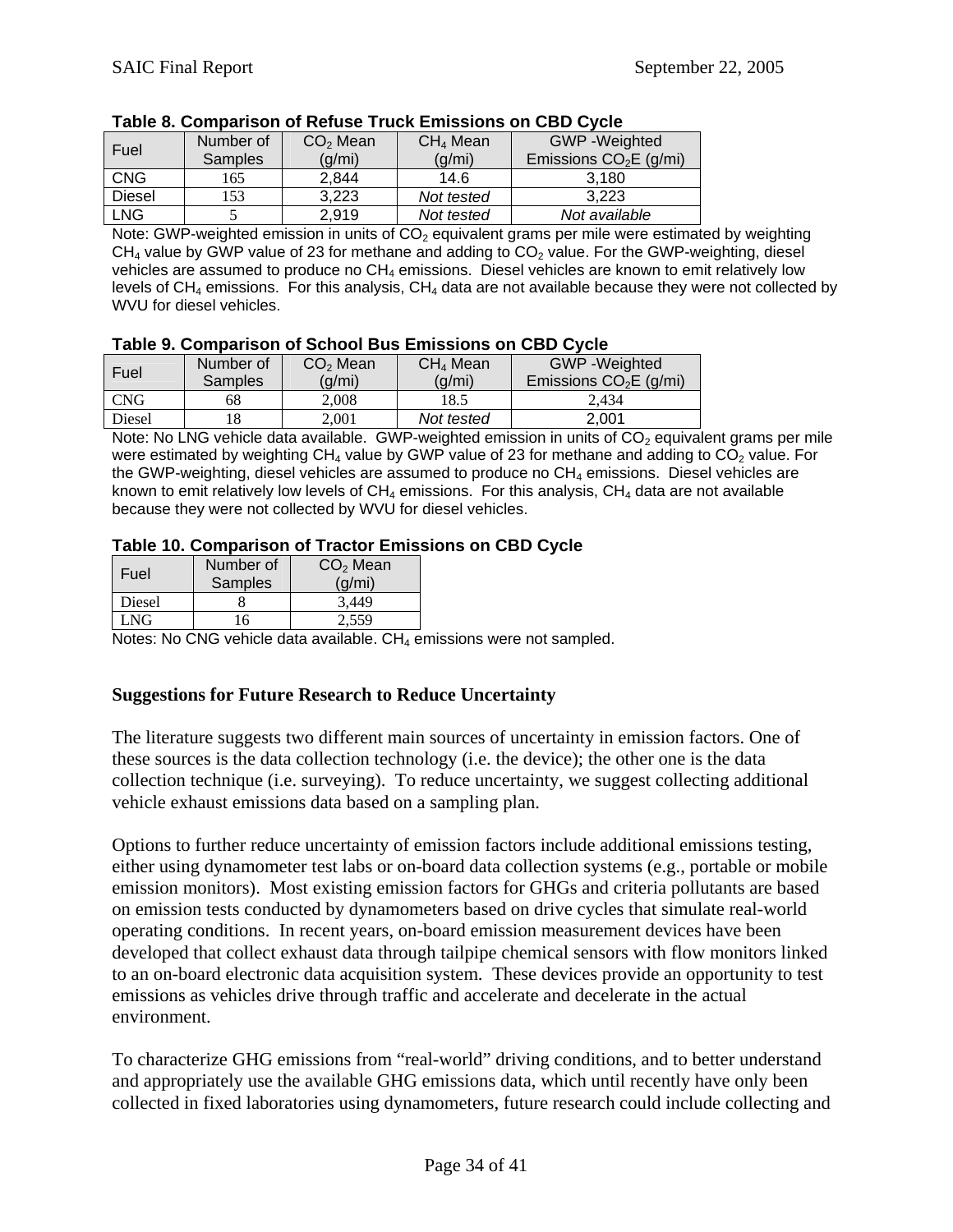comparing GHG emissions data from a sample of road vehicles using two different measurement systems:

- **Chassis dynamometers** The dynamometer measures emissions as the vehicle is operated over a specified driving cycle, which is intended to represent the on-road driving conditions for a certain test case and allow for repeatable conditions, such as acceleration, deceleration, steady state for that test case.
- **Portable on-road emissions systems** Not commonly available at this time, a portable or mobile system is installed on-board the vehicle and directly measures the specific gas(es) using a sensor that penetrates the tailpipe while the vehicle is operated on highways.

Existing labs, such as WVU, running either measurement system would have the capability to measure  $CO<sub>2</sub>$  emissions and Clean Air Act criteria pollutants (NOx, CO, PM). Off-the-shelf CH<sub>4</sub> and  $N_2O$  emissions collection equipment is available to incorporate into any existing dynamometer lab. Although off-the-shelf  $CH_4$  and  $N_2O$  portable emissions systems may not be readily available, it is likely that labs may have recently incorporated, or are capable of incorporating, commercially available  $CH_4$  and  $N_2O$  sensors into available portable emissions systems.

There are many possible variations of vehicle emissions testing projects. Research would be tailored to address the different needs identified by an analysis of the population distribution. The following list includes suggestions for filling gaps and further reducing uncertainty of GHG emissions from heavy duty vehicles:

- Testing of  $N_2O$  and  $NOX$  to determine whether there is a correlation for certain vehicles, fuel types, and/or driving cycles. Because NOx is regulated, it is much better characterized from different vehicle types and driving conditions. Previous studies of existing data have not identified a consistent relationship between the gases, even though they are known to be related to catalyst activity. If additional vehicle testing could uncover a correlation under certain conditions, this would allow GHG analysts to take advantage of the wealth of data available on NOx emissions to estimate  $N_2O$ .
- Testing of CH<sub>4</sub> and non-methane hydrocarbons (NMVOC) or total hydrocarbons (HC) to better understand the relationship between the two gases. In absence of measured CH4 data, analysts infer methane emissions as the difference between total HC and NMVOC, which are regulated and therefore more commonly tested. Some studies have reported estimates of  $CH_4$  as a fraction of THC, which have been used by inventory agencies.
- Although  $CO<sub>2</sub>$  is most accurately estimated based on the carbon content of fuel consumed, some researchers and policy analysts might have interest in  $CO<sub>2</sub>$  per mile. This could be used as an indication of energy efficiency of different vehicle types and advanced technologies (hybrid fossil-electric) on different drive cycles/real-world driving applications (highway freight transport, urban refuse collection).
- Further research and comparison of  $CH_4$  and  $CO_2$  emissions from natural gas and diesel vehicles, to better learn which applications are better suited to each fuel type with regard to fuel efficiency and GHG gas emissions. Additional emissions data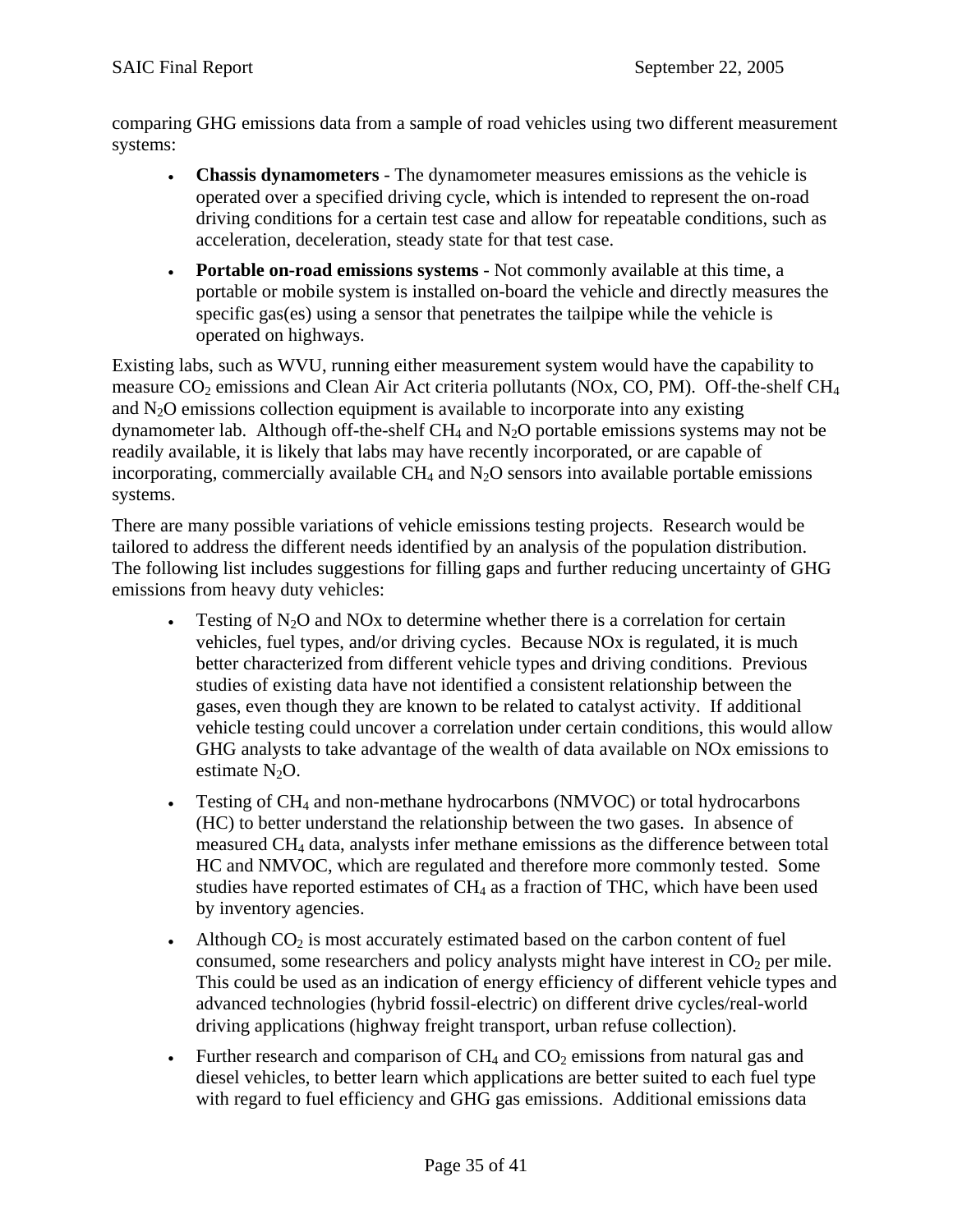from further testing will help further reduce the uncertainty about the resulting emission factors.

### **Suggestions for Future Statistical Sampling**

Among the surveying sources of uncertainty are a vehicle's type, fuel and engine technology as well as its driving conditions. The literature suggests that vehicle type and use follow socioeconomic patterns. For example, while emission factor uncertainty is highly linked to vehicle maintenance; maintenance is highly correlated to income. In addition, demographic factors such as population density, a measure of urbanization, considerably influence emission factor estimates.

Minimizing emission factor uncertainty requires large emission databases that would include many vehicle types on different driving cycles. Creating such a database would require significant investment, attributed to the high costs of lab testing or portable emission monitoring. An alternative statistical tool to reduce costs would be to use survey sampling applied to large vehicle databases such as the U.S. Census's vehicle inventory survey and commuter data from the American Community Survey to determine a sample size that would minimize uncertainty and cost. For example, to improve national emission inventories and emissions test data for heavy-duty vehicles, population density data and commuter information could be researched to help understand what type of driving cycle best fits given areas of the country. Additionally, data on vehicle inventories could also be used to determine how different vehicle types are distributed across the country.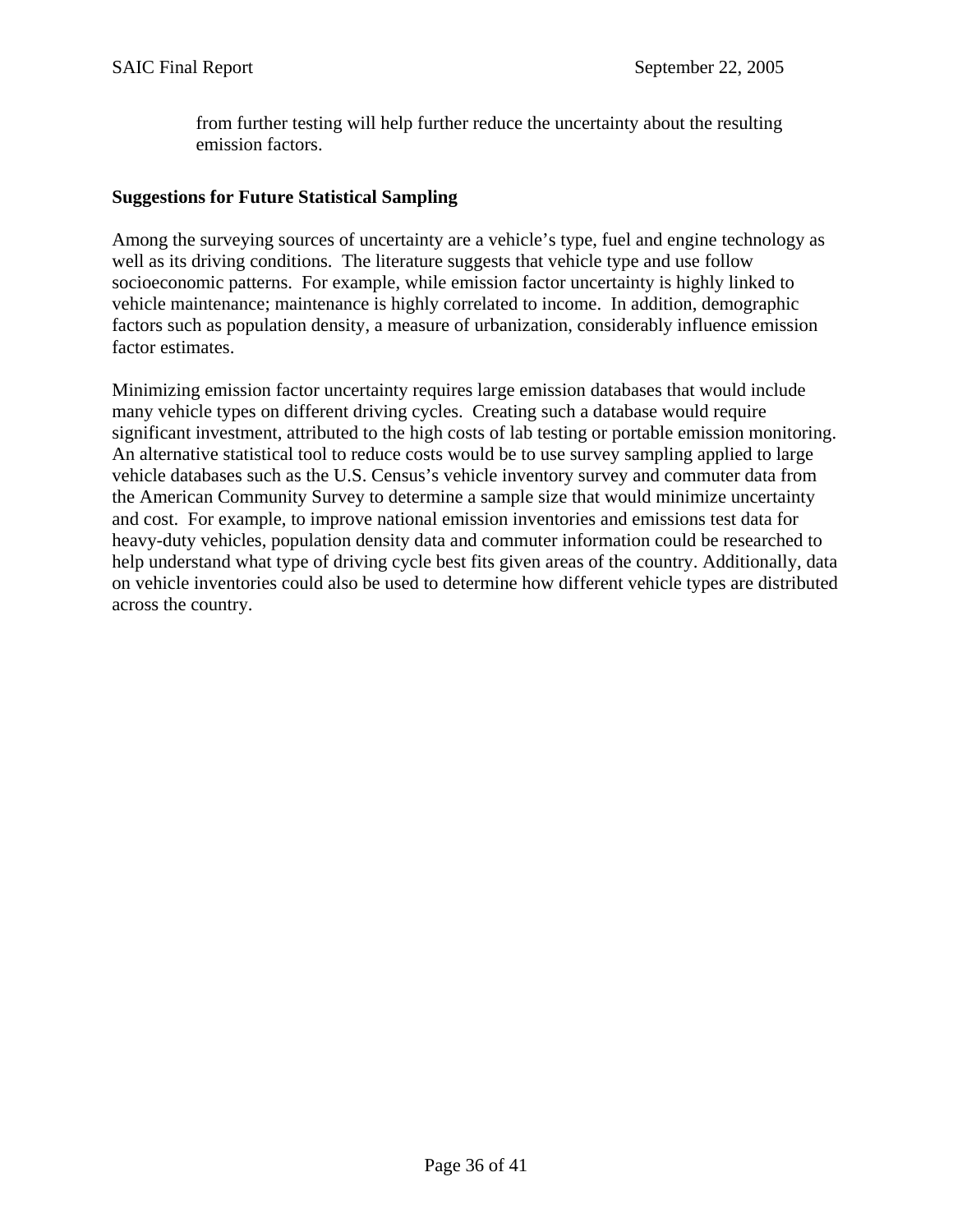# <span id="page-36-0"></span>**4. REFERENCES**

Austin, T.C., L.S. Caretto, T.R. Carlson, and P.L. Heirigs. 1997. "Development of a Proposed Procedure for Determining the Equivalency of Alternative Inspection and Maintenance Programs." Report prepared for U.S. EPA Office of Mobile Sources, Regional and State Programs Division, Sierra Research. Ann Arbor, MI: USEPA. http://www.epa.gov/otaq/regs/im/sr971102.pdf. Peer Reviews of the above Austin et al 1997: Rothman review -http://www.epa.gov/otaq/regs/im/rothman.pdf and LBL review http://www.epa.gov/otaq/regs/im/lblrevw.pdf

Bishop, G.A., D.H. Stedman, and L. Ashbaugh. (1996). Motor Vehicle Emissions Variability. *Journal of the Air & Waste Management Association* 46: 667-75.

Browning, Louis (2004). "Update of Methane and Nitrous Oxide Emission Factors for On-Highway Vehicles." Final Report. Prepared for U.S. Environmental Protection Agency by ICF Consulting, February 17.

Durbin, Thomas (2004). "Peer review of 'Update of Methane and Nitrous Oxide Emission Factors for On-Highway Vehicles.'" University of California, Riverside, College of Engineering, Center for Environmental Research & Technology, October 10.

EPA (1997). Emissions Standards Reference Guide for Heavy-Duty and Nonroad Engines. EPA 420-F-97-014, United States Environmental Protection Agency, Office of Air and Radiation, Washington, DC, September.

EPA (2004). Inventory of U.S. Greenhouse Gas Emissions and Sinks: 1990-2002. EPA 430-R-04-003, United States Environmental Protection Agency, Office of Atmospheric Programs, Washington, DC. April.

ERMD (2001). Final Report by the Emissions Research and Measurement Division (ERMD) of Environment Canada, in partnership with the New York City Transit Authority (NYCTA), ERMD Report #01-34.

Frey, H.C., J. Zheng, and A. Unal. (1999) "Quantitative Analysis of Variability and Uncertainty in Highway Vehicle Emissions Factors." Paper presented at the Ninth CRC On-Road Vehicle Emissions Workshop, San Diego, CA, April. [http://www4.ncsu.edu/~frey/Frey97a.pdf](http://www4.ncsu.edu/%7Efrey/Frey97a.pdf)

Gillenwater, Michael (2004). "Emission factors and models for greenhouse gas emissions from road transport." Draft. Environmental Resources Trust. May 12, 2004. Prepared for the  $20<sup>th</sup>$ Session of the Subsidiary Body for Scientific and Technological Advice (SBSTA) of the U.N. Framework Convention on Climate Change.

Holmén, Britt and Debbie Niemeier. (1998) "Characterizing the Effects of Driver Variability on Real-World Vehicle Emissions" (March 1). *Institute of Transportation Studies.* Paper UCD-ITS-REP-98-03. <http://repositories.cdlib.org/itsdavis/UCD-ITS-REP-98-03>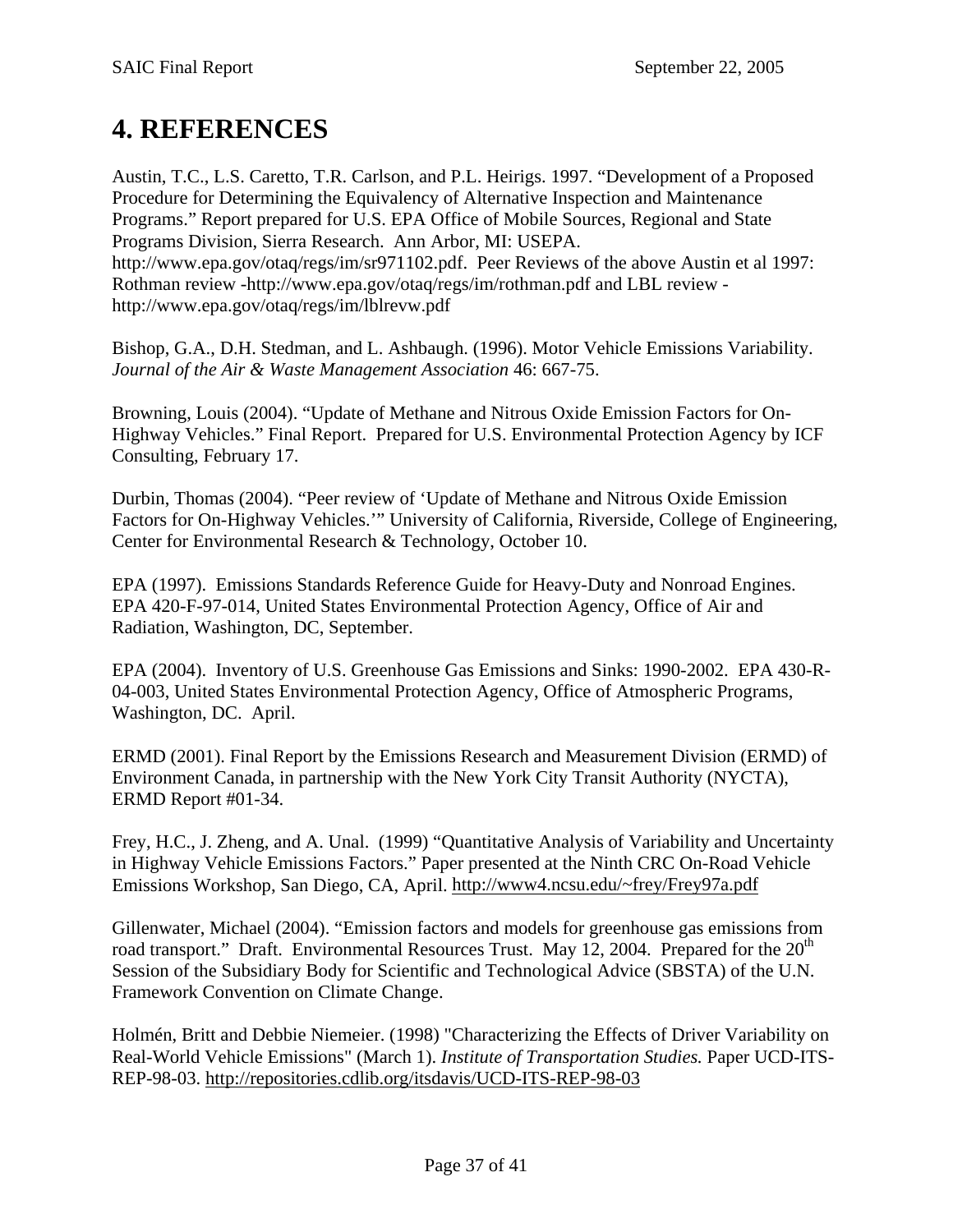IPCC 2005. *2006 IPCC Guidelines for National Greenhouse Gas Inventories*. Second Order Draft, unpublished. Intergovernmental Panel on Climate Change. July. IPCC/UNEP/OECD/IEA (1997). *Revised 1996 IPCC Guidelines for National Greenhouse Gas Inventories*, Paris: Intergovernmental Panel on Climate Change, United Nations Environment Programme, Organization for Economic Co-Operation and Development, International Energy Agency.

Knepper, J.C., W.J. Koehl, J.D. Benson, V.R. Burns, R.A. Gorse Jr., A.M. Hochhauser, W.R. Leppard, L.A. Rapp, and R.M. Reuter. (1993). Fuel Effects in Auto/Oil High Emitting Vehicles. *SAE Technical Paper Series*, 930137. Warrendale, PA: Society of Automotive Engineers.

Lawson, D.R., P. Groblicki, D.H. Stedman, G.A. Bishop, and P.L. Guenther. (1990). Emissions of In-Use Motor Vehicle in Los Angeles: A Pilot Study of Remote Sensing and the Inspection and Maintenance Program. *Journal of the Air & Waste Management Association*  40:1096-105. [http://www.feat.biochem.du.edu/assets/publications/Jawma\\_40\\_8\\_1990.pdf](http://www.feat.biochem.du.edu/assets/publications/Jawma_40_8_1990.pdf)

Lipman, Timothy, University of California-Berkeley; and Mark Delucchi, University of California-Davis (2002). "Emissions of Nitrous Oxide and Methane from Conventional and Alternative Fuel Motor Vehicles." *Climate Change*, 53(4), 477-516, Kluwer Academic Publishers, Netherlands.

McClintock, P. 1999. "Remote Sensing Measurements of Real World High Exhaust Emitters," CRC Project No. E-23-Interim Report. Tuscon, AZ: Remote Sensing Technologies. [http://www.crcao.com/reports/crcrpt~2.pdf](http://www.crcao.com/reports/crcrpt%7E2.pdf)

Singer, B.C. and R.A. Harley. 1996. "A Fuel-Based Motor Vehicle Emissions Inventory." *Journal of the Air & Waste Management Association* 46:581-93. <http://www.uctc.net/papers/296.pdf>

Stedman, D.H., G.A. Bishop, P. Aldrete, and R.S. Slott. 1997. On-Road Evaluation of an Automobile Emission Test Program. *Environmental Science & Technology* 31: 927-31.

Wenzel, Tom and Brett Singer, Lawrence Berkeley National Laboratory; and Robert Slott, private consultant (2000). "Some Issues in the Statistical Analysis of Vehicle Emissions. *Journal of Transportation and Statistics*. September.

Zhang, Y., G.A. Bishop, and D.H. Stedman. (1994). "Automobile Emissions are Statistically y-Distributed." *Environmental Science and Technology* 28:1370-4.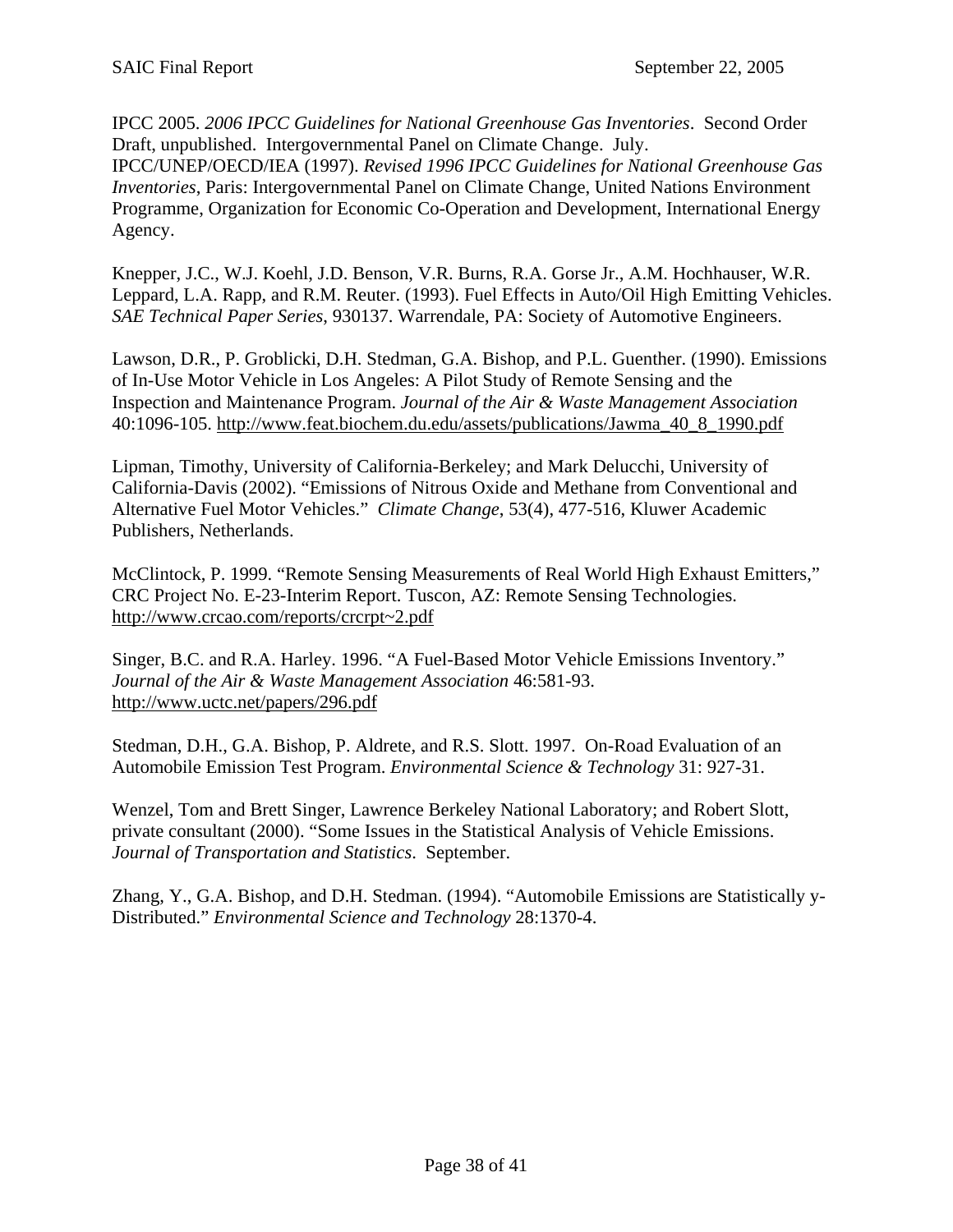# <span id="page-38-0"></span>**APPENDIX: GLOSSARY OF STATISTICAL TERMS**

This appendix outlines commonly available definitions of statistical concepts that have been used in this paper. The definitions below were obtained from various sources in the statistical literature and the internet.

- **Bias** In statistics, a deviation of the expected value of a statistical estimate from the quantity it estimates. The word bias has at least two different senses in statistics, one with negative connotation referring to something considered prejudiced or the result of systematic error introduced into sampling or testing by selecting or encouraging one outcome or answer over others, the other referring to something that can at times produce results more useful and closer to the truth than an insistence on being "unbiased."
- **Intra-temporal** Within a sampling period.
- **Inter-temporal** Across sampling periods.
- **Kurtosis** Kurtosis is a measure of the heaviness or fatness of the tails in a distribution, relative to the normal distribution. A distribution with negative kurtosis (such as the uniform distribution) is light-tailed relative to the normal distribution, while a distribution with positive kurtosis (such as the Cauchy distribution) is heavytailed relative to the normal distribution.A fat-tailed distribution has higher-thannormal chance of a big positive or negative realization (outlier). Kurtosis should not be confused with skewness, which measures the fatness of one tail. Kurtosis is sometimes referred to as the volatility of volatility.
- **Population Distribution -** The patterns of settlement and dispersal of data, such as emission measurement data. The actual distribution(s) of data for the entire population is/are unknown to the researcher. A population distribution may be described as normal, chi-squared, or exponential.
	- o **Normal Distribution** The normal or Gaussian distribution is one of the most important probability density functions, not the least because many measurement variables have distributions that at least approximate to a normal distribution. It is usually described as bell shaped, although its exact characteristics are determined by the mean and standard deviation. It arises when the value of a variable is determined by a large number of independent processes. Many statistical tests assume that the data come from a normal distribution. Careful review of the emission factor literature advises against this assumption, owing to the high volatility of emission measurement data*.*
	- o **Chi-squared distribution** The Chi Square distribution is a mathematical distribution that is used directly or indirectly in many tests of significance. The most common use of the chi square distribution is to test differences between proportions. Although this test is by no means the only test based on the chi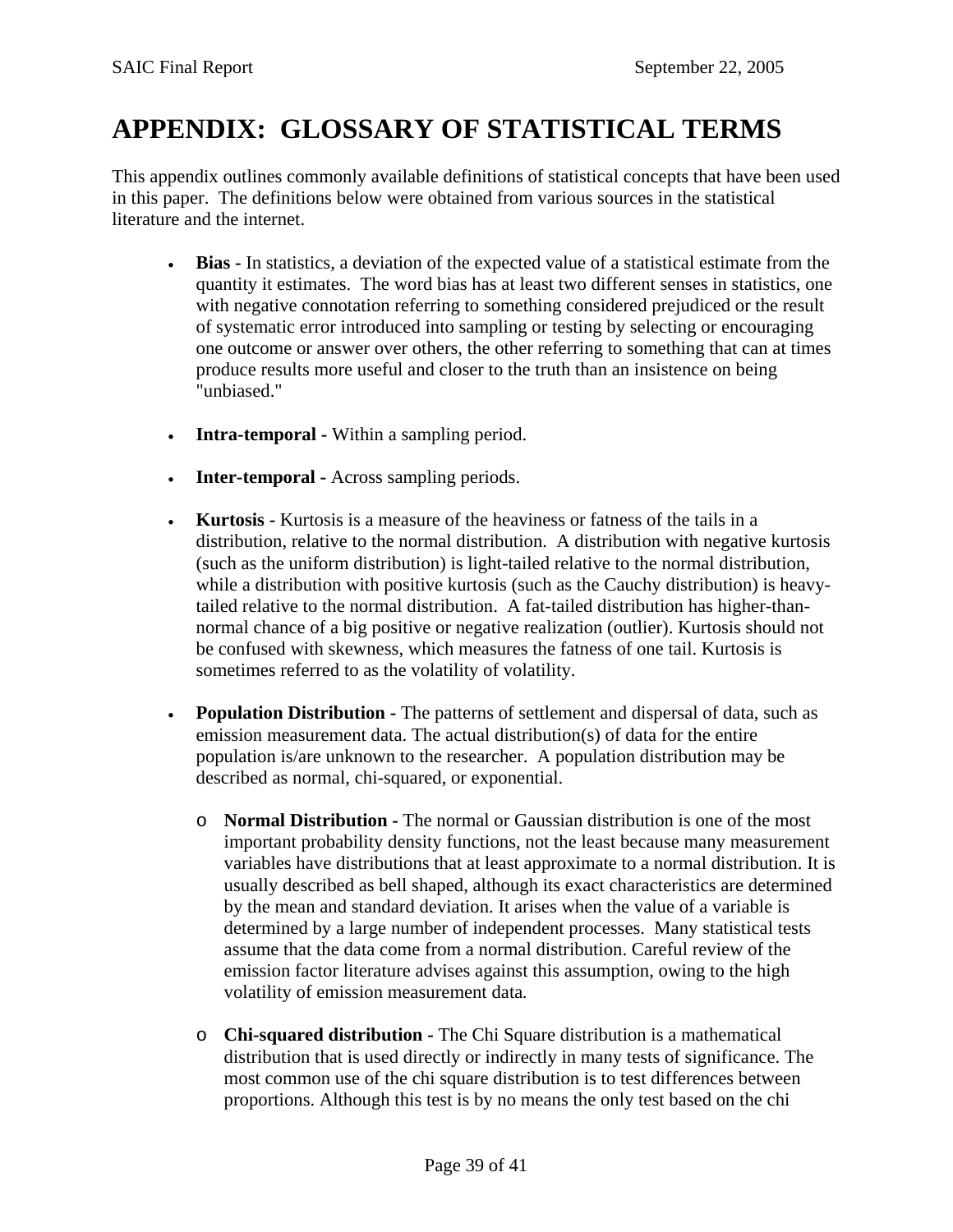square distribution, it has come to be known as the chi square test. The chi square distribution has one parameter, its degrees of freedom (df). It has positive skewness; the skewness is less with more degrees of freedom. The mean of a chi square distribution is its df. The mode is df - 2 and the median is approximately df -0 .7. as the dfs augment the chi distribution develops into a normal distribution.

This paper assumes that the emission measurements reflect a chi-squared distribution, since few emission measurement observations are used. As the number of observations grows, the influence of un-observed data on emission factors would diminish, allowing observed data to describe volatility in emission data. As the degrees of freedom grow the influence of un-observed data diminishes.

o **Exponential Distribution -** An exponential distribution is a skewed probability distribution with right tail extending to infinity and having the density function. The exponential distribution is an extreme case of a Chi-squared distribution.

The diagram below shows a hypothetical example of how a Chi-squared distribution transforms into a normal distribution as the degrees of freedom augment.



- **Outlier** A data point (or points) that lie far outside most of the rest of the points in the data set.
- **Percentile** A ranking scale ranging from a low of 1 to a high of 99 with 50 as the median score. A percentile rank indicates the percentage of a reference or norm group obtaining scores equal to or less than the test-taker's score. A percentile score does not refer to the percentage of questions answered correctly, it indicates the test-taker's standing relative to the norm group standard.
- **Skewness** Skewness is the lack of symmetry in a distribution in which the values are concentrated on one side of the central tendency and trail out on the other side. Data from a positively skewed distribution (skewed to the right) have values that are